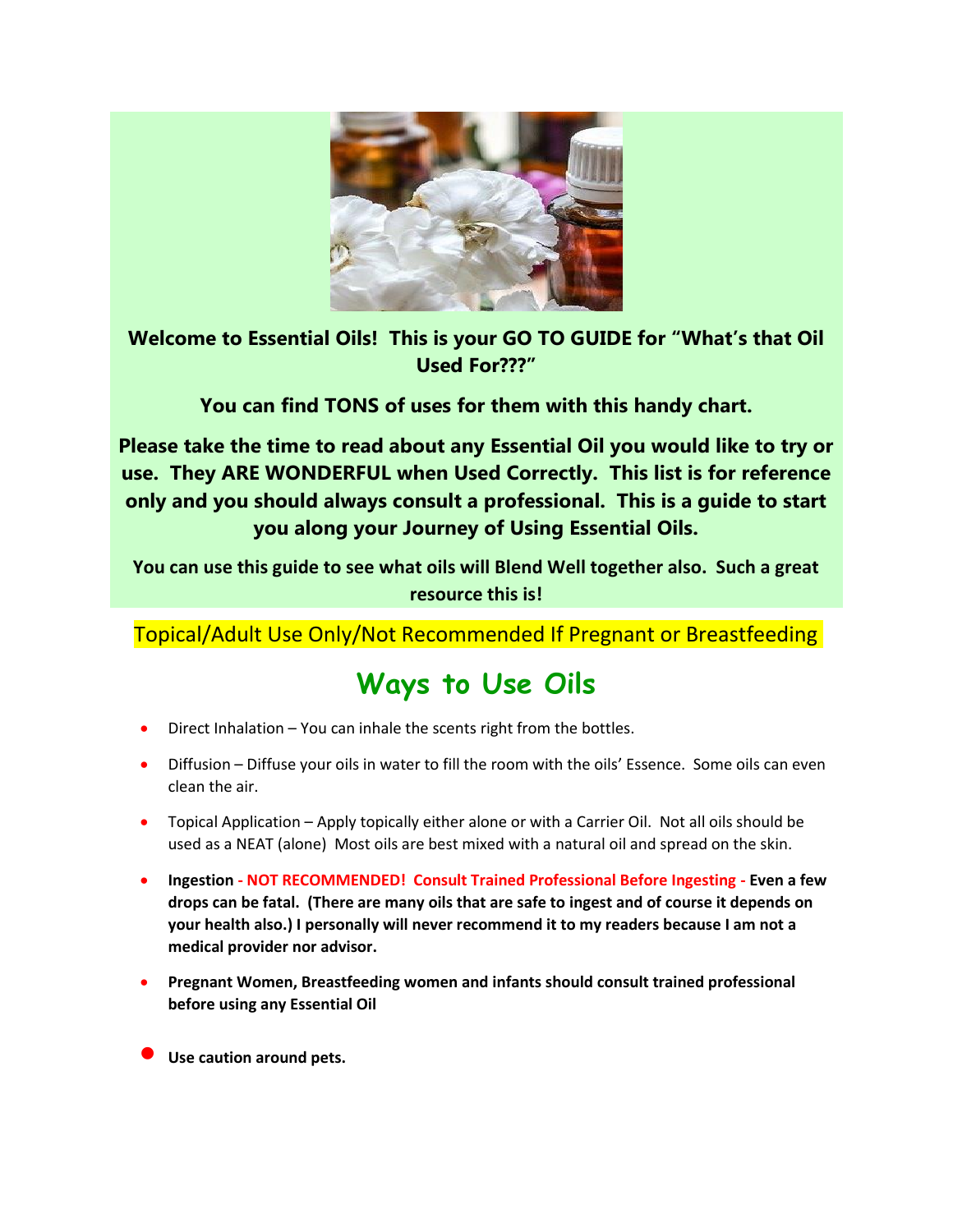## **Herbs/Essential Oils Guide Chart**

| <b>Analgesic (pain</b>                                                                                                                                                                                                                                                                                                                                               | <b>Anti-Depressant</b>                                                                                                                                                                  | <b>Anti-Fungal</b>                                                                                                                                                                                                                                                                                                                                                                  | <b>Anti-Inflammatory</b>                                                                                                                                                                                                                                                                                                                                                                                                                                                                                            | <b>Anti-Scarring</b>                                                                                                                                   |
|----------------------------------------------------------------------------------------------------------------------------------------------------------------------------------------------------------------------------------------------------------------------------------------------------------------------------------------------------------------------|-----------------------------------------------------------------------------------------------------------------------------------------------------------------------------------------|-------------------------------------------------------------------------------------------------------------------------------------------------------------------------------------------------------------------------------------------------------------------------------------------------------------------------------------------------------------------------------------|---------------------------------------------------------------------------------------------------------------------------------------------------------------------------------------------------------------------------------------------------------------------------------------------------------------------------------------------------------------------------------------------------------------------------------------------------------------------------------------------------------------------|--------------------------------------------------------------------------------------------------------------------------------------------------------|
| killer)                                                                                                                                                                                                                                                                                                                                                              |                                                                                                                                                                                         |                                                                                                                                                                                                                                                                                                                                                                                     |                                                                                                                                                                                                                                                                                                                                                                                                                                                                                                                     |                                                                                                                                                        |
| Allspice, Basil,<br>Bergamot, Black<br>Pepper,<br>Chamomile, Citrone<br>lla, Clove,<br>Eucalyptus, Frankin<br>cense,<br>Galbanum, Geraniu<br>m, German<br>Chamomile, Ginger,<br>Jasmine, Juniper,<br>Lavender,<br>Lemongrass,<br>Nutmeg,<br>Peppermint,<br>Roman Chamomile<br>Rosemary, Rose<br>Otto, Scots Pine,<br>Spearmint, Tea<br>Tree, Vetiver,<br>Wintergreen | Basil,<br>Bergamot, Cinnamo<br>n, Clary Sage,<br>Geranium,<br>Grapefruit, Holy<br>Basil, Jasmine,<br>Lavender, Lemon,<br>Orange, Patchouli,<br>Rosemary,<br>Sandalwood, Ylang-<br>Ylang | Allspice, Angelica<br>Root, Basil, Black<br>Pepper,<br>Chamomile,<br>Cinnamon, Citronell<br>a, Clary Sage,<br>Clove, Douglas<br>Fir, Eucalyptus,<br>Frankincense,<br>Geranium,<br>Helichrysum,<br>Lavender, Lemon,<br>Lemongrass,<br>Myrrh, Neroli,<br>Palmarosa,<br>Patchouli,<br>Peppermint,<br>Rosemary, Rose<br>Otto, Scots Pine,<br>Spikenard, Tea<br>Tree, Vetiver,<br>Yarrow | Basil, Black Pepper<br>, Blue<br>Cypress, Catnip,<br>Chamomile, Cinnam<br>on, Clove, Cypress,<br>Echinacea, Eucalypt<br>us, Frankincense,<br>Galbanum,<br>Geranium, German<br>Chamomile, Ginger,<br>Helichrysum,<br>Jasmine, Lavender,<br>Lemon,<br>Lemongrass,<br>Marigold, Melissa,<br>Myrrh, Neroli, Palo<br>Santo, Patchouli,<br>Peppermint, Peru<br>Balsam, Roman<br>Chamomile,<br>Rosemary, Sage,<br>Scots Pine,<br>Spearmint,<br>Spikenard, Tea<br>Tree, Vetiver,<br>Wintergreen,<br>Yarrow, Ylang-<br>Ylang | Bergamot,<br>Chamomile,<br>Eucalyptus,<br>Frankincense,<br>Geranium,<br>Helichrysum,<br>Lavender, Lemon,<br>Patchouli,<br>Rosemary, Tea<br>Tree, Thyme |
|                                                                                                                                                                                                                                                                                                                                                                      |                                                                                                                                                                                         |                                                                                                                                                                                                                                                                                                                                                                                     |                                                                                                                                                                                                                                                                                                                                                                                                                                                                                                                     |                                                                                                                                                        |
|                                                                                                                                                                                                                                                                                                                                                                      |                                                                                                                                                                                         |                                                                                                                                                                                                                                                                                                                                                                                     |                                                                                                                                                                                                                                                                                                                                                                                                                                                                                                                     |                                                                                                                                                        |
|                                                                                                                                                                                                                                                                                                                                                                      |                                                                                                                                                                                         |                                                                                                                                                                                                                                                                                                                                                                                     |                                                                                                                                                                                                                                                                                                                                                                                                                                                                                                                     |                                                                                                                                                        |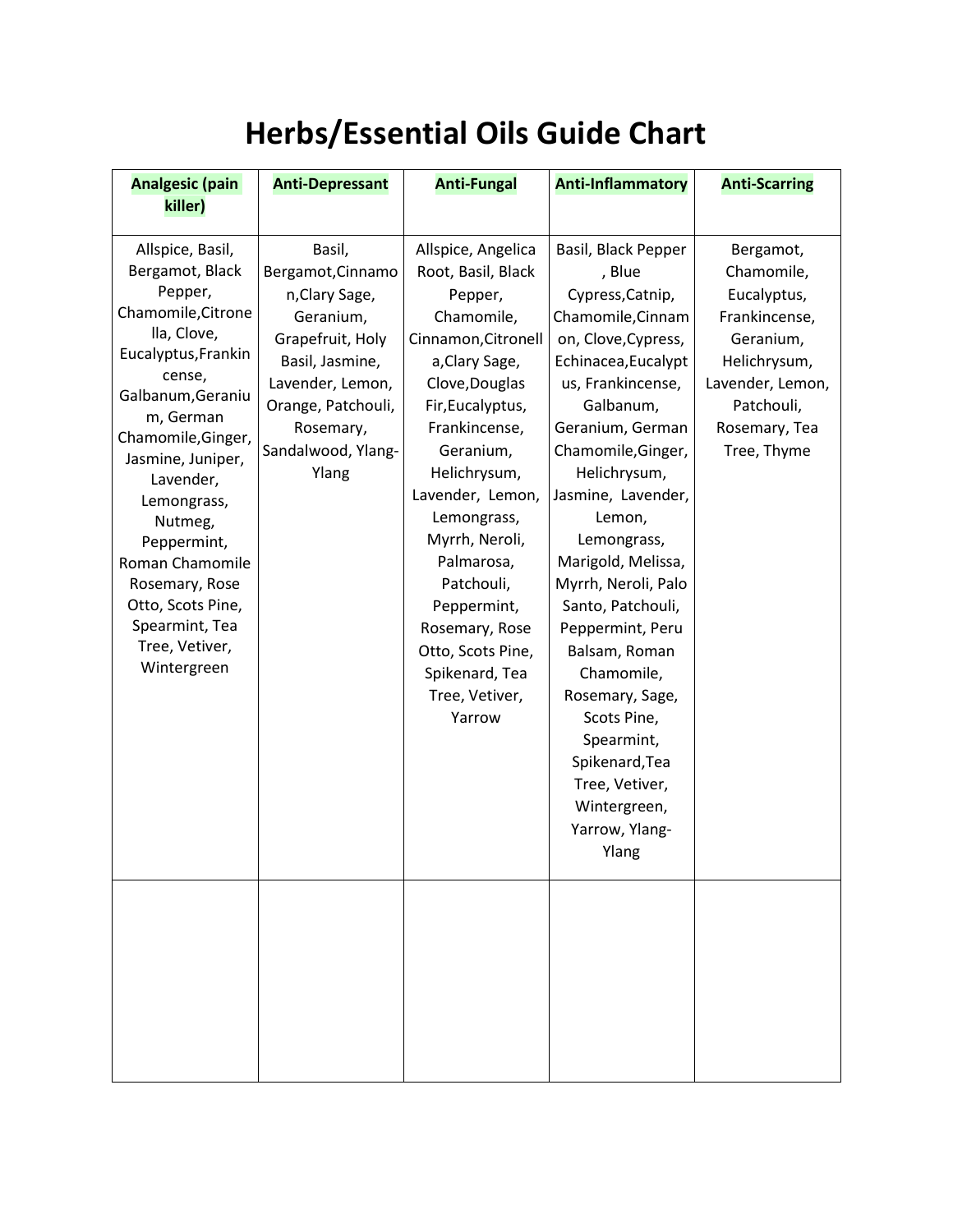| <b>Antiseptic</b>   | <b>Antispasmodic</b> | <b>Aphrodisiac</b> | <b>Astringent</b>     | <b>Calming</b>     |
|---------------------|----------------------|--------------------|-----------------------|--------------------|
| Allspice, Basil,    | Angelica Root,       | Allspice,          | Bergamot, Catnip,     | Basil, Clary Sage, |
| Bergamot, Black     | Basil, Bergamot,     | Cinnamon, Clary    | Cedarwood, Cinnam     | Geranium, German   |
| Pepper,             | Black Pepper,        | Sage, Jasmine,     | on, Citronella, Clary | Chamomile,         |
| Cardamom, Carrot    | Cardamom, Catnip,    | Neroli, Nutmeg,    | Sage, Cypress,        | Juniper, Lavender, |
| Seed, Cedarwood,    | Chamomile,           | Patchouli,         | Eucalyptus,           | Lemon,             |
| Chamomile,          | Cinnamon,            | Rosemary, Rose     | Frankincense,         | Sandalwood         |
| Cinnamon,           | Citronella, Clary    | Otto, Sandalwood,  | Geranium,             |                    |
| Citronella, Clary   | Sage, Clove,         | Ylang-Ylang        | Helichrysum,          |                    |
| Sage,               | Cypress,             |                    | Hyssop, Juniper,      |                    |
| Clove, Cypress,     | Eucalyptus,          |                    | Lemon,                |                    |
| Douglas,            | Galbanum,            |                    | Lemongrass, Lime,     |                    |
| Eucalyptus,         | Geranium, German     |                    | Myrrh, Myrtle,        |                    |
| Fir, Frankincense,  | Chamomile,           |                    | Patchouli,            |                    |
| Galbanum,           | Helichrysum,         |                    | Peppermint,           |                    |
| Geranium, Ginger,   | Hyssop, Jasmine,     |                    | Rosemary, Rose        |                    |
| Grapefruit,         | Juniper, Lavender,   |                    | Otto, Sage,           |                    |
| Helichrysum,        | Lemon, Mandarin,     |                    | Sandalwood,           |                    |
| Hyssop, Jasmine,    | Marigold, Melissa,   |                    | Spearmint, Spruce,    |                    |
| Juniper, Lavender,  | Myrrh, Neroli,       |                    | Yarrow                |                    |
| Lemon,              | Nutmeg, Orange,      |                    |                       |                    |
| Lemongrass, Lime,   | Peppermint,          |                    |                       |                    |
| Mandarin, Melissa,  | Petitgrain, Roman    |                    |                       |                    |
| Myrrh, Myrtle,      | Chamomile,           |                    |                       |                    |
| Neroli, Nutmeg,     | Rosemary, Sage,      |                    |                       |                    |
| Oakmoss, Orange,    | Spearmint,           |                    |                       |                    |
| Palo Santo,         | Tangerine, Thyme,    |                    |                       |                    |
| Palmrosa,           | Valerian, Vetiver,   |                    |                       |                    |
| Patchouli,          | Wintergreen,         |                    |                       |                    |
| Peppermint, Peru    | Yarrow, Ylang-       |                    |                       |                    |
| Balsam, Petitgrain, | Ylang                |                    |                       |                    |
| Roman Chamomile,    |                      |                    |                       |                    |
| Rosemary, Rose      |                      |                    |                       |                    |
| Otto, Sage,         |                      |                    |                       |                    |
| Sandalwood, Scots   |                      |                    |                       |                    |
| Pine, Spearmint,    |                      |                    |                       |                    |
| Spikenard, Spruce,  |                      |                    |                       |                    |
| Tanrerine, Tea      |                      |                    |                       |                    |
| Tree, Thyme,        |                      |                    |                       |                    |
| Vetiver,            |                      |                    |                       |                    |
| Wintergreen,        |                      |                    |                       |                    |
| Yarrow, Ylang-      |                      |                    |                       |                    |
| Ylang               |                      |                    |                       |                    |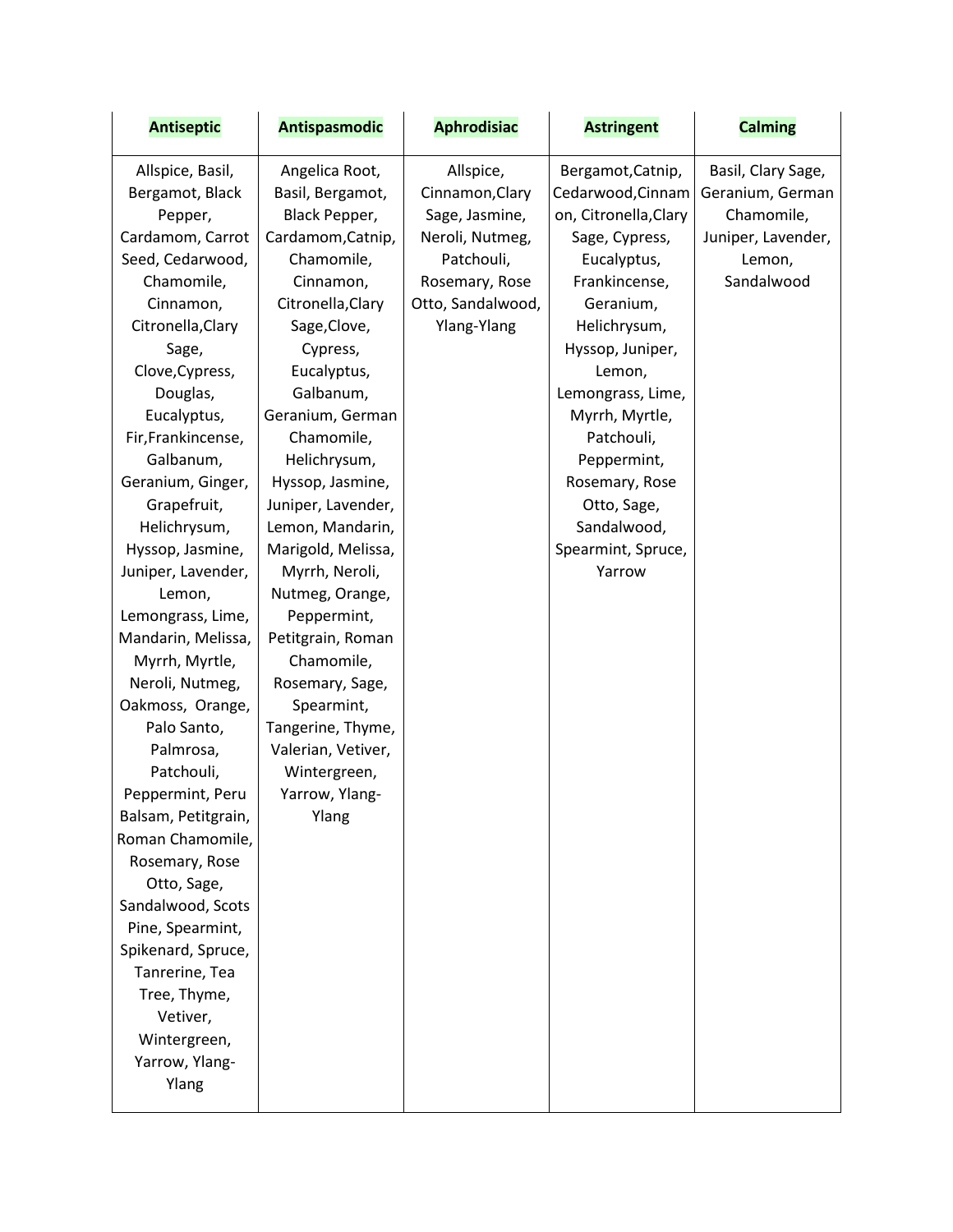| <b>Carminative</b>                                                                                                                                                                                                                                                                                                                                                                                                                                            | Clear/Stimulate<br><b>Mind</b> | <b>Decongestant</b>                                                                                                                                                                | <b>Deodorant</b>                                                                                                                                                             | <b>Digestive</b>                                                                                                                                                                                                                                                                                                                                                        |
|---------------------------------------------------------------------------------------------------------------------------------------------------------------------------------------------------------------------------------------------------------------------------------------------------------------------------------------------------------------------------------------------------------------------------------------------------------------|--------------------------------|------------------------------------------------------------------------------------------------------------------------------------------------------------------------------------|------------------------------------------------------------------------------------------------------------------------------------------------------------------------------|-------------------------------------------------------------------------------------------------------------------------------------------------------------------------------------------------------------------------------------------------------------------------------------------------------------------------------------------------------------------------|
| Allspice, Angelica<br>Root, Basil,<br>Bergamot, Black<br>Pepper,<br>Cardamom, Carrot<br>Seed,<br>Catnip, Chamomile,<br>Cinnamon, Clary<br>Sage, Clove,<br>Douglas Fir,<br>Frankincense,<br>Galbanum, Ginger,<br>Holy Basil, Hyssop,<br>Juniper, Jasmine,<br>Lavender, Lemon,<br>Mandarin, Melissa,<br>Myrrh, Neroli,<br>Nutmeg, Orange,<br>Patchouli,<br>Peppermint,<br>Petitgrain, Roman<br>Chamomile,<br>Rosemary,<br>Tangerine, Thyme,<br>Valerian, Yarrow | Basil, Peppermint,<br>Rosemary | Chamomile, Clary<br>Sage, Eucalyptus,<br>Geranium, German<br>Chamomile,<br>Juniper, Lavender,<br>Lemon, Orange,<br>Patchouli,<br>Peppermint,<br>Rosemary, Scots<br>Pine, Spearmint | Bergamot,<br>Citronella, Clary<br>Sage, Cypress,<br>Eucalyptus,<br>Geranium,<br>Lavender,<br>Lemongrass,<br>Patchouli,<br>Petitgrain, Rose<br>Otto, Scots Pine,<br>Spikenard | Angelica Root,<br>Basil, Bergamot,<br>Cardamom,<br>Chamomile, Clary<br>Sage, Douglas Fir,<br>Frankincense,<br>Galbanum,<br>Geranium, German<br>Chamomile,<br>Ginger,<br>Helichrysum,<br>Hyssop,<br>Juniper, Lemon,<br>Lemongrass, Manda<br>rin, Melissa,<br>Orange, Palmarosa,<br>Peppermint,<br>Roman Chamomile,<br>Rosemary, Sage,<br>Spearmint,<br>Tangerine, Yarrow |
|                                                                                                                                                                                                                                                                                                                                                                                                                                                               |                                |                                                                                                                                                                                    |                                                                                                                                                                              |                                                                                                                                                                                                                                                                                                                                                                         |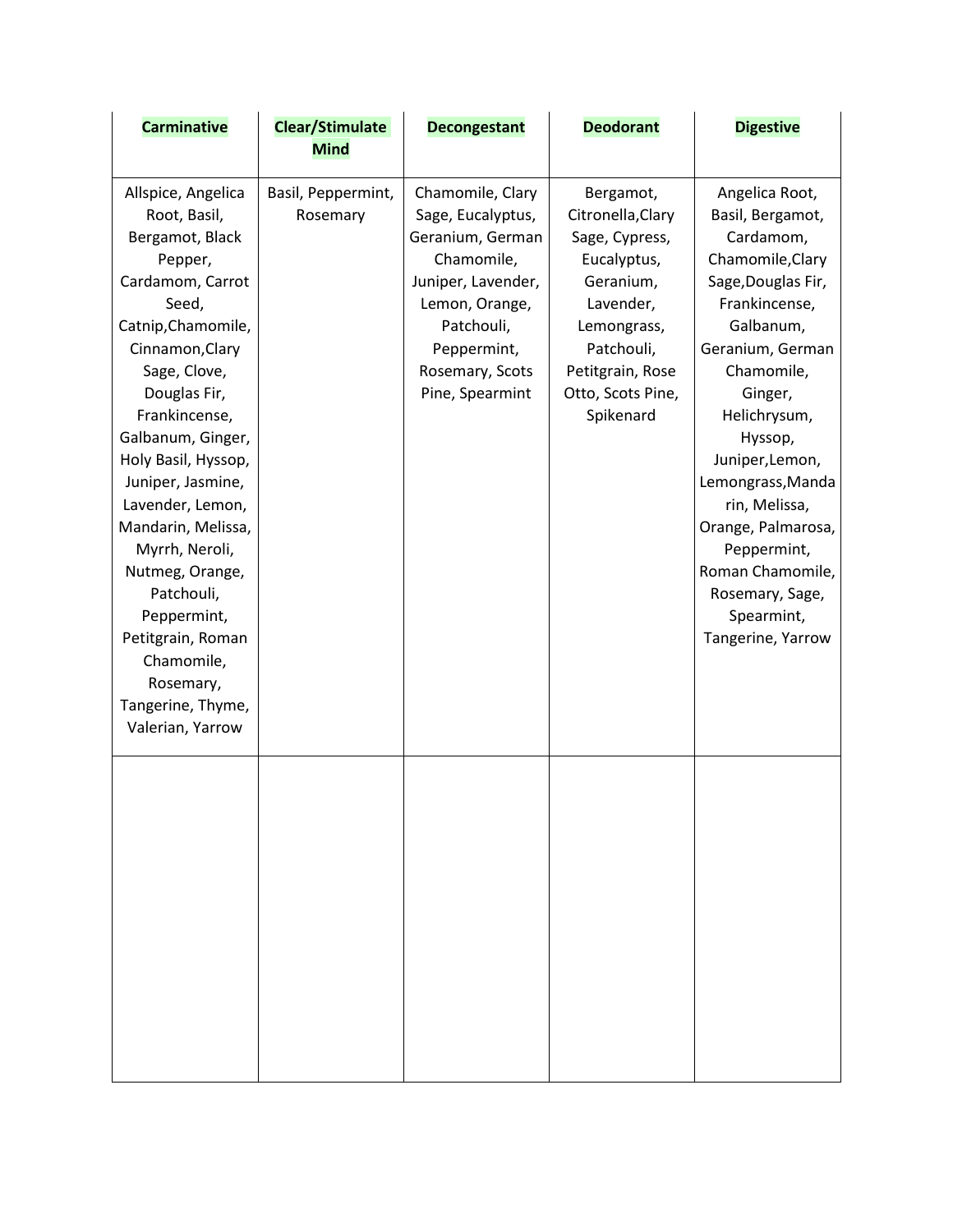| <b>Disinfectant</b>                                                                                                                                                                              | <b>Diuretic</b>                                                                                                                                                                                                                                                                                                                                                         | <b>Expectorant</b>                                                                                                                                                                                                                                                                                                         | <b>Febrifuge/Reduce</b>                                                                                                                                                                                                                                            | <b>Hormonal</b>                                                                                                                |
|--------------------------------------------------------------------------------------------------------------------------------------------------------------------------------------------------|-------------------------------------------------------------------------------------------------------------------------------------------------------------------------------------------------------------------------------------------------------------------------------------------------------------------------------------------------------------------------|----------------------------------------------------------------------------------------------------------------------------------------------------------------------------------------------------------------------------------------------------------------------------------------------------------------------------|--------------------------------------------------------------------------------------------------------------------------------------------------------------------------------------------------------------------------------------------------------------------|--------------------------------------------------------------------------------------------------------------------------------|
|                                                                                                                                                                                                  |                                                                                                                                                                                                                                                                                                                                                                         |                                                                                                                                                                                                                                                                                                                            | <b>Fever</b>                                                                                                                                                                                                                                                       |                                                                                                                                |
| Bergamot, Douglas<br>Fir, Eucalyptus,<br>Geranium,<br>Grapefruit,<br>Helichrysum,<br>Lavender, Lemon,<br>Lime, Patchouli,<br>Rosemary, Rose<br>Otto , Scots Pine,<br>Tree, Thyme,<br>Wintergreen | Angelica Root,<br>Bergamot,<br>Cardamom, Carrot<br>Seed, Cedarwood,<br>Citronella, Cypress,<br>Eucalyptus,<br>Frankincense,<br>Galbanum,<br>Geranium,<br>Grapefruit,<br>Helichrysum, Holy<br>Basil, Hyssop,<br>Juniper, Lavender,<br>Lemon, Mandarin,<br>Patchouli,<br>Rosemary, Rose<br>Otto, Sage, Scots<br>Pine, Spearmint,<br>Spruce, Tangerine,<br>Thyme, Valerian | Angelica Root,<br>Basil, Bergamot,<br>Black Pepper,<br>Cedarwood,<br>Clove, Cypress,<br>Douglas Fir,<br>Eucalyptus,<br>Frankincense,<br>Galbanum, Ginger,<br>Helichrysum, Holy<br>Basil, Hyssop,<br>Jasmine, Myrrh,<br>Myrtle<br>Peppermint, Peru<br>Balsam, Rosemary,<br>Spearmint, Spruce,<br>Tea Tree, Thyme,<br>Yarrow | Angelica Root,<br>Basil, Bergamot,<br>Black Pepper,<br>Citronella, Cypress,<br>Eucalyptus, Ginger,<br>Helichrysum,<br>Hyssop, Lemon,<br>Lemongrass, Lime,<br>Melissa,<br>Palmarosa,<br>Patchouli,<br>Peppermint,<br>Roman Chamomile,<br>Sage, Spearmint,<br>Yarrow | Basil, Chamomile,<br>Clary Sage,<br>Geranium, German<br>Chamomile,<br>Helichrysum,<br>Peppermint,<br>Rosemary, Ylang-<br>Ylang |
|                                                                                                                                                                                                  |                                                                                                                                                                                                                                                                                                                                                                         |                                                                                                                                                                                                                                                                                                                            |                                                                                                                                                                                                                                                                    |                                                                                                                                |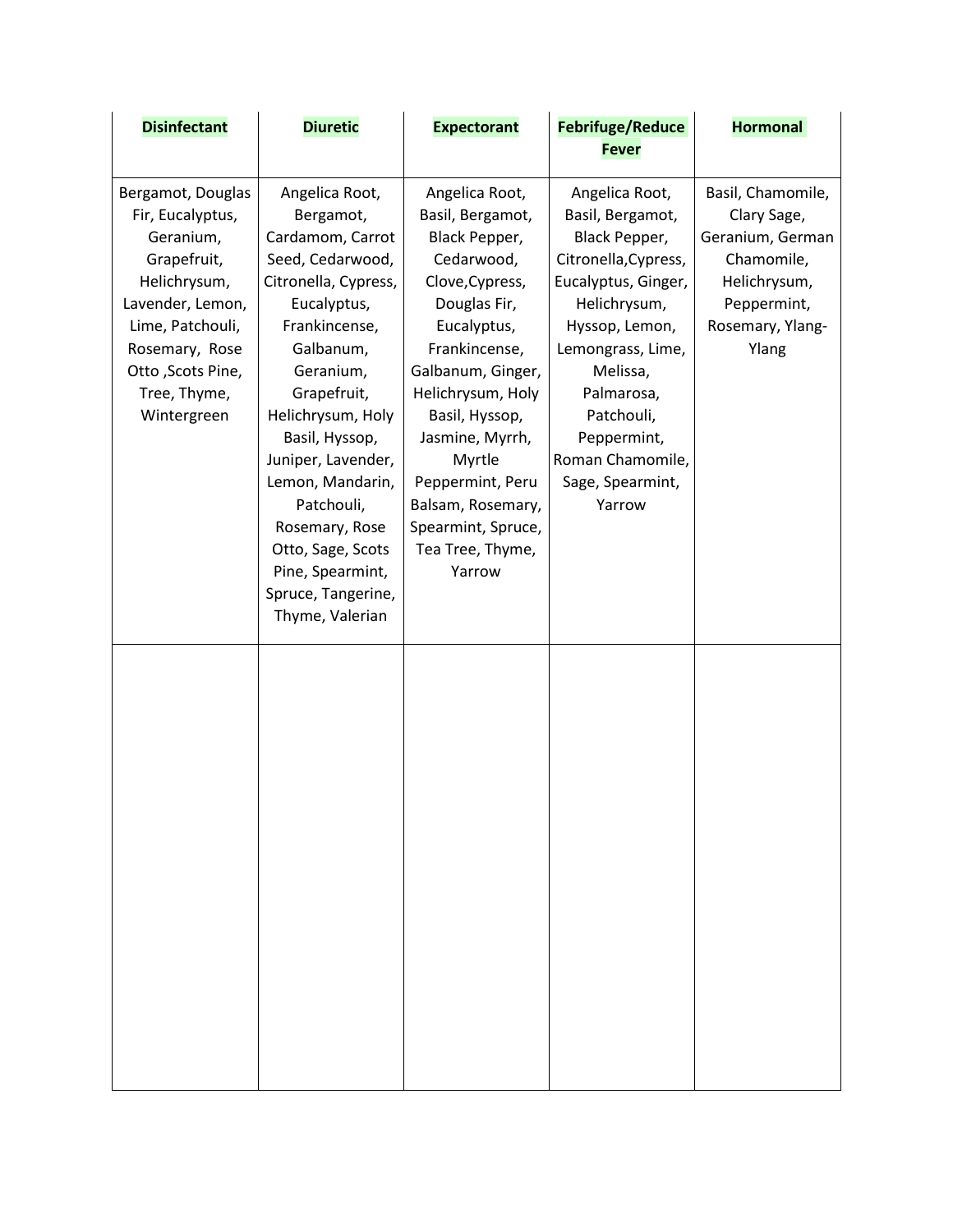| <b>Immune Boost</b>                                                                                             | <b>Relieve</b>                                     | <b>Sedative</b>                                                                                                                                                                                                                                                                                                                                                     | <b>Stimulant</b>                                                                                                                                                                                                                                                                                                                                                                                 | <b>Tonic</b>                                                                                                                                                                                                                                                                                                                                                                                                                                                                                                              |
|-----------------------------------------------------------------------------------------------------------------|----------------------------------------------------|---------------------------------------------------------------------------------------------------------------------------------------------------------------------------------------------------------------------------------------------------------------------------------------------------------------------------------------------------------------------|--------------------------------------------------------------------------------------------------------------------------------------------------------------------------------------------------------------------------------------------------------------------------------------------------------------------------------------------------------------------------------------------------|---------------------------------------------------------------------------------------------------------------------------------------------------------------------------------------------------------------------------------------------------------------------------------------------------------------------------------------------------------------------------------------------------------------------------------------------------------------------------------------------------------------------------|
|                                                                                                                 | <b>Red/Itching Skin</b>                            |                                                                                                                                                                                                                                                                                                                                                                     |                                                                                                                                                                                                                                                                                                                                                                                                  |                                                                                                                                                                                                                                                                                                                                                                                                                                                                                                                           |
| Cypress, Echinacea,<br>Frankincense, Holy<br>Basil, Palo Santo,<br>Patchouli,<br>Sandalwood, Tea<br><b>Tree</b> | Eucalyptus, Ginger,<br>Juniper, Lemon,<br>Rosemary | Bergamot, Catnip,<br>Cedarwood,<br>Chamomile, Clary<br>Sage, Cypress,<br>Frankincense,<br>Geranium, Hyssop,<br>Jasmine, Juniper,<br>Lavender,<br>Lemongrass,<br>Mandarin, Melissa,<br>Myrrh, Myrtle,<br>Neroli, Orange,<br>Palmarosa, Palo<br>Santo, Patchouli,<br>Roman<br>Chamomile, Rose<br>Otto, Sandalwood,<br>Spikenard,<br>Valerian, Vetiver,<br>Ylang-Ylang | Allspice, Angelica<br>Root, Basil,<br>Bergamot, Black<br>Pepper, Blue<br>Cypress,<br>Cardamom, Carrot<br>Seed, Cinnamon,<br>Citronella, Clove,<br>Ginger, Grapefruit,<br>Helichrysum<br>,Juniper, Mandarin,<br>Nutmeg,<br>Palmarosa,<br>Patchouli,<br>Peppermint, Peru<br>Balsam, Petitgrain,<br>Rosemary,<br>Spearmint,<br>Tangerine, Tea<br>Tree, Thyme,<br>Vetiver,<br>Wintergreen,<br>Yarrow | Basil, Bergamot,<br><b>Black Pepper, Clary</b><br>Sage, Cypress,<br>Douglas Fir,<br>Frankincense,<br>Galbanum,<br>Geranium, Ginger,<br>Grapefruit,<br>Helichrysum,<br>Hyssop, Jasmine,<br>Juniper, Lemon,<br>Lemongrass, Lime,<br>Mandarin,<br>Marigold, Melissa,<br>Myrrh, Myrtle,<br>Neroli, Nutmeg,<br>Orange, Palmarosa,<br>Patchouli,<br>Petitgrain, Roman<br>Chamomile,<br>Rosemary, Rose<br>Otto, Sage,<br>Sandalwood,<br>Spearmint,<br>Spikenard, Spruce,<br>Tangerine, Thyme,<br>Vetiver, Yarrow,<br>Ylang-Ylang |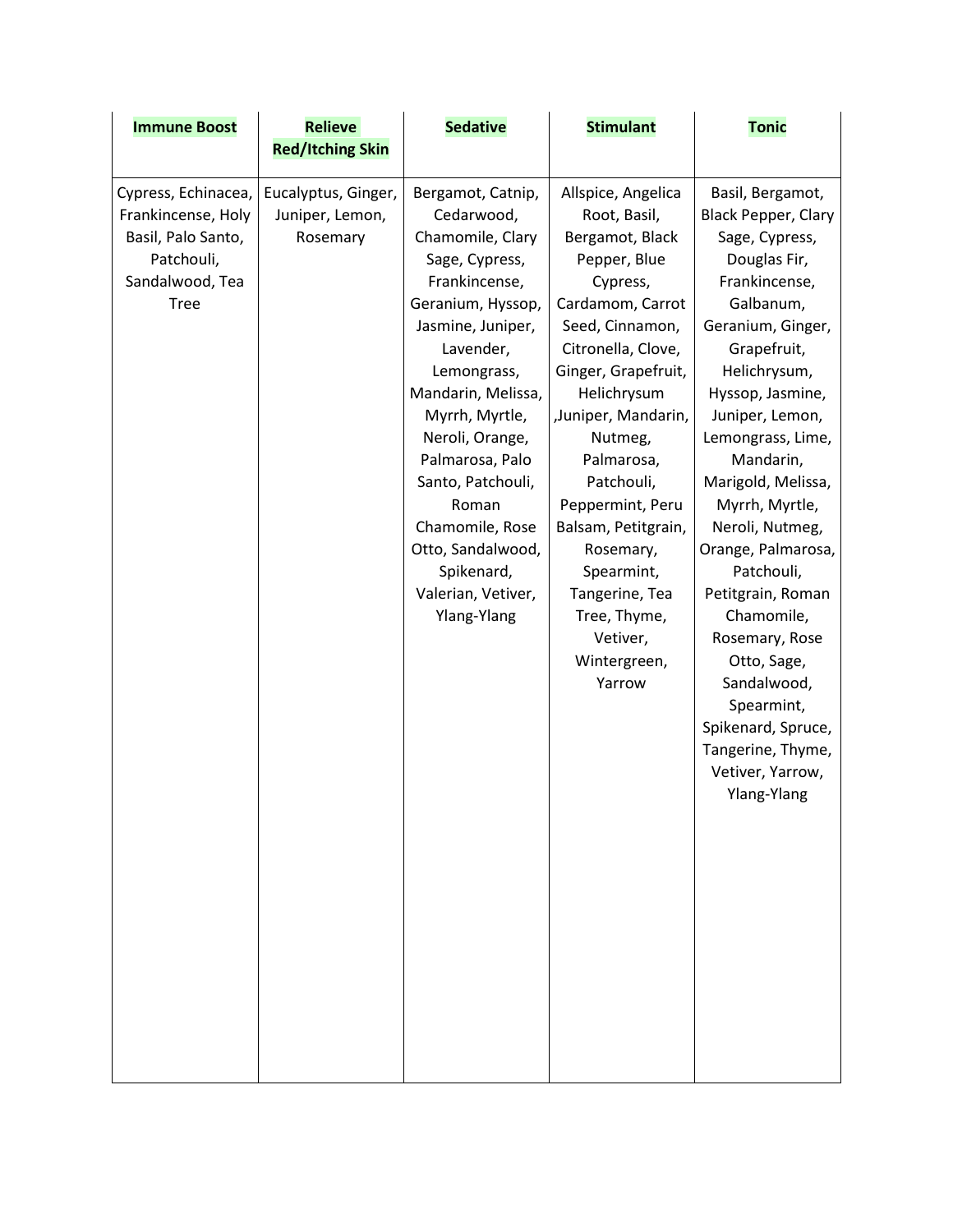| <b>Vulnerary/Heal</b>                                                                                                                                                        | <b>Anesthetic</b>                                                                                                     | <b>Anti-bacterial</b>                                                                                                                                                                                                                                                                                                                                                                                              | <b>Antioxidant</b>                                                                                                                                                              | <b>Anti-viral</b>                                                                                                                                                                                                                           |
|------------------------------------------------------------------------------------------------------------------------------------------------------------------------------|-----------------------------------------------------------------------------------------------------------------------|--------------------------------------------------------------------------------------------------------------------------------------------------------------------------------------------------------------------------------------------------------------------------------------------------------------------------------------------------------------------------------------------------------------------|---------------------------------------------------------------------------------------------------------------------------------------------------------------------------------|---------------------------------------------------------------------------------------------------------------------------------------------------------------------------------------------------------------------------------------------|
| <b>Wounds</b>                                                                                                                                                                |                                                                                                                       |                                                                                                                                                                                                                                                                                                                                                                                                                    |                                                                                                                                                                                 |                                                                                                                                                                                                                                             |
| Bergamot,<br>Chamomile, Clary<br>Sage. Eucalyptus,<br>Frankincense,<br>Geranium, Hyssop,<br>Juniper, Lavender,<br>Mryyh, Roman<br>Chamomile,<br>Rosemary, Vetiver,<br>Yarrow | Allspice,<br>Catnip, Chamomile,<br>German<br>Chamomile,<br>Ginger, Spearmint                                          | Allspice, Angelica<br>Root, Basil,<br>Bergamot, Cinnamo<br>n, Citronella, Clary<br>Sage,<br>Clove, Cypress, Euca<br>lyptus, Geranium,<br>Helichrysum, Holy<br>Basil,<br>Hyssop, Lavender,<br>Lemon,<br>Lemongrass, Lime,<br>Melissa, Myrtle,<br>Neroli, Palmarosa,<br>Patchouli,<br>Peppermint,<br>Rosemary, Rose<br>Otto, Sage, Scots<br>Pine, Spearmint,<br>Spikenard, Tea<br>Tree, Valarian,<br>Vetiver, Yarrow | Allspice, Chamomile<br>,Cinnamon, Clove,<br>Frankincense,<br>German<br>Chamomile,<br>Helichrysum, Holy<br>Basil, Lemongrass,<br>Marigold, Nutmeg,<br>Rosemary, Sage,<br>Vetiver | Allspice, Blue<br>Cypress, Cinnamon,<br>Clove, Echinacea,<br>Holy Basil, Hyssop,<br>Lemongrass, Lime,<br>Melissa, Myrrh,<br>Palmarosa, Palo<br>Santo, Patchouli,<br>Peppermint, Rose<br>Otto, Sandalwood,<br>Scots Pine, Tea<br><b>Tree</b> |
| <b>Depurative</b><br>(Purifies,<br><b>Detoxifies)</b>                                                                                                                        | <b>Diaphoretic</b><br>(Induces<br><b>Perspiration)</b>                                                                | <b>Euphoric</b>                                                                                                                                                                                                                                                                                                                                                                                                    | <b>Emmenagogue</b><br>(Stimulates or<br><b>Increase Menstrual</b><br>flow                                                                                                       | <b>Nervine (Calms</b><br><b>Nerves)</b>                                                                                                                                                                                                     |
| Angelica Root,<br>Carrot Seed,<br>Grapefruit, Vetiver                                                                                                                        | Angelica<br>Root, Catnip,<br>Citronella,<br>Echinacea,<br>Marigold, Melissa,<br>Rosemary, Spruce,<br>Tea Tree, Yarrow | Clary Sage                                                                                                                                                                                                                                                                                                                                                                                                         | Angelica Root,<br>Basil, Carrot<br>Seed, Cypress,<br>Galbanum,<br>Jasmine, Marigold,<br>Myrrh, Roman<br>Chamomile,<br>Rosemary, Vetiver,<br>Yarrow                              | Angelica Root,<br>Basil, Cardamom,<br>Douglas Fir,<br>Rosemary, Spruce                                                                                                                                                                      |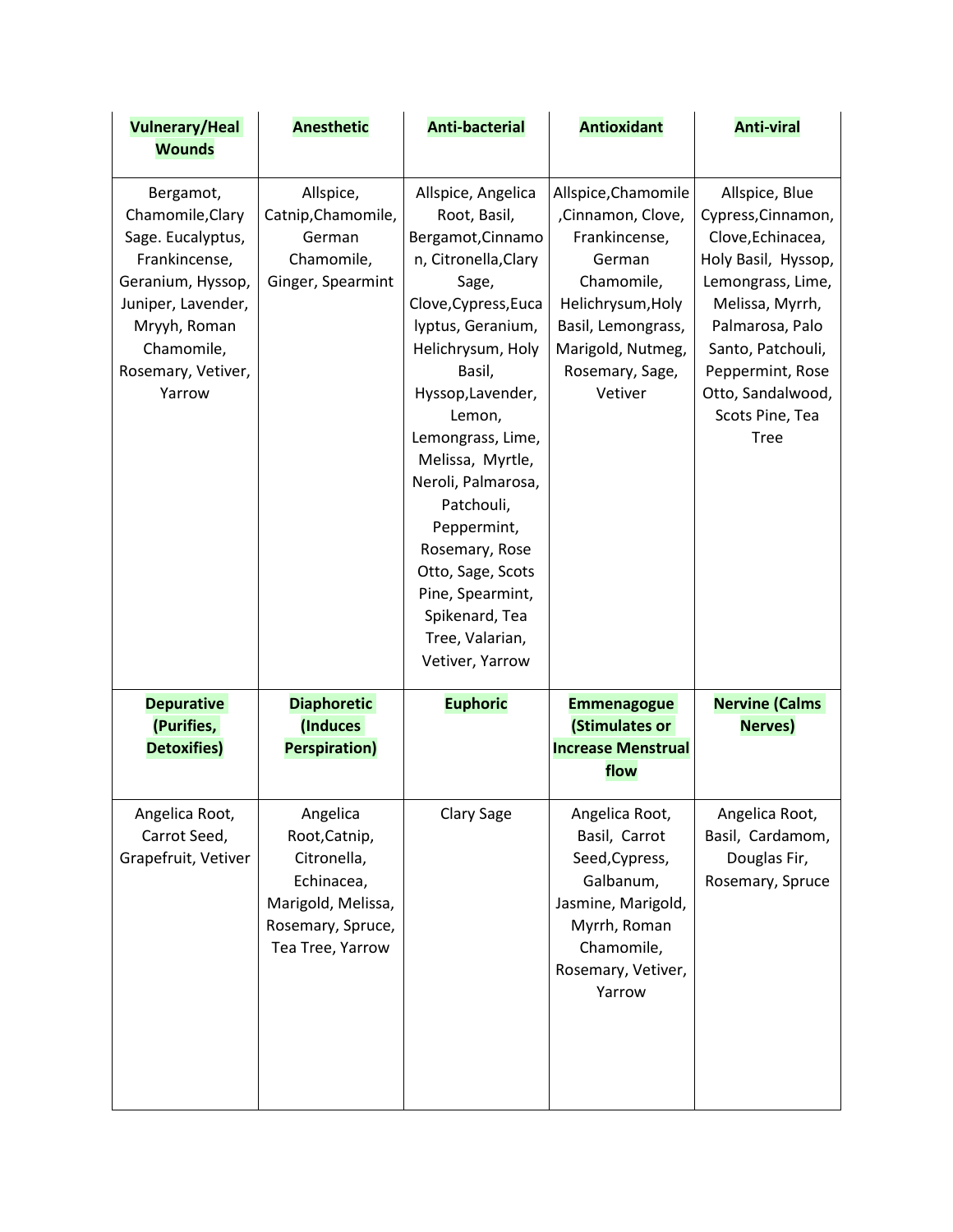| <b>Laxative</b>                                                                                                                                                                                      | <b>Vermifuge (Expels</b><br><b>Parasitic Worms)</b>                                                                          | <b>Anti-Catarrhal</b><br><b>(Removes Excess</b>        | <b>Warming</b>                                                | <b>Insecticide</b>                                                                                                                          |
|------------------------------------------------------------------------------------------------------------------------------------------------------------------------------------------------------|------------------------------------------------------------------------------------------------------------------------------|--------------------------------------------------------|---------------------------------------------------------------|---------------------------------------------------------------------------------------------------------------------------------------------|
|                                                                                                                                                                                                      |                                                                                                                              | Mucous)                                                |                                                               |                                                                                                                                             |
| Bergamot, Black<br>Pepper,<br>Cardamom, Ginger,<br>Lemon, Mandarin,<br>Nutmeg, Patchouli,<br>Sage, Spikenard,<br>Tangerine                                                                           | Bergamot, Carrot<br>Seed, Geranium,<br>Hyssop, Lavender,<br>Melissa, Roman<br>Chamomile,<br>Rosemary, Scots<br>Pine, Vetiver | <b>Black</b><br>Pepper, Eucalyptus                     | <b>Black</b><br>Pepper, Cinnamon,<br>Ginger                   | Blue<br>Cypress, Catnip,<br>Citronella,<br>Clove, Cypress, Eucal<br>yptus, Geranium,<br>Lemongrass, Sage,<br>Scots Pine, Tea<br><b>Tree</b> |
| <b>Cephalic (Cerebral</b><br><b>Conditions)</b>                                                                                                                                                      | <b>Hepatic (Liver</b><br><b>Conditions)</b>                                                                                  | <b>Anti-Rheumatic</b>                                  | <b>Anti-Infectious</b>                                        | <b>Anti-Coagulant</b>                                                                                                                       |
| Basil, Cardamom,<br>Spearmint                                                                                                                                                                        | Carrot Seed,<br>Helichrysum,<br>Roman Chamomile,<br>Rosemary, Rose<br>Otto, Spearmint                                        | Catnip, Eucalyptus,<br>Lemon, Rosemary,<br>Wintergreen | Chamomile, Cinnam<br>on, Eucalyptus, Palo<br>Santo, Spikenard | Cinnamon, Clove,<br>Wintergreen                                                                                                             |
| <b>Anti-microbial</b>                                                                                                                                                                                | <b>Anti-Parasitic</b>                                                                                                        | <b>Anti-Aging</b>                                      | <b>Antitussive</b><br>(coughs)                                | <b>Vasodilator</b>                                                                                                                          |
| Cinnamon, Clove,<br>Echinacea,<br>Galbanum, Juniper,<br>Lemon,<br>Lemongrass,<br>Myrrh, Patchouli,<br>Roman Chamomile,<br>Rose Otto, Sage,<br>Scots Pine, Spruce,<br>Tangerine, Tea<br>Tree, Vetiver | Cinnamon,<br>Lemongrass,<br>Peppermint                                                                                       | Clove, Eucalyptus                                      | Douglas Fir                                                   | Douglas Fir,<br>Lavender,<br>Wintergreen,<br>Ylang-Ylang                                                                                    |
| <b>Antibiotic</b>                                                                                                                                                                                    | <b>Hypotensive</b><br>(Lower Blood<br>Pressure)                                                                              | <b>Antidiabetic</b>                                    | <b>Regenerative</b>                                           | <b>Styptic (Stops</b><br><b>Bleeding</b> )                                                                                                  |
| Echinacea, Roman<br>Chamomile,<br>Spikenard                                                                                                                                                          | Galbanum,<br>Valerine                                                                                                        | Geranium                                               | Geranium, Lime,<br>Rosemary                                   | Geranium, Lime                                                                                                                              |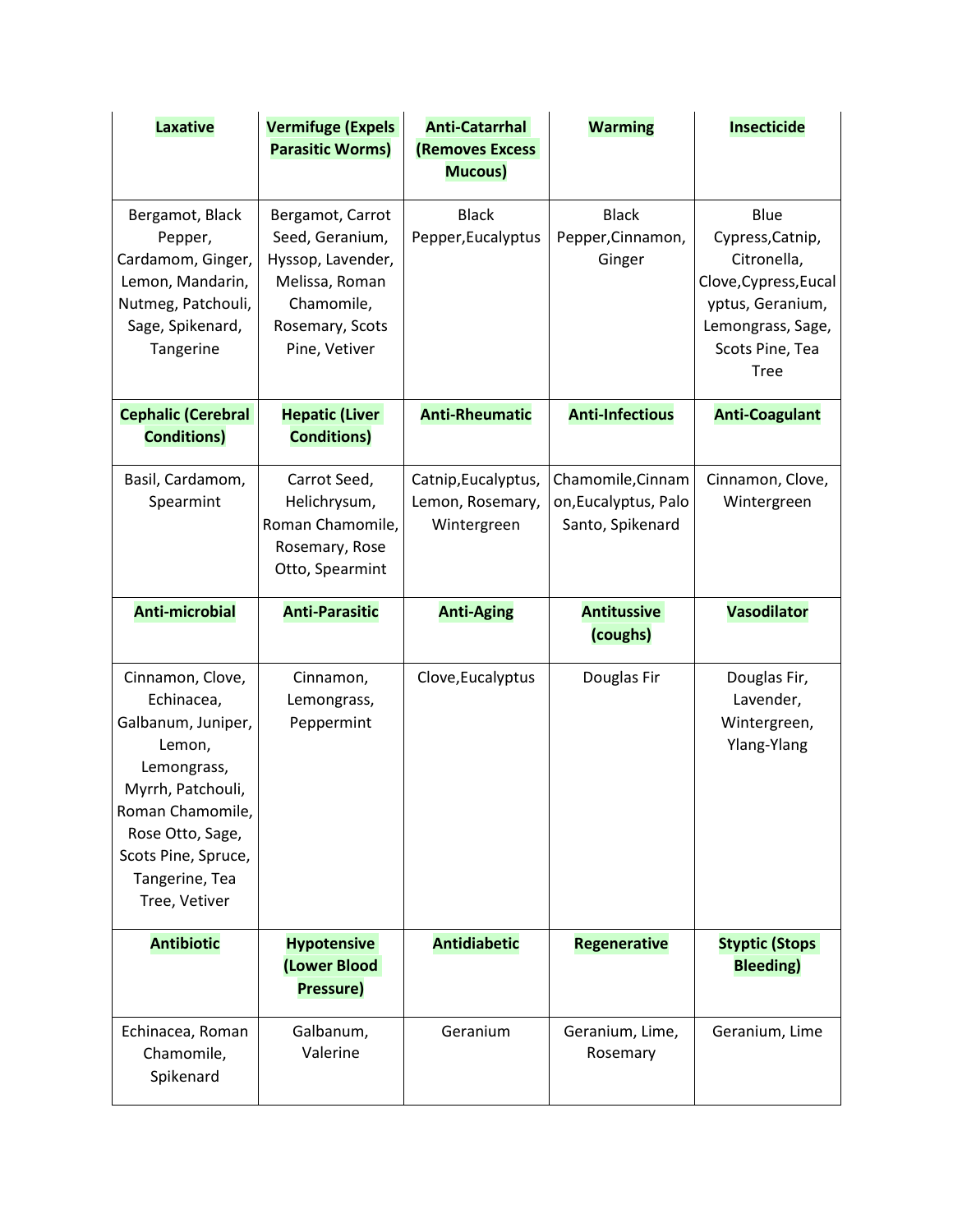| <b>Vasoconstrictor</b><br>(Narrows Blood<br><b>Vessels)</b> | <b>Antitumoral</b>                                                                    | <b>Cleansing</b>                                                        | <b>Fat Dissolving</b>                         | <b>Metabolic</b>                                                            |
|-------------------------------------------------------------|---------------------------------------------------------------------------------------|-------------------------------------------------------------------------|-----------------------------------------------|-----------------------------------------------------------------------------|
| Geranium                                                    | German<br>Chamomile,<br>Grapefruit,<br>Lavender, Orange,<br>Peppermint,<br>Sandalwood | Grapefruit                                                              | Grapefruit                                    | Grapefruit                                                                  |
| <b>Adaptogen</b><br>(smoothes life's<br>ups & downs)        | <b>Hypertensive</b>                                                                   | <b>Anti-Convulsant</b>                                                  | <b>Aperitif (Promotes</b><br><b>Appetite)</b> | <b>Hypnotic</b>                                                             |
| <b>Holy Basil</b>                                           | Hyssop, Rosemary                                                                      | Lavender                                                                | Lime                                          | Mandarin,<br>Tangerine                                                      |
| <b>Lymphatic</b>                                            | <b>Antihistamine</b>                                                                  | <b>Cicatrizant</b> (Promot<br>es Healing by Scar<br><b>Tissue)</b>      | <b>Antiemetic(Eases</b><br>Nausea)            | <b>Stomachic</b>                                                            |
| Mandarin                                                    | Melissa, Oakmoss                                                                      | Myrrh                                                                   | Patchouli                                     | Patchouli, Roman<br>Chamomile,<br>Rosemary, Rose<br>Otto, Sage,<br>Valerian |
| Anticarcinogenic                                            | <b>Arthritis</b>                                                                      | <b>Rubefacient</b><br>(Dilation of<br><b>Capillaries under</b><br>skin) | <b>Antidiabetic</b>                           |                                                                             |
| Peppermint                                                  | Rosemary, Yarrow                                                                      | Rosemary, Vetiver                                                       | Ylang-Ylang                                   |                                                                             |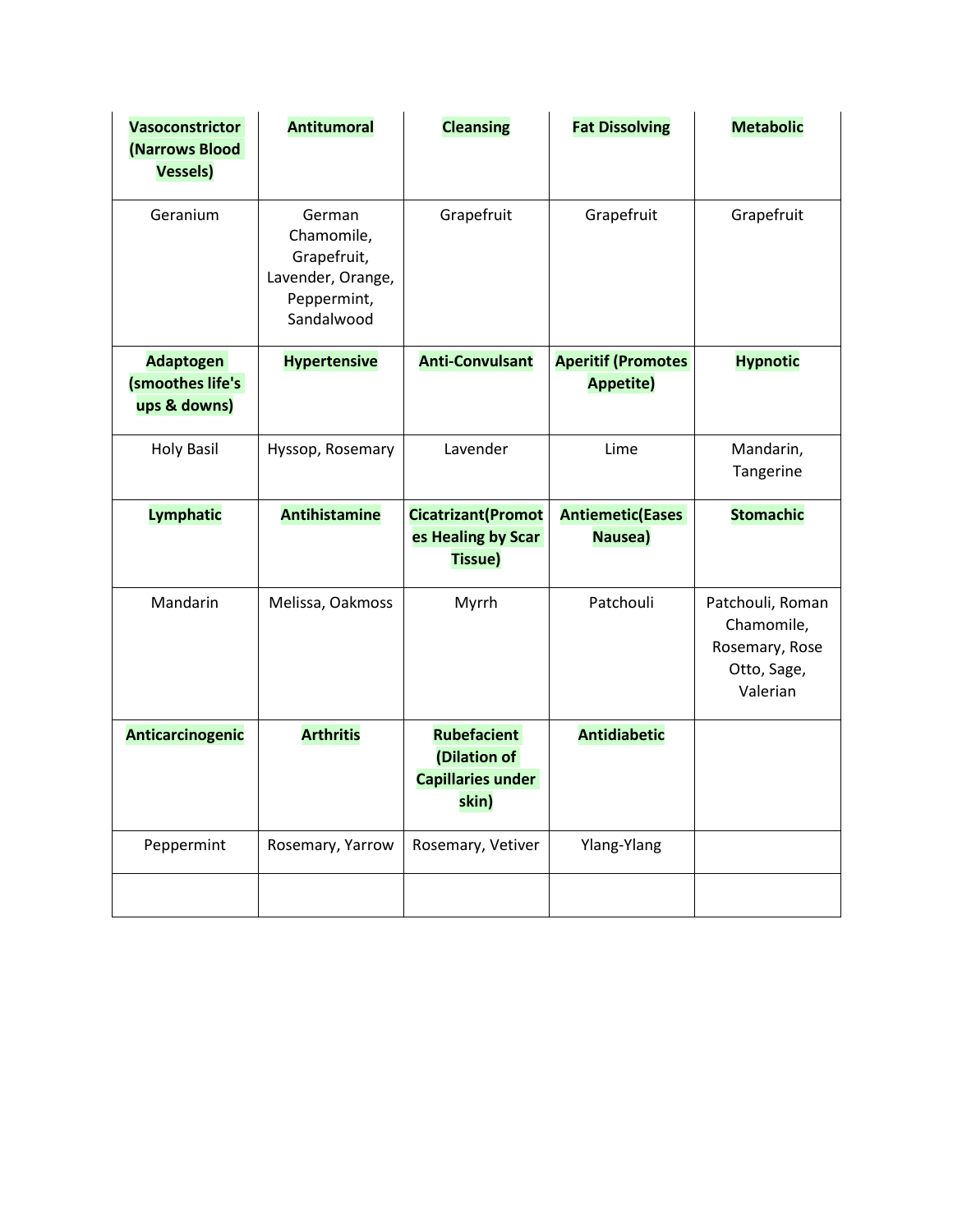| Oil                        | <b>Can Be Used For</b>                                   | <b>Remarks</b>        | <b>Goes Well With</b>   |
|----------------------------|----------------------------------------------------------|-----------------------|-------------------------|
| Ajowan                     | sedative, whooping                                       | Use With Caution-     |                         |
|                            | cough, toothaches, oral                                  | Could be Deadly if    |                         |
|                            | pain,                                                    | Swallowed, Could      |                         |
|                            | bronchitis, asthma,                                      | be a carcinogen,      |                         |
|                            | sore, achy muscles, gas,                                 | <b>Could Cause</b>    |                         |
|                            | digestive issues, arthritis,                             | <b>Immediate Skin</b> |                         |
|                            | diarrhea, circulatory                                    | Irritation            |                         |
|                            | stimulant, anti-infectious,<br>antibacterial, antiviral, |                       |                         |
|                            | anti-fungal, anti-parasitic,                             |                       |                         |
|                            | antiseptic, anti-nausea                                  |                       |                         |
| Allspice                   | Cramps, Depression, Gas,                                 | Can irritate skin     | Geranium,               |
|                            | Indigestion, Nausea, Stress,                             | and mucous            | Ginger,                 |
|                            | Tension, Nerve Pain,                                     | membranes             | Lavender,               |
|                            | analgesic, anesthetic,                                   |                       | Orange,                 |
|                            | antibacterial, anti-fungal,                              |                       | Patchouli, Ylang        |
|                            | antioxidant, antiseptic, anti-                           |                       | Ylang,                  |
|                            | viral, aphrodisiac,                                      |                       | Bay, Bergamot,          |
|                            | carminative, stimulant, eases                            |                       | Black Pepper,           |
|                            | stiffness, arthritis,                                    |                       | Carrot, Clove,          |
|                            | rheumatism, , coughs,                                    |                       | Neroli                  |
|                            | bronchitis, elevates mood                                |                       |                         |
| <b>Ambrette Seed (Musk</b> | Boosts Moods, Aphrodisiac,                               |                       |                         |
| Mallow, Musk Seed)         | Calms                                                    |                       |                         |
| Amyris (Candlewood,        | Skin Conditions, Boost                                   |                       | Cedar Wood,             |
| TorchWood)                 | Immune System, Relaxes,<br>Calms                         |                       | Sandalwood,             |
|                            |                                                          |                       | Myrrh,<br>Frankincense, |
|                            |                                                          |                       | Sweet Orange,           |
|                            |                                                          |                       | Tangerine,              |
|                            |                                                          |                       | Lavender,               |
|                            |                                                          |                       | Jasmine, Rose           |
| Angelica                   | Stress, Calms, Soothes,                                  | Do Not Use if         | Lemon,                  |
|                            | <b>Inspire Close and Intimate</b>                        | Pregnant or           | Grapefruit,             |
|                            | <b>Connections, Supports</b>                             | Breastfeeding,        | Patchouli,              |
|                            | Immune System, Minor Skin                                | Could cause           | Vetiver, Black          |
|                            | <b>Irritations, Respiratory</b>                          | sensitivity to        | Pepper,                 |
|                            | <b>Issues, Support Nervous</b>                           | sunlight              | Cardamom,               |
|                            | System,                                                  |                       | Juniper,                |
|                            |                                                          |                       | Cedarwood,              |
|                            |                                                          |                       | Lavender, Tea           |
|                            |                                                          |                       | Tree, Clary Sage        |
|                            |                                                          |                       |                         |
|                            |                                                          |                       |                         |
|                            |                                                          |                       |                         |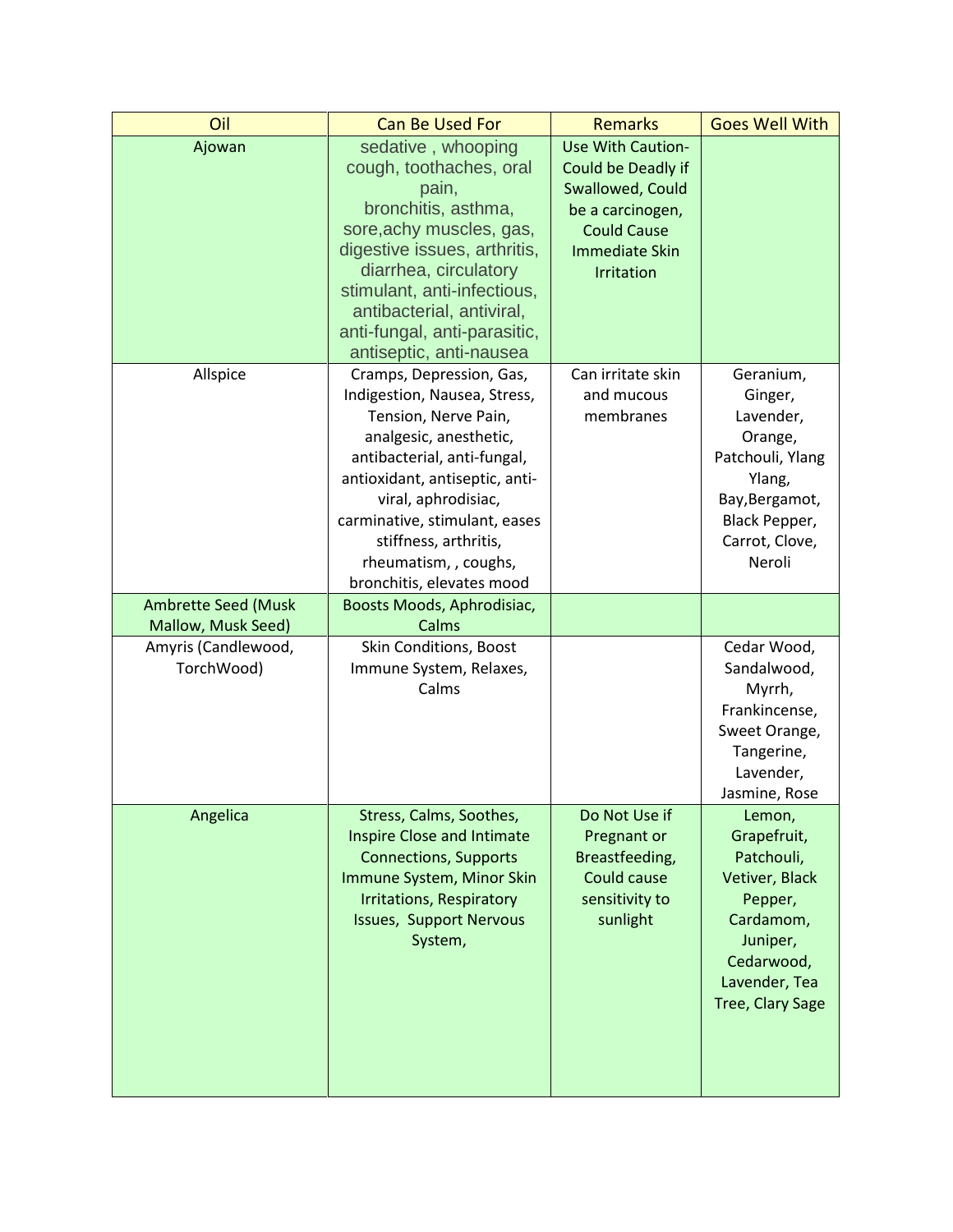| Aniseed                                 | Arthritis, Bronchitis, Colic,<br>Cramps, Gas, Hangover,<br>Indigestion, Migraine,<br>Headaches, Muscle Pain,<br>Stress, Tension, Vertigo,<br>Whooping Cough.                                                                                                | Not recommended<br>if you have cancer<br>or estrogen-<br>dependent cancer,<br>Not recommended<br>if you are pregnant<br>or Breastfeeding.<br>40 - 60 min<br>absorption.<br>Aromatherapy<br>Only. Should not<br>be used on the<br>skin. | Caraway,<br>Cardamom,<br>Cedarwood,<br>Coriander, Dill,<br>Fennel,<br>Petitgrain,<br>Rosewood,<br>Tangerine                                                                                                                       |
|-----------------------------------------|-------------------------------------------------------------------------------------------------------------------------------------------------------------------------------------------------------------------------------------------------------------|----------------------------------------------------------------------------------------------------------------------------------------------------------------------------------------------------------------------------------------|-----------------------------------------------------------------------------------------------------------------------------------------------------------------------------------------------------------------------------------|
| Arnica                                  | Osteoarthritis, Sore Throat,<br>Pain Killer, Bruising, Swelling,<br>Antibiotic, Healthy Shiny<br>Hair, Anti-Inflammatory,<br>Anti-Bacterial, Hair & Scalp<br>conditions,                                                                                    | Do Not Use when<br>Pregnant or<br><b>Breastfeeding</b>                                                                                                                                                                                 |                                                                                                                                                                                                                                   |
| Asafetida<br>(Asafoetida, Devil's Dung) | Gas, Digestive Issues, Cough,<br>Asthma, Bronchitis, Anxiety,<br>Nervousness, Depression,<br>Mood Swings, Insect<br>Repellent, Anti-Microbial,<br>Anti-Inflammatory, Tense<br>Sore Muscles, Eliminate<br>Parasitic Worms, Epilepsy,<br>laxative, antibiotic | Do Not Use if<br>Pregnant or<br>Breastfeeding, Can<br>be used on bait to<br>catch more fish.<br>Just saying. :)                                                                                                                        | Garlic, Onion,<br>Basil, Bay,<br>Caraway,<br>Cardamom                                                                                                                                                                             |
| <b>Atlas Cedar</b>                      | Respiratory, Dandruff, Pest<br>Repellent, Skin Irritations,<br>Anti-Bacterial, Antiseptic,<br>Anti-Inflammatory,<br>Deodorant                                                                                                                               | <b>Not</b><br>recommended<br>while pregnant<br>or Breastfeeding                                                                                                                                                                        | Rosewood,<br>Bergamot,<br>Chamomile,<br>Eucalyptus, Clary<br>Sage, Cypress,<br>Cassia, Jasmine,<br>Juniper, Neroli,<br>Labdanum,<br>Frankincense, Ros<br>emary, Vetiver,<br>Ylang-Ylang,<br>Lavender,<br>Petitgrain,<br>Palmarosa |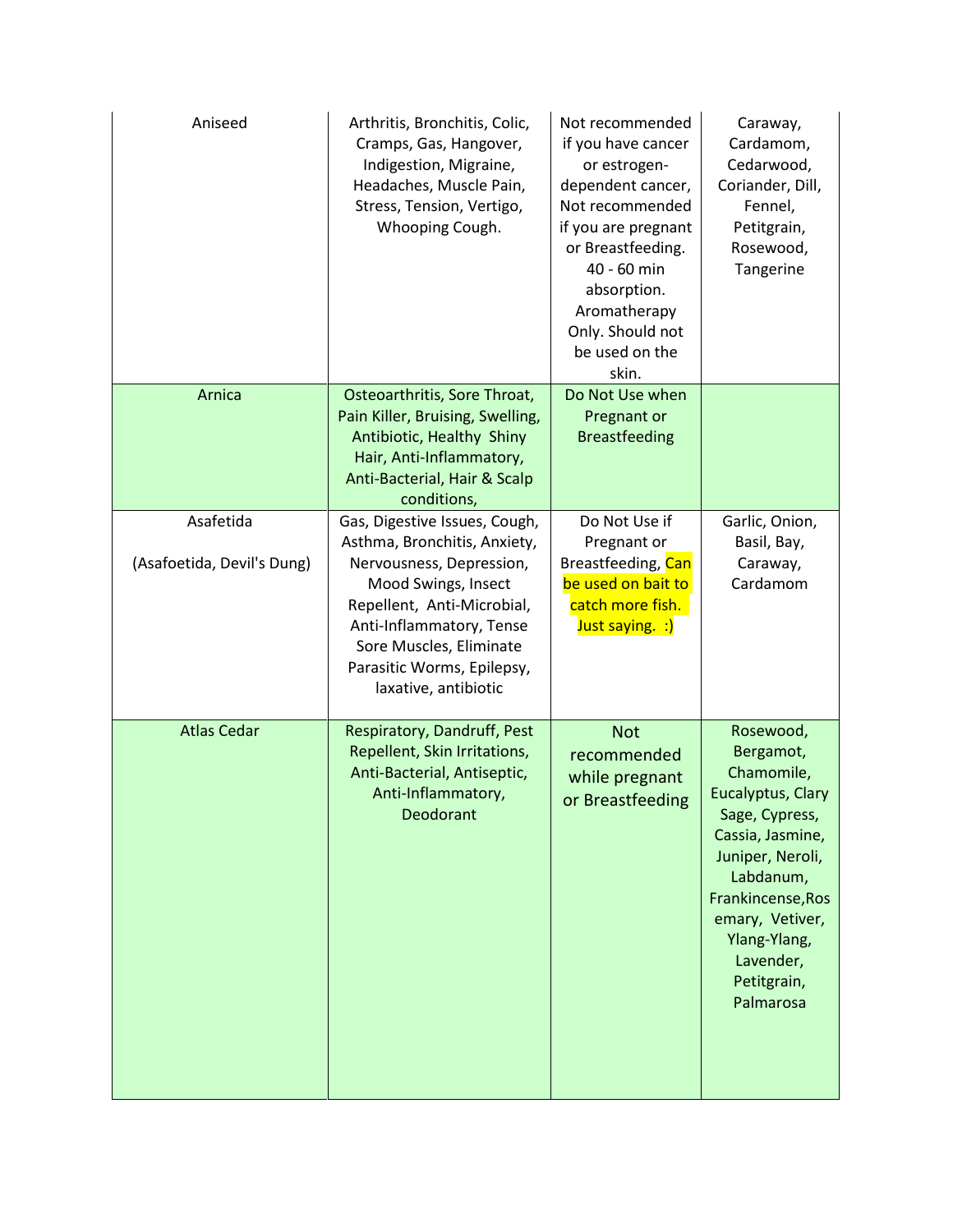| Basil             | Drug Addiction, Minor Back<br>Pain, Acne, Allergies,<br>Arthritis, Asthma, Bronchitis,<br>Constipation, Gout, Insect<br>Bites, Menstrual Issues,<br>Migraine, Headaches,<br>Nausea, Vomiting, Nervous<br>Disorders. | <b>Not</b><br>recommended<br>while pregnant<br>or Breastfeeding,<br>have cancer, Can<br>have Stupefying<br>effect, may<br>irritate skin, May<br>act as a sedative | Bergamot, Black<br>Pepper,<br>Caraway,<br>Cedarwood,<br>Clove, Fennel,<br>Geranium,<br>Ginger,<br>Grapefruit,<br>Lavender,<br>Lemon,<br>Lemongrass,<br>Marjoram,<br>Melissa, Neroli,<br>Rose Geranium,<br>Spearmint,<br>Verbena |
|-------------------|---------------------------------------------------------------------------------------------------------------------------------------------------------------------------------------------------------------------|-------------------------------------------------------------------------------------------------------------------------------------------------------------------|---------------------------------------------------------------------------------------------------------------------------------------------------------------------------------------------------------------------------------|
| <b>Bay Laurel</b> | Arthritis, Circulatory Disease,<br>Colds, Flus, Diarrhea, Hair<br>Loss or Thinning Hair, Nerve<br>Pain, Muscle Pain, Skin<br><b>Infections</b>                                                                      | Not recommended<br>if you have cancer,<br>May irritate skin,<br>Do not use when<br>pregnant or<br>Breastfeeding.                                                  | Cedarwood,<br>Coriander,<br>Eucalyptus,<br>Geranium,<br>Ginger,<br>Lavender,<br>Lemon, Orange,<br>Rose, Rosemary,<br>Thyme, Ylang<br>Ylang                                                                                      |
| Benzoin           | Acne, Arthritis, Bronchitis,<br>Circulatory Issues, Colds,<br>Coughs, Depression, Eczema,<br>Muscle Pain, Psoriasis,<br>Rashes, Scars, Stress,<br>Tension, Wounds                                                   | May cause<br>drowsiness, may<br>act as a sedative.                                                                                                                | Bergamot,<br>Cedarwood,<br>Cinnamon,<br>Clove, Coriander,<br>Eucalyptus,<br>Frankincense,<br>Lavender,<br>Lemon, Myrrh,<br>Neroli, Orange,<br>Peppermint,<br>Petitgrain, Rose,<br>Sandalwood,<br>Vetiver.                       |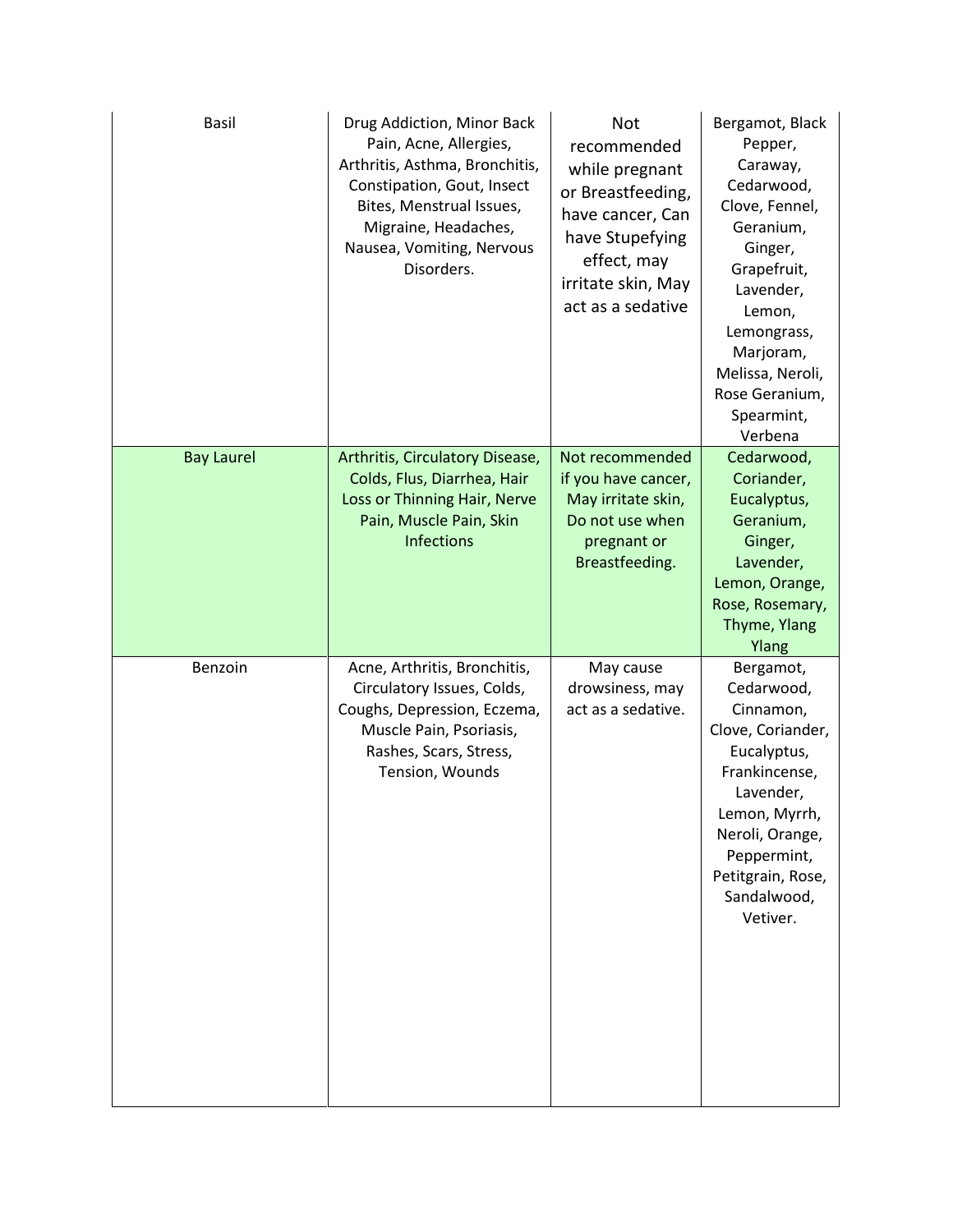| Bergamot             | Acne, Oily Skin, Anxiety,<br>Anorexia, Cystitis,<br>Depression, Infections,<br>Eczema, Psoriasis, Stress,<br>Tension, UTI, Wounds,<br>Deodorant | May cause skin<br>sensitivity to the<br>sun. May cause<br>skin irritation.<br>40-60 min<br>Absorption Time,                           | Basil, Benzoin,<br>Cajeput, Carrot<br>Seed,<br>Cedarwood,<br>Chamomile,<br>Citronella, Clary<br>Sage, Coriander,<br>Cypress, Dill,<br>Frankincense,<br>Geranium,<br>Ginger,<br>Grapefruit,<br>Helichrysum,<br>Jasmine, Juniper,<br>Lavandin,<br>Lavender,<br>Marjoram,<br>Neroli, Nutmeg,<br>Orange, Palma<br>Rosa, Patchouli,<br>Petitgrain, Rose<br>Geranium,<br>Rosemary,<br>Rosewood, Sage,<br>Sandalwood,<br>Tangerine,<br>Thyme, Vetiver,<br>Ylang-Ylang |
|----------------------|-------------------------------------------------------------------------------------------------------------------------------------------------|---------------------------------------------------------------------------------------------------------------------------------------|----------------------------------------------------------------------------------------------------------------------------------------------------------------------------------------------------------------------------------------------------------------------------------------------------------------------------------------------------------------------------------------------------------------------------------------------------------------|
| <b>Bitter Almond</b> | Spasms, Pain, Cough, Itch                                                                                                                       | Use With Caution-<br>Could be Deadly if<br>Swallowed, Could<br>be a carcinogen,<br><b>Could Cause</b><br>Immediate Skin<br>Irritation | Amyris, Jasmine,<br>Patchouli,<br>Sandalwood,<br>Ylang-Ylang,<br>Vanilla                                                                                                                                                                                                                                                                                                                                                                                       |
| <b>Bitter Orange</b> | Weight Loss, Coughs, Colds,<br>Indigestion, Heartburn,<br><b>Fungal Infections, Liver</b><br>Disorder, Acne, fungicidal                         | Could cause<br>sensitivity to<br>sunlight, Avoid if<br>you have High<br><b>Blood Pressure</b>                                         | Lavender,<br>Bergamot, Clary<br>Sage, Lemon,<br>Myrrh,<br>Cinnamon,<br>Nutmeg, Black<br>Pepper, Ginger,<br>Vetiver, Neroli                                                                                                                                                                                                                                                                                                                                     |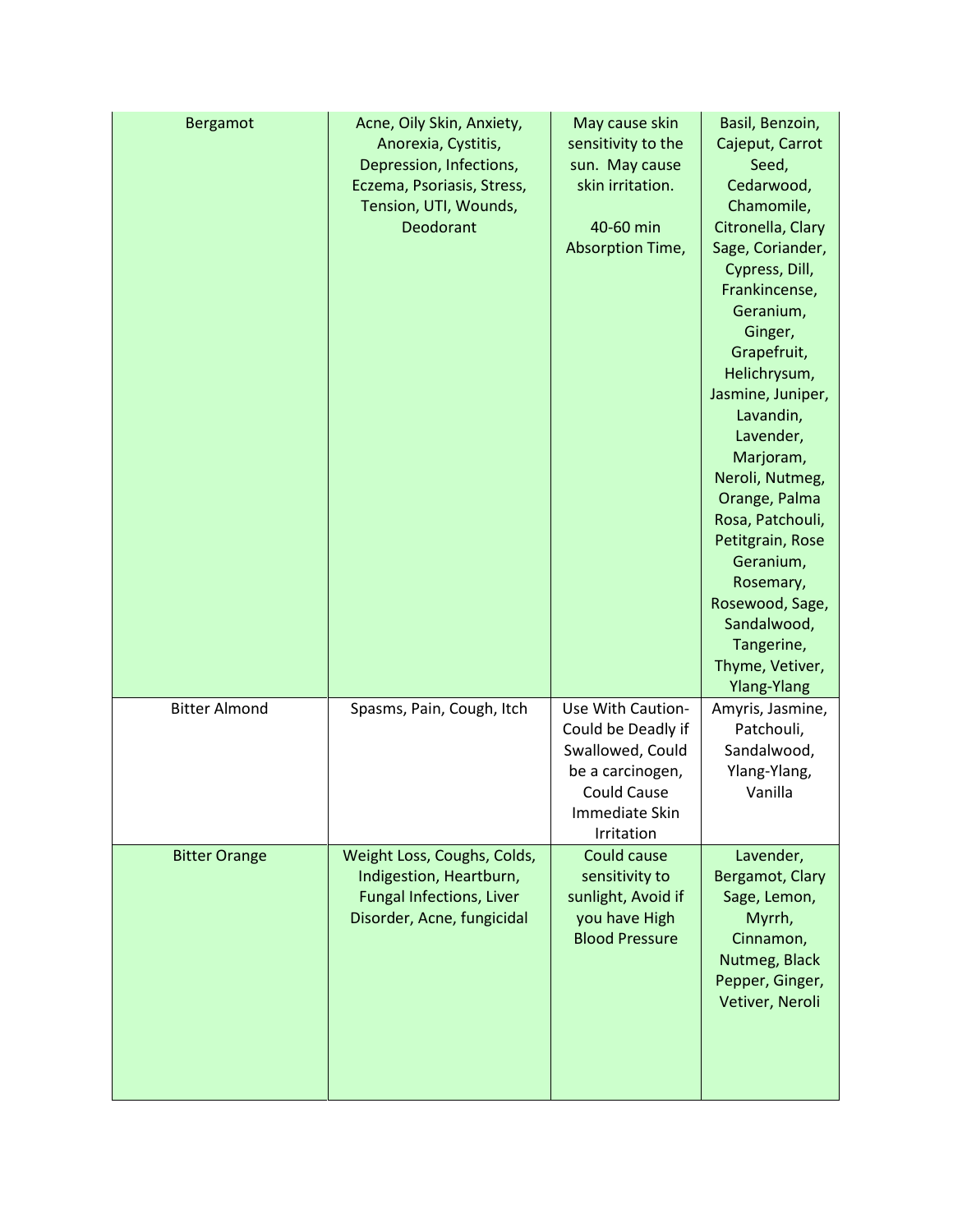| <b>Black Pepper</b> | Anorexia, Arthritis,<br>Circulatory Issues, Colds,<br>Flus, Constipation,<br>Exhaustion, Fever,<br>Indigestion, Muscle Pain                                                                                                                                             | Can irritate skin,<br>Avoid if Pregnant<br>or Breastfeeding                                                                                                                                                                                                   | Basil, Bergamot,<br>Cassia, Clary<br>Sage, Clove,<br>Coriander,<br>Fennel,<br>Frankincense,<br>Geranium,<br>Ginger,<br>Grapefruit,<br>Lavender,<br>Lemon, Lime,<br>Nutmeg, Orange,<br>Sage,<br>Sandalwood,<br>Tangerine, Ylang-<br>Ylang |
|---------------------|-------------------------------------------------------------------------------------------------------------------------------------------------------------------------------------------------------------------------------------------------------------------------|---------------------------------------------------------------------------------------------------------------------------------------------------------------------------------------------------------------------------------------------------------------|------------------------------------------------------------------------------------------------------------------------------------------------------------------------------------------------------------------------------------------|
| <b>Blue Cypress</b> | Mild Pain, skin rashes,<br>eczema, flu, colds, insect<br>repellent, abdominal cramps,                                                                                                                                                                                   |                                                                                                                                                                                                                                                               |                                                                                                                                                                                                                                          |
|                     | digestion, soothes mental<br>irritation, promotes clear<br>thinking                                                                                                                                                                                                     |                                                                                                                                                                                                                                                               |                                                                                                                                                                                                                                          |
|                     |                                                                                                                                                                                                                                                                         |                                                                                                                                                                                                                                                               |                                                                                                                                                                                                                                          |
| <b>Blue Tansy</b>   | Calm irritated skin, reduce<br>heat, clear congested pores,<br>acne, reduce redness.<br>Antioxidant, anti-<br>inflammatory, relaxation,<br>regulating hormones,<br>anxiety, antihistamine.                                                                              | Do NOT Confuse<br>with TANSY -<br><b>TANSY is NOT</b><br>SAFE,<br><b>Blue Tansy IS safe</b>                                                                                                                                                                   |                                                                                                                                                                                                                                          |
|                     |                                                                                                                                                                                                                                                                         |                                                                                                                                                                                                                                                               |                                                                                                                                                                                                                                          |
| <b>Boldo</b>        | Digestion, Water Retention,<br>narcotic, stimulant, Reduces<br><b>Inflammation, Prevents</b><br>Sepsis, Relaxes Nerves, kills<br><b>Intestinal worms. Stimulates</b><br><b>Blood Circulation, Anti</b><br>Inflammatory, Anti-<br>rheumatic, Antiseptic,<br>Insecticidal | <b>Use With Caution-</b><br><b>Could be Deadly if</b><br><b>Swallowed Even in</b><br>small amounts,<br>Could be a<br>carcinogen, Could<br><b>Cause Immediate</b><br><b>Skin Irritation, Do</b><br>Not Use In a Home<br>Remedy. Dr<br><b>Prescription Only</b> |                                                                                                                                                                                                                                          |
| Borneol             | Alleviate Pain and<br>Inflammation, digestive<br>Issues, Improve Circulation,<br>Stress, Anxiety, Calms.                                                                                                                                                                | Can Irritate nose<br>and throat,<br>headaches,<br>nausea, vomiting                                                                                                                                                                                            | Bergamot,<br>Lavender,<br>Lemon, Melissa,<br>Rosemary, Sweet<br>Marjoram, Pine                                                                                                                                                           |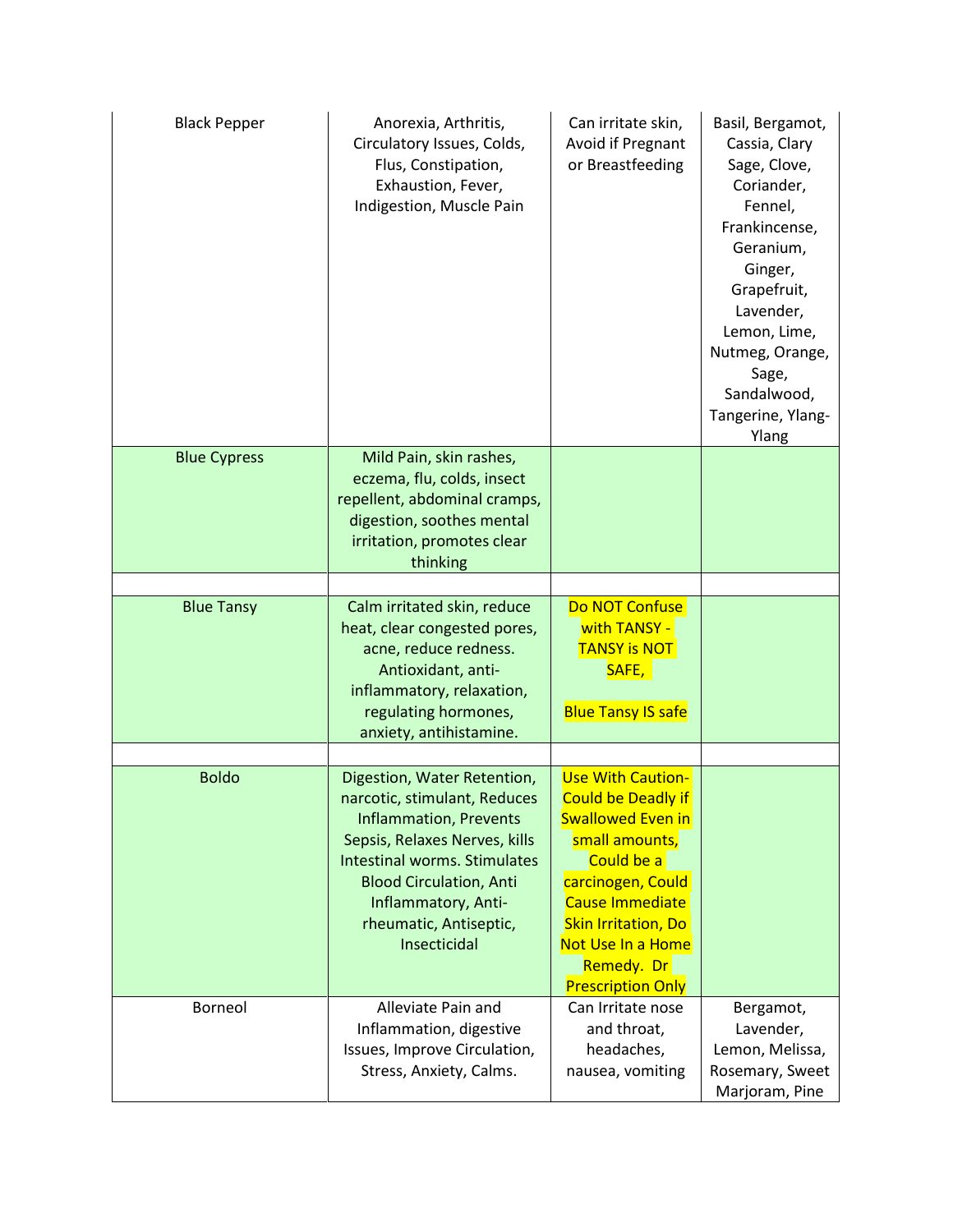| <b>Boronia</b><br><b>Buchu</b>  | Clears the mind, Lifts the<br>spirit, meditation, grounding,<br>insomnia, Strengthens<br><b>Uterus, Bladder and Kidneys</b><br><b>Bladder Infections, Kidney</b><br>Issues, UTI, Promote Urine<br>Flow, STDs | May increase<br>menstrual flow,<br>may cause liver<br>damage, Do Not<br>use if pregnant or<br>breastfeeding,<br>might slow blood<br>clotting, may<br>increase bleeding.<br>Not recommended<br>to use in | Lavender,<br>Peppermint,<br>Lemongrass<br>Cedarwood,<br>Lemon, Citrus,<br>Lavender,<br>Frankincense,<br>Patchouli, Rose |
|---------------------------------|--------------------------------------------------------------------------------------------------------------------------------------------------------------------------------------------------------------|---------------------------------------------------------------------------------------------------------------------------------------------------------------------------------------------------------|-------------------------------------------------------------------------------------------------------------------------|
|                                 |                                                                                                                                                                                                              | aromatherapy                                                                                                                                                                                            |                                                                                                                         |
| Cabreuva                        | Rejuvenates Cells, Dry Skin,<br>Burns, Wounds, Acne,<br>Reduce Scars, Antiseptic                                                                                                                             |                                                                                                                                                                                                         | <b>Blends well with</b><br>many types.                                                                                  |
| Canadian Balsam (Balsam<br>Fir) | <b>Respiratory Issues, Stress</b>                                                                                                                                                                            |                                                                                                                                                                                                         | Citrus Oils,<br>Cedarwood,<br>Frankincense,<br>Lavender,<br>Rosemary                                                    |
| Cade                            | Psoriasis, Eczema, Parasite<br>Skin Issues, Hair Loss, Scalp<br>Conditions, Diarrhea, Peptic<br>Ulcer Disease, diabetes, High<br>Blood Pressure, Bronchitis,<br>Pneumonia, Itching                           |                                                                                                                                                                                                         | Cedarwood,<br>Clove,<br>Labdanum,<br>Rosemary,<br><b>Thyme</b>                                                          |
| Cajeput                         | Acne, Arthritis, Asthma,<br>Bronchitis, Colds, Colic,<br>Digestive Issues, Fever,<br>Infections, Laryngitis, Muscle<br>Pain, Psoriasis, Sinusitis, UTI,<br>Vomiting.                                         | May Irritate Skin in<br>High<br>Concentration,<br>Could irritate<br>mucous<br>membranes.                                                                                                                | Angelica,<br>Bergamot, Clove,<br>Geranium,<br>Lavender, Thyme                                                           |
| Calamus                         | Insomnia, Headaches, Boost<br>Metabolism, Nervous<br>Spasms, Improves Blood<br>Circulation, Boost Memory,<br>Treat Neuralgia, Anti-<br>rheumatic, Anti-spasmodic,<br>Antibiotic                              |                                                                                                                                                                                                         | Amyris,<br>Cinnamon, Atlas<br>Cedarwood                                                                                 |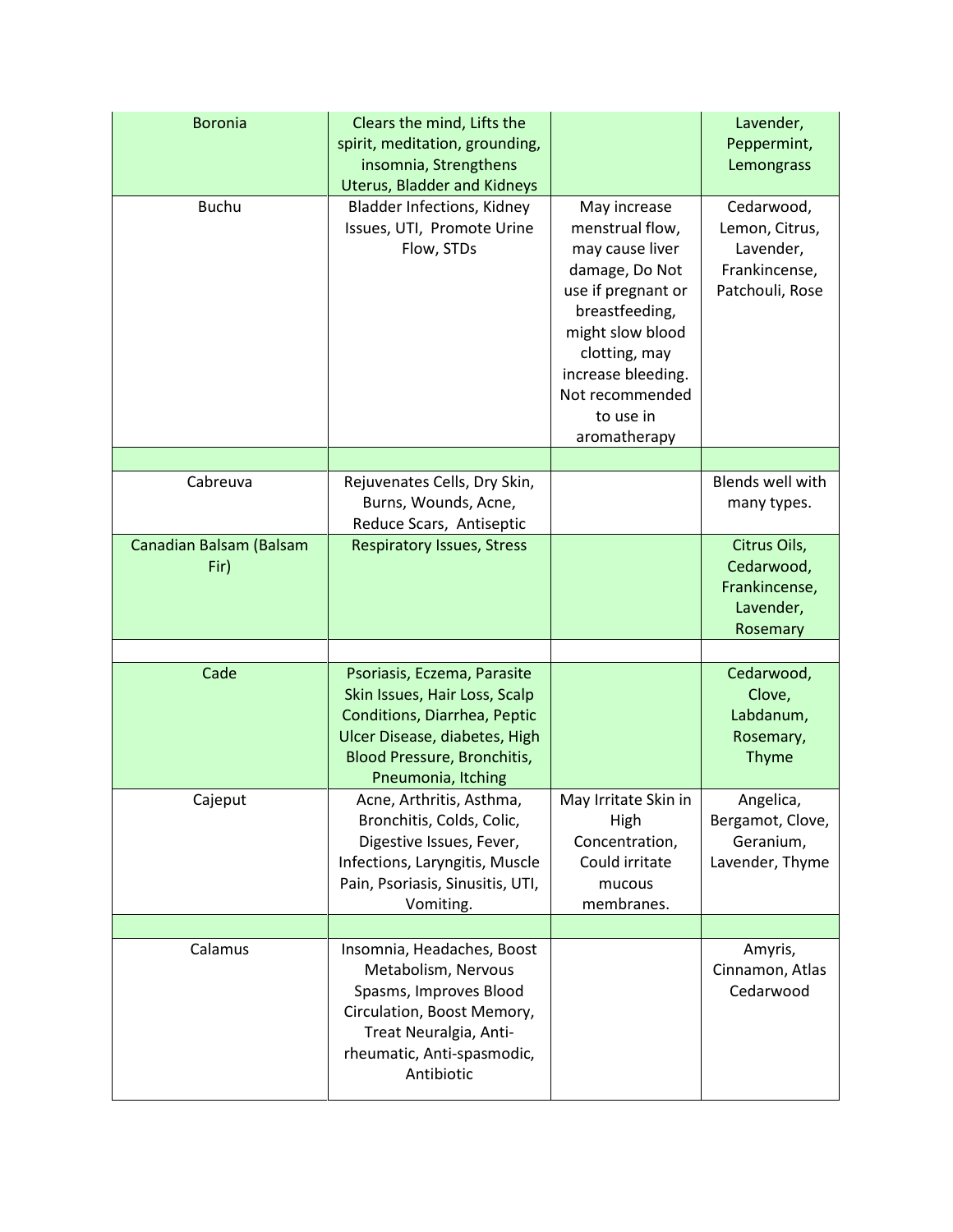| Calendula | Bruises, Skin Care, acne,<br>ulcers, varicose veins,<br>allergies, dermatitis, skin<br>rashes, eczema, Muscle<br>spasm pain-swelling-redness,<br>eye inflammation, fungal<br>infections, athletes foot,<br>candidiasis, ear infections,<br>ringworm, hemorrhoids,<br>Anti-Inflammatory, anti-<br>fungal |                                                                      | Cinnamon, Floral<br><b>Scented Oils,</b><br>Jasmine,<br>Lavender,<br>Lemon, Lime,<br>Rose, Neroli,<br><b>Oakmoss</b>                                                                                                                                                              |
|-----------|---------------------------------------------------------------------------------------------------------------------------------------------------------------------------------------------------------------------------------------------------------------------------------------------------------|----------------------------------------------------------------------|-----------------------------------------------------------------------------------------------------------------------------------------------------------------------------------------------------------------------------------------------------------------------------------|
|           |                                                                                                                                                                                                                                                                                                         |                                                                      |                                                                                                                                                                                                                                                                                   |
| Camphor   | <b>Insect Repellent, Kills</b><br>Parasites, Relieve Pain,<br>Relieve Itching, Chest<br>Congestion, Inflammation                                                                                                                                                                                        | Could be a<br>carcinogen, not<br>recommended if<br>you have epilepsy | Rosemary,<br>Lavender,<br>Cajeput, Basil,<br>Eucalyptus,                                                                                                                                                                                                                          |
| Cananga   | Asthma, Gout, Malaria,<br>Rheumatism, Stomach<br>Ailments, Stress, Anxiety,<br>Soothes Nervousness,<br>Aphrodisiac, Antiseptic                                                                                                                                                                          |                                                                      | Bergamot,<br>Cassia, Mimosa,<br>Rose,<br>Rosewood,<br>Jasmine, Vetiver,<br>Opopanax                                                                                                                                                                                               |
| Caraway   | Acne, Asthma, Bronchitis,<br>Bruises, Colic, Coughs, Gas,<br>Itching, Lactation Issues,<br>Menstrual Issues, Mental<br>Fatigue, Nervousness. Scalp<br>Issues, Stomach Issues, UTI                                                                                                                       | In High<br>Concentration<br>could cause skin<br>irritation.          | Aniseed, Basil,<br>Cassia,<br>Coriander, Dill,<br>Frankincense,<br>Ginger,<br>Lavender,<br>Orange                                                                                                                                                                                 |
| Cardamom  | Ease Digestion, Breathing<br>Issues, Stomach Discomfort,<br>mental clarity, Inspires<br>Sensuality                                                                                                                                                                                                      |                                                                      | Bay, Bergamot,<br>Black Pepper,<br>Caraway,<br>Cedarwood,<br>Cinnamon,<br>Cloves,<br>Coriander,<br>Fennel, Ginger,<br>Grapefruit,<br>Jasmine, Lemon,<br>Lemongrass,<br>Mandarin,<br>Neroli, Orange,<br>Palmarosa,<br>Patchouli,<br>Petitgrain,<br>Sandalwood,<br>Vetiver, Ylang-Y |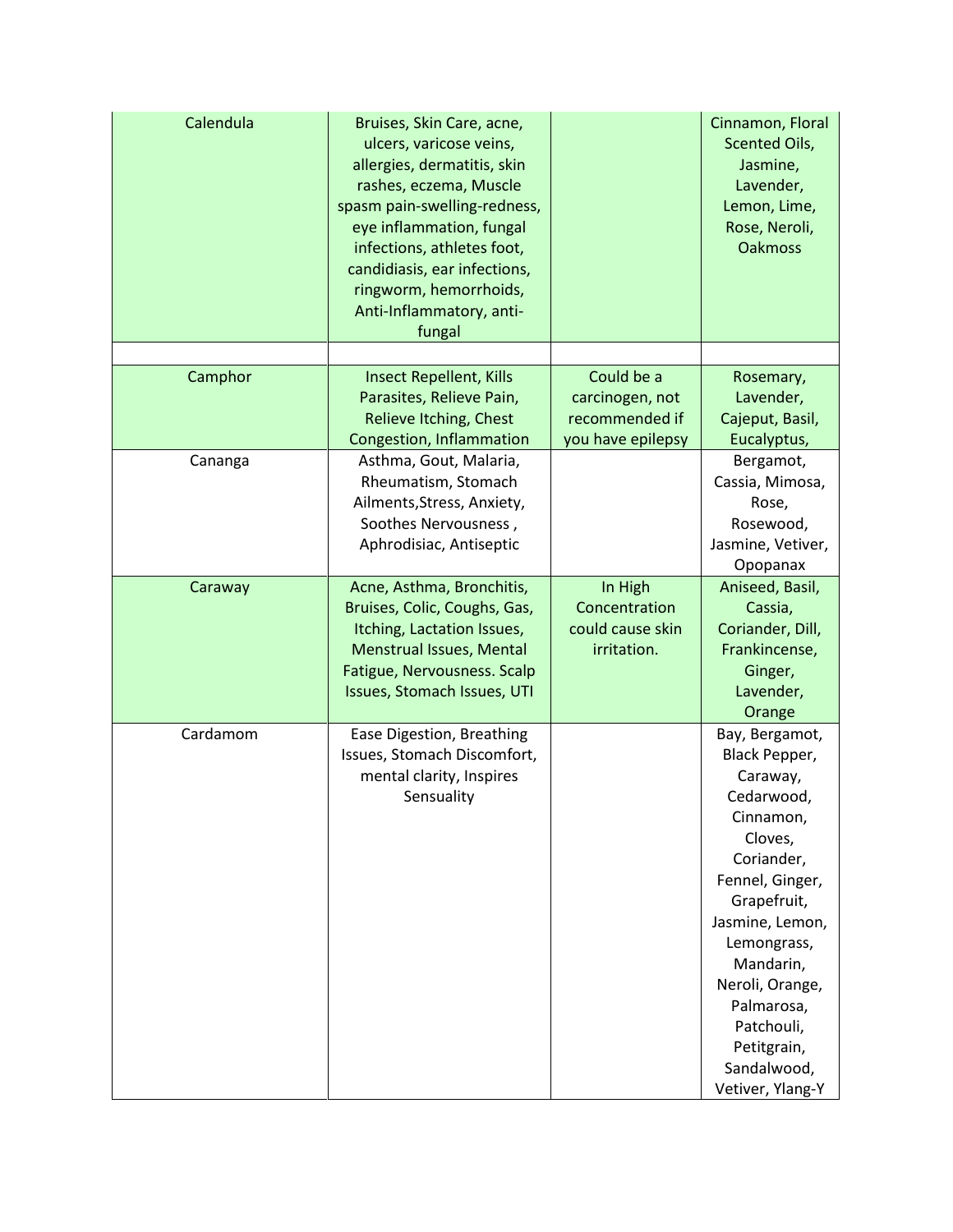| Carnation<br>Carrot Seed | Reduce Menstrual Pain,<br><b>Toothaches, Calm Nervous</b><br>System, Skin Rashes,<br>Wrinkles, Eczema, Motion<br>Sickness, Stress, Muscle<br>Spasms, Heart Health, Hair<br>Loss, Gas, Anti-Inflammatory<br>Acne, moisturizer, Arthritis,<br>Bronchitis, Edema, Flu, Gout,                                                                                                  | May cause<br>drowsiness<br>Avoid during<br>pregnancy or                                                                                   | Clary Sage,<br>Coriander,<br>Grapefruit,<br>Jasmine,<br>Lavender,<br>Patchouli, Rose,<br><b>Ylang-Ylang</b><br>Bergamot, Bitter<br>Orange, |
|--------------------------|----------------------------------------------------------------------------------------------------------------------------------------------------------------------------------------------------------------------------------------------------------------------------------------------------------------------------------------------------------------------------|-------------------------------------------------------------------------------------------------------------------------------------------|--------------------------------------------------------------------------------------------------------------------------------------------|
|                          | Liver Issues                                                                                                                                                                                                                                                                                                                                                               | Breastfeeding.                                                                                                                            | Cedarwood,<br>Geranium,<br>Grapefruit,<br>Lavender,<br>Lemon, Lime,<br>Orange, Rose<br>Geranium,<br>Tangerine                              |
| Cascarilla Bark          | <b>Used in Perfumes</b>                                                                                                                                                                                                                                                                                                                                                    |                                                                                                                                           | Nutmeg, Pepper<br>Family, Sage,<br>Oakmoss,<br>Vetiver                                                                                     |
| Cassia                   | Arthritis, Colds, Flu, Colic,<br>Diarrhea, Digestive Issues,<br>Fever, Gas, Nausea, Reduce<br>Secretion of Milk, Improves<br><b>Blood Circulation,</b><br>Rheumatism, Arthritis,<br>Strengthens Gums, Helps<br>with Hair Loss, Lessens<br>Wrinkles, Lessens Bleeding,<br>Anti-Diarrhea, Anti-<br>depressant, Anti-Emetic,<br>anti-microbial, anti-<br>rheumatic, Antiviral | Do Not Use in a<br>Massage Oil Blend<br>- it will irritate the<br>skin and mucous<br>membranes.<br>Avoid if Pregnant<br>or Breastfeeding. | Balsam, Black<br>Pepper,<br>Caraway,<br>Coriander,<br>Frankincense,<br>Geranium,<br>Ginger, Nutmeg,<br>Rosemary                            |
| Catnip                   | Arthritis, rheumatism, minor<br>pain, repels insects                                                                                                                                                                                                                                                                                                                       |                                                                                                                                           | Grapefruit,<br>Lavender,<br>Lemon,<br>Marjoram,<br>Orange,<br>Peppermint,<br>Rosemary,<br>Spearmint                                        |
| Cedarwood, Atlas         | See Atlas Cedarwood                                                                                                                                                                                                                                                                                                                                                        | See Atlas<br>Cedarwood                                                                                                                    | See Atlas<br>Cedarwood                                                                                                                     |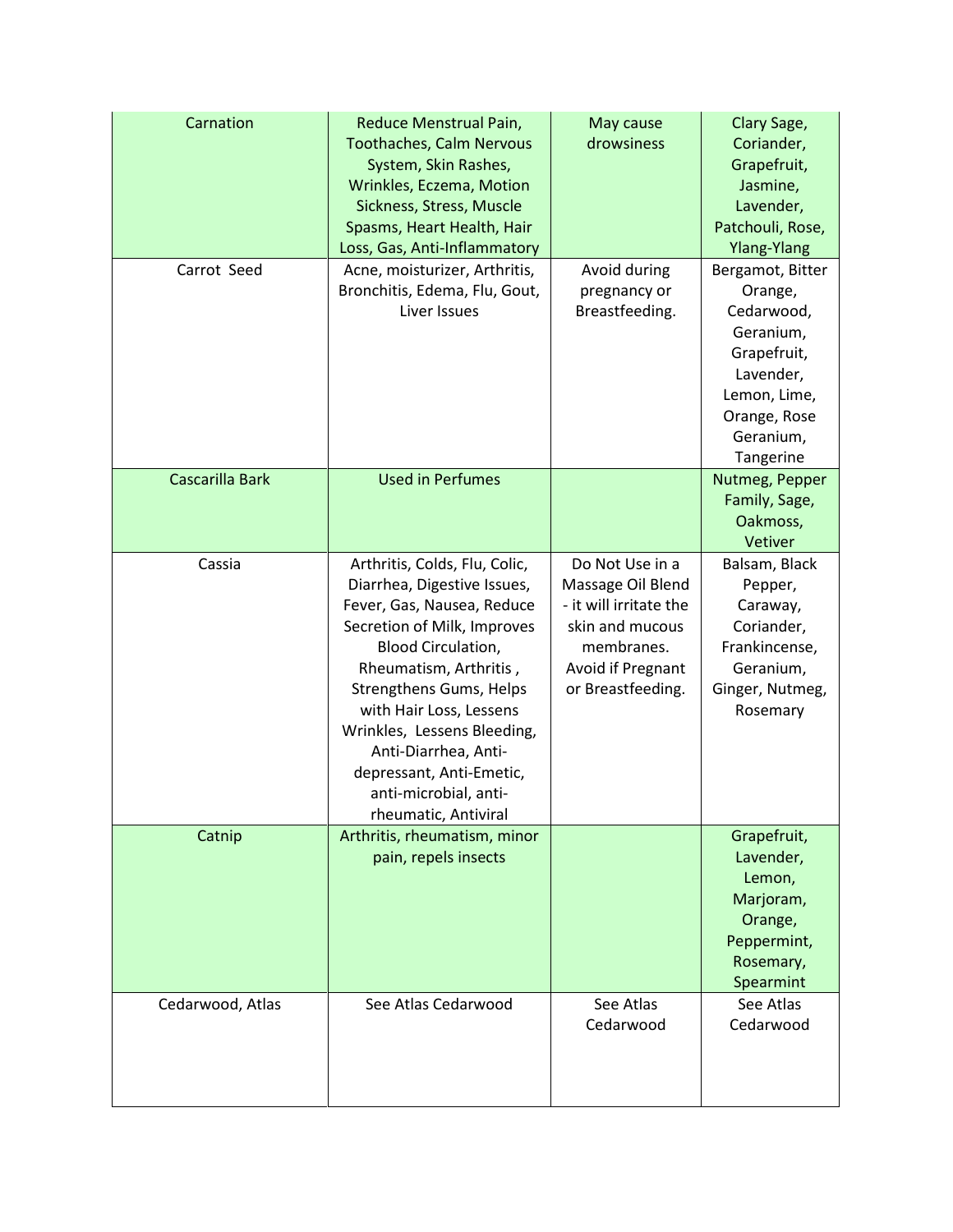| Cedarwood, Texas     | Anxiety, Arthritis, congestion,<br>Itching, Stress, Tension, UTI,<br>Acne, Anti-Inflammatory,<br>Anti-microbial                       | Could irritate the<br>skin if used in high<br>concentration,<br><b>Avoid if Pregnant</b><br>or Breastfeeding. | Aniseed, Basil,<br>Bay, Benzoin,<br>Bergamot, Carrot<br>seed, Cinnamon,<br>Cypress,<br>Frankincense,<br>Geranium,<br>Jasmine, Juniper,<br>Lavender, |
|----------------------|---------------------------------------------------------------------------------------------------------------------------------------|---------------------------------------------------------------------------------------------------------------|-----------------------------------------------------------------------------------------------------------------------------------------------------|
|                      |                                                                                                                                       |                                                                                                               | Lemon,<br>Lemongrass,<br>Marjoram,<br>Neroli, Pine,<br>Rose, Rose<br>Geranium,<br>Rosemary                                                          |
| Cedarwood, Virginian | Sleep, Allergies, Aide in<br>Breathing, Restlessness                                                                                  |                                                                                                               | Clary Sage,<br>Cypress,<br>Frankincense,<br>Cedarwood,<br>Bergamot,<br>Cinnamon,<br>Lemon,<br>Patchouli,<br>Sandalwood,<br>Thyme, Vetiver           |
| Cedarwood            | Stress, Tension,<br>Deodorant, Insect<br>Repellent, Antiseptic,<br>Astringent, Energy,<br>Stimulant                                   |                                                                                                               | Clary Sage,<br>Cypress,<br>Frankincense,<br>Cedarwood,<br>Bergamot,<br>Cinnamon,<br>Lemon,<br>Patchouli,<br>Sandalwood,<br>Thyme, Vetiver           |
| Celery Seed          | Suppress Kidney Stones,<br>Remove Toxins, Increase<br>Urine Elimination, Remove<br>Excess Salt-Fats-Uric Acid-<br>Bile-Urea, Diuretic |                                                                                                               | Black Pepper,<br>Coriander,<br>Ginger,<br>Lavender,<br>Lovage,<br>Oakmoss,<br>Opopanax, Pine<br>Tea Tree                                            |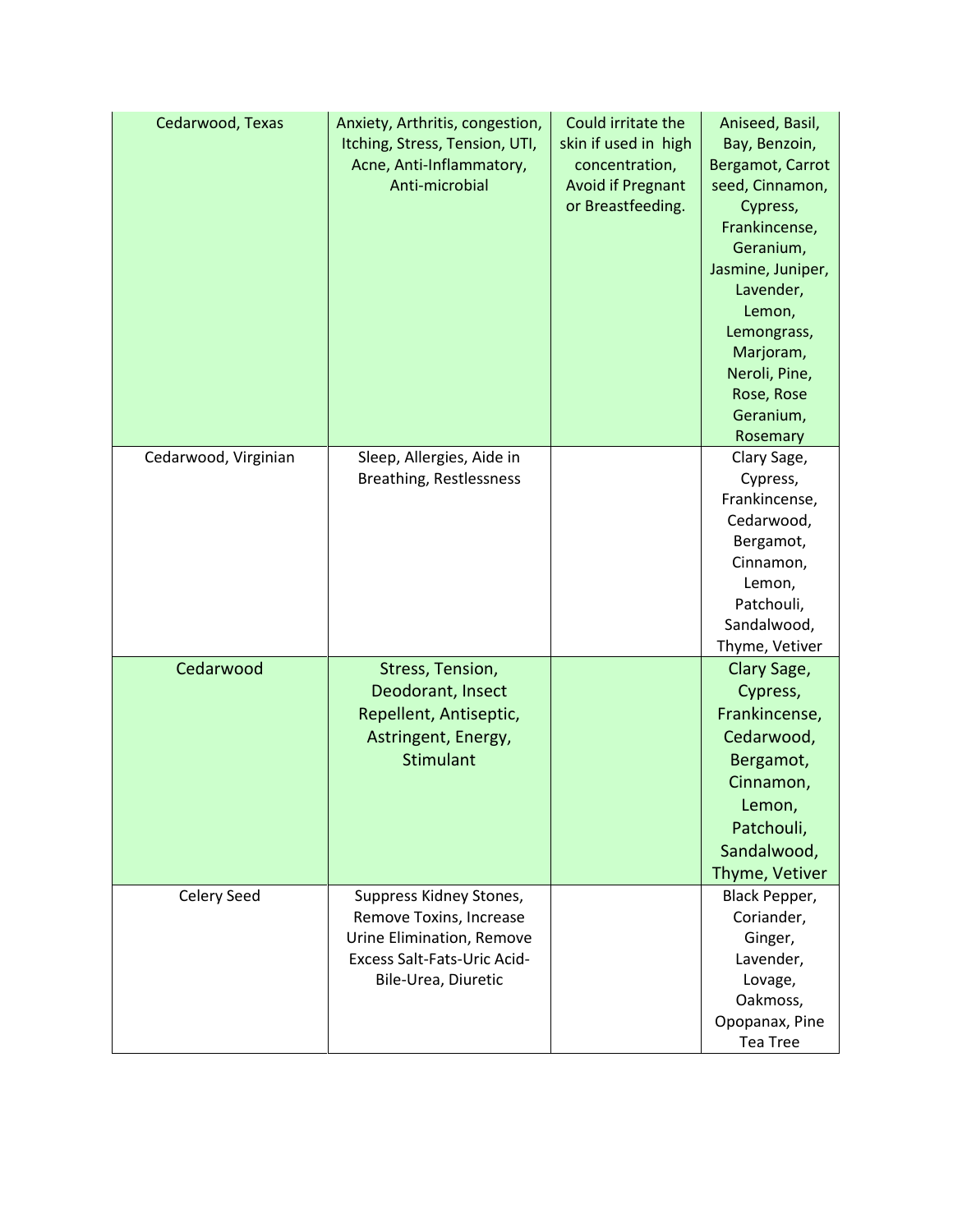| <b>Chamomile German</b> | Arthritis, Allergies, Anxiety,<br>Eczema, Gall Bladder Issues,<br>Inflammation, Liver Issues,<br>menopause issues,<br>Menstrual issues, Pain,<br>Psoriasis, Kidney Stones,<br>Anti-Inflammatory | <b>Can Stimulate</b><br>menstrual Flow,<br><b>Avoid if Pregnant</b><br>or Breastfeeding.                      | Bergamot, Clary<br>Sage, Geranium,<br>Grapefruit,<br>Jasmine,<br>Lavender,<br>Lemon, Rose,<br>Tea Tree, Ylang-<br>Ylang                                                    |
|-------------------------|-------------------------------------------------------------------------------------------------------------------------------------------------------------------------------------------------|---------------------------------------------------------------------------------------------------------------|----------------------------------------------------------------------------------------------------------------------------------------------------------------------------|
| Chamomile Maroc         | Most usually used in<br>perfumes.                                                                                                                                                               | <b>Not a TRUE</b><br>Chamomile                                                                                | Cypress,<br>Lavender,<br>Vetiver,<br>Cedarwood,<br>Oakmoss,<br>Labdanum                                                                                                    |
| <b>Chamomile Roman</b>  | Abdominal Pain, Asthma, Gall<br>bladder Issues, Hay Fever,<br>Itching, Premenstrual Issues,<br>Psoriasis, Rashes, Wounds,<br>Anti-Inflammatory                                                  | Can stimulate<br>menstrual flow,<br><b>Avoid if Pregnant</b><br>or Breastfeeding.                             | Bergamot, Clary<br>Sage, Geranium,<br>Grapefruit,<br>Jasmine,<br>Lavender,<br>Lemon, Melissa,<br>Rose, Tea Tree,<br><b>Ylang Ylang.</b>                                    |
| Chamomile               | Anxiety, Depression,<br>Irritability, Stress, Acne.<br>Anxiety, Bee Stings, Anti-<br>Inflammatory, Anti-<br>Depressant, Disinfectant,<br>Soothes, Diuretic                                      | May cause<br>drowsiness,<br><b>Avoid if Pregnant</b><br>or Breastfeeding.                                     | Bergamot, Gera<br>nium, Jasmine,<br>Lavender,<br>Lemon, Lime,<br><b>Ylang-Ylang</b>                                                                                        |
| Cinnamon                | Arthritis, Colds, Flu, Digestive<br>Issues, Menstrual Issues,<br><b>Respiratory Infections</b>                                                                                                  | Not recommended<br>if you have cancer.<br><b>Avoid if Pregnant</b><br>or Breastfeeding.,<br>may irritate skin | Benzoin,<br>Cardamom,<br>Cedarwood,<br>Clove, Coriander,<br>Frankincense,<br>Ginger,<br>Grapefruit,<br>Lavender,<br>Orange,<br>Rosemary,<br>Tangerine, Tea<br>Tree, Thyme, |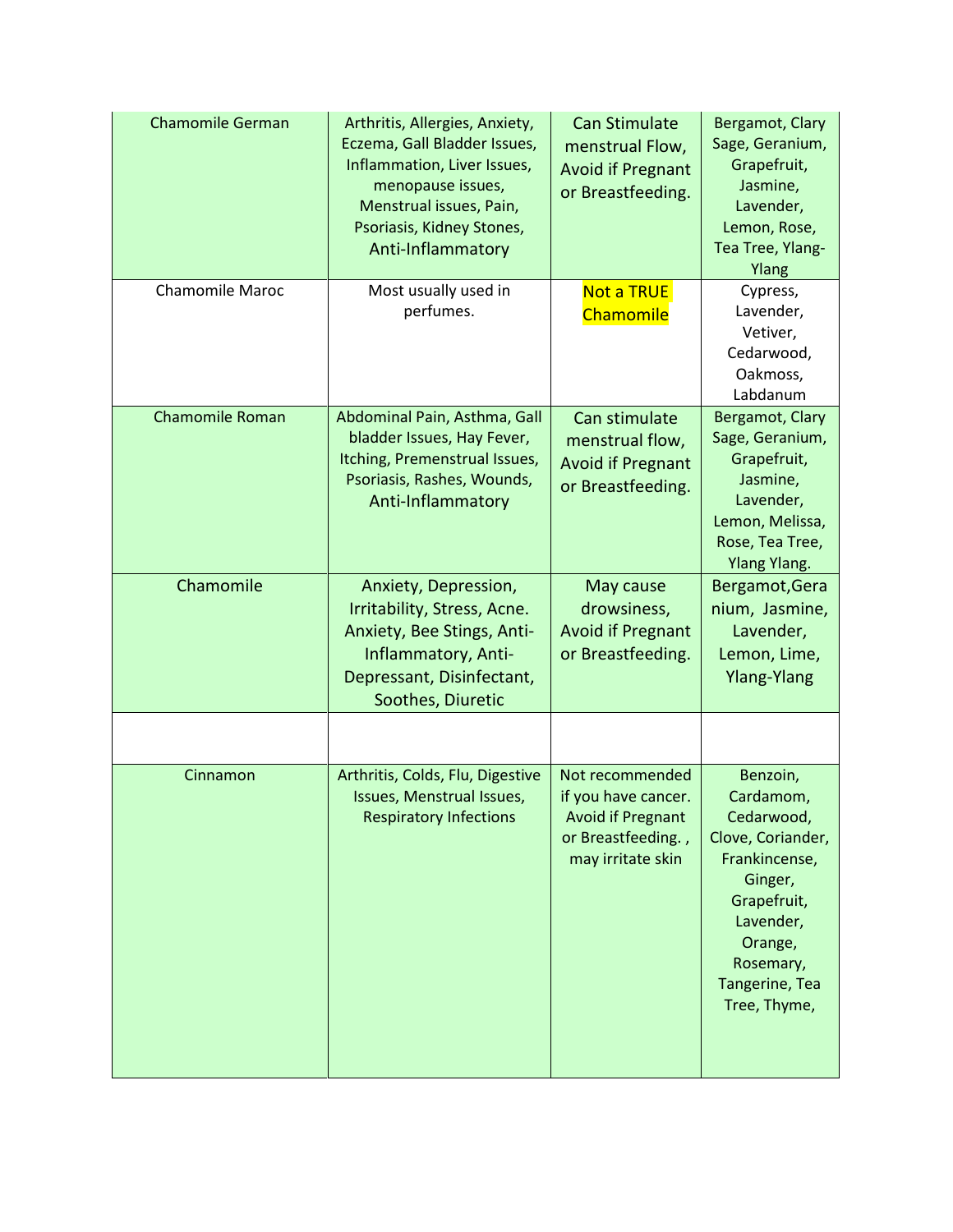| Citronella        | Insect Repellent, Kills<br>Parasites, Colds and Flu,<br>Energy, Stimulant,<br>Soothes, Antiseptic<br>Air Freshener                                                                                                                                                                                    | Not<br>recommended if<br>you have<br>estrogen-<br>dependent<br>cancer, may<br>irritate skin<br>60-80 min<br>absorption time                                                                                                                                                                                                  | Bergamot,<br>Geranium,<br>Lavandin,<br>Lavender,<br>Lemon, Pine,<br>Rose Geranium,<br>Rosemary                                                                                                                                                                                                                                               |
|-------------------|-------------------------------------------------------------------------------------------------------------------------------------------------------------------------------------------------------------------------------------------------------------------------------------------------------|------------------------------------------------------------------------------------------------------------------------------------------------------------------------------------------------------------------------------------------------------------------------------------------------------------------------------|----------------------------------------------------------------------------------------------------------------------------------------------------------------------------------------------------------------------------------------------------------------------------------------------------------------------------------------------|
| <b>Clary Sage</b> | Moodiness, Anxiety,<br>Restlessness, Stress,<br>Tension, Acne, Minor Back<br>Pain, Depression, Digestive<br>Disorders, Insomnia,<br>Kidney Issues, Labor<br>Issues, Menopausal<br>symptoms, Menstrual<br>Issues, Muscle Pain,<br>Tension, Anti-spasmodic,<br>Calms, Relaxes, Soothes,<br>Tonic, Warms | <b>Avoid if Pregnant</b><br>or Breastfeeding.<br>, have<br>endometriosis,<br>have breast,<br>ovarian, or<br>uterine cysts,<br>have estrogen<br>dependent<br>conditions<br>(cancers), do not<br>use with alcohol<br>beverages - it<br>could make the<br>effects stronger,<br>may cause<br>headaches if too<br>much is inhaled | Bergamot,<br>Bitter Orange,<br>Chamomile,<br>Clove, Cypress,<br>Frankincense,<br>Geranium,<br>Grapefruit,<br>Helichrysum,<br>Hyssop,<br>Jasmine,<br>Juniper,<br>Lavandin,<br>Lavender,<br>Lemon, Lime,<br>Nutmeg,<br>Orange,<br>Patchouli, Pine,<br>Rose Geranium,<br>Sandalwood,<br>Spikenard,<br>Tagetes,<br>Tangerine, Tea<br><b>Tree</b> |
| Clove             | Insect Repellent, Kills<br>Parasites, Arthritis, Acne,<br>Asthma, Bruises, Burns, Cuts,<br>Digestive Disorders, Pain,<br>Antiseptic                                                                                                                                                                   | Not recommended<br>if you have cancer,<br>may irritate the<br>skin and mucous<br>membranes so use<br>only a small<br>amount, Avoid if<br>Pregnant or<br>Breastfeeding.                                                                                                                                                       | Basil, Benzoin,<br>Black Pepper,<br>Cajeput,<br>Cinnamon, Clary<br>Sage, Ginger,<br>Lavender, Myrrh,<br>Orange, Rose,<br>Sandalwood.<br>Tangerine, Tea<br>Tree,                                                                                                                                                                              |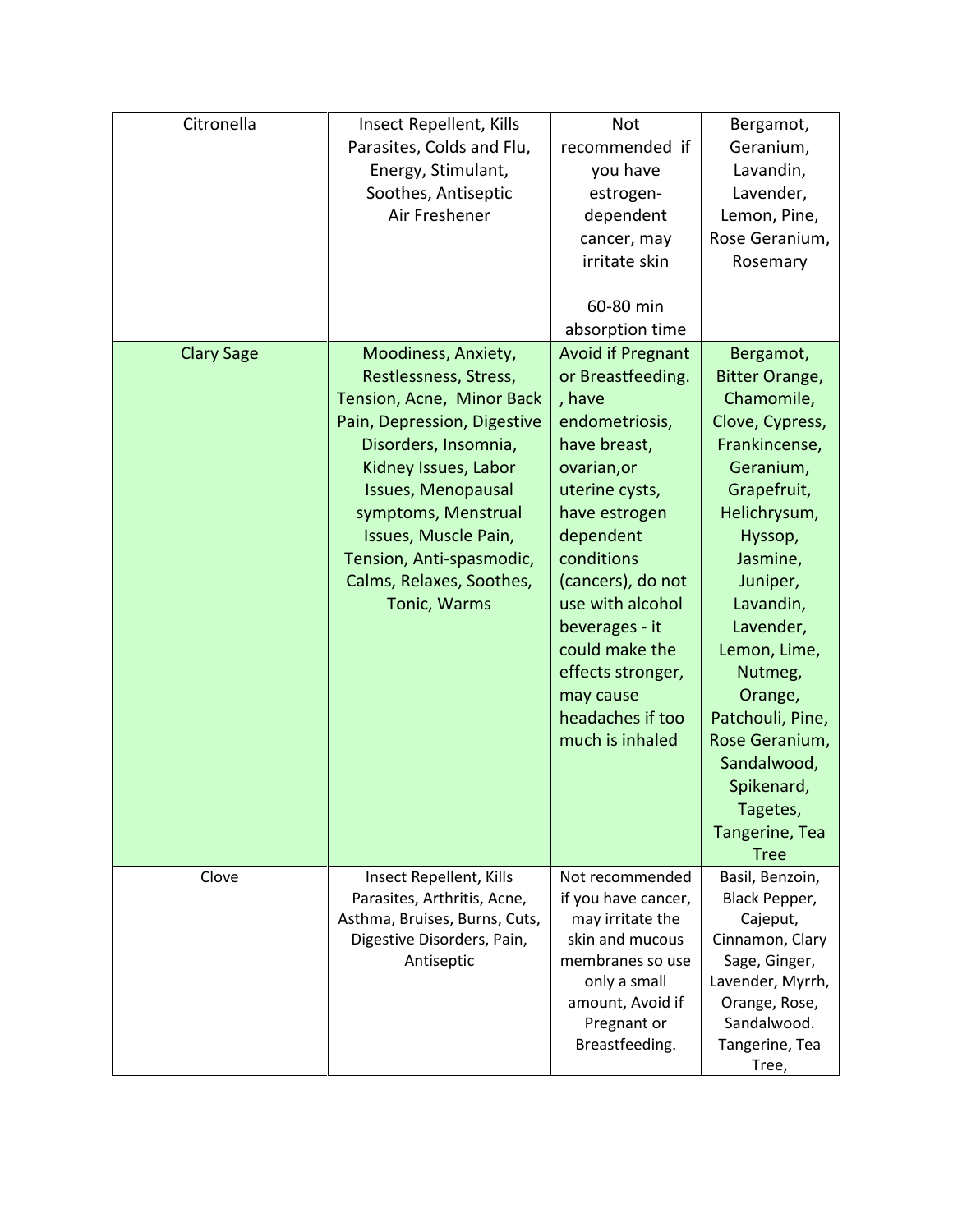| Copaiba Balsam | Mostly used in Fragrance.                                                                                                                                                                                                                                                                                       |                                                                                                                                                                                     | Cedarwood,<br>Citrus Oils, Clary<br>Sage, Jasmine,<br>Rose, Vanilla,                                                                                                                      |
|----------------|-----------------------------------------------------------------------------------------------------------------------------------------------------------------------------------------------------------------------------------------------------------------------------------------------------------------|-------------------------------------------------------------------------------------------------------------------------------------------------------------------------------------|-------------------------------------------------------------------------------------------------------------------------------------------------------------------------------------------|
| Coriander      | Arthritis, Colds, Flu, Cramps,<br>Gas, Mental Fatigue,<br>Migraine, Headaches, Muscle<br>Spasms, Stress, Tension                                                                                                                                                                                                | May act as a<br>sedative.<br>100 - 120 min.<br>absorption time                                                                                                                      | Ylang-Ylang<br>Aniseed, Bay,<br>Benzoin,<br>Bergamot, Black<br>Pepper,<br>Caraway, Cassia,<br>Cinnamon,<br>Ginger,<br>Grapefruit,<br>Lemon,<br>Lemongrass,<br>Neroli, Niaouli,<br>Orange, |
| Costus         | Immune System, Digestion,<br>Aging Skin, Eczema, Psoriasis,<br>Dandruff, Skin Inflammation,<br>Scrapes, Cuts, Scratches,<br>Ingrown Toenails, Bug Bites,<br>Eliminates Bacteria &<br>Infections in Wounds, Clears<br>Toxins.                                                                                    | <b>Use With Caution-</b><br>Could be Deadly if<br>Swallowed, Could<br>be a carcinogen,<br><b>Could Cause</b><br><b>Immediate Skin</b><br>Irritation, Use in<br><b>Small Amounts</b> | Patchouli, Ylang-<br>Ylang                                                                                                                                                                |
| Cubebs         | Swelling, Body Discomfort,<br>Relieve Aging Joints,<br>Digestive Issues, Alleviate<br>Congestion, Aid in Breathing                                                                                                                                                                                              |                                                                                                                                                                                     | Allspice,<br>Cardamom,<br>Clove,<br>Cedarwood,<br>Geranium,<br>Lavender,<br>Rosemary, Ylang-<br>Ylang                                                                                     |
| Cumin          | Improves Digestion, kills<br>bacteria, Relieves Gas<br><b>Symptoms, Promotes</b><br><b>Sweating &amp; Urination which</b><br>eliminates toxins, Heals<br>Wounds, Cramps,<br>convulsions, coughs, minor<br>pain, Regulates<br>Menstruation, Depression,<br>Bactericidal, Detoxifier,<br>Diuretic, Anti-spasmodic | Could cause<br>sensitivity to<br>sunlight                                                                                                                                           | Angelica,<br>Cilantro,<br>Coriander,<br>Chamomile                                                                                                                                         |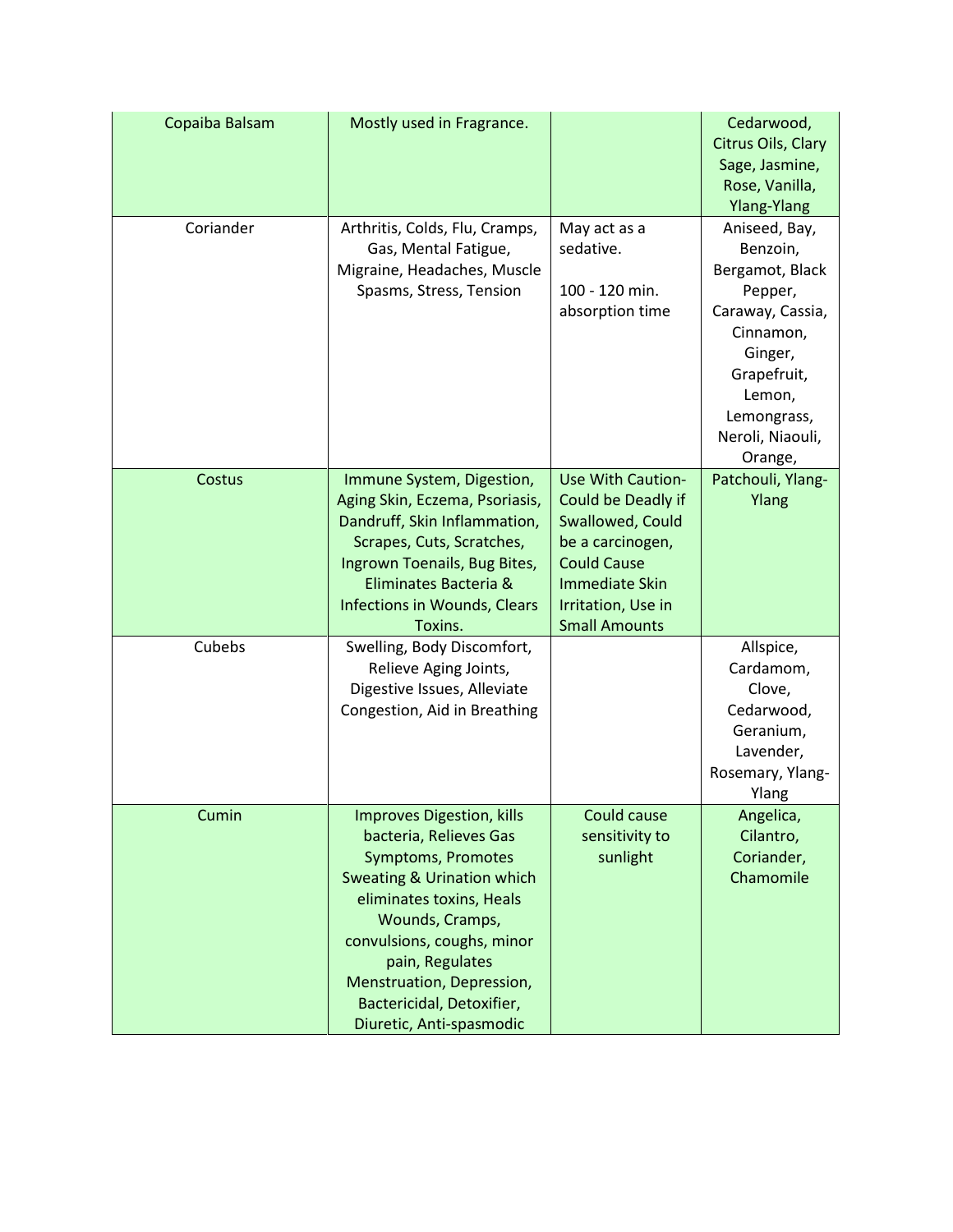| Cypress            | Acne, Oily Skin, Asthma,<br>Minor Back Pain, Cellulite,<br>Agitation, Bleeding, Coughs,<br>Bronchitis, Emphysema,<br>Sweating, Flu, Fluid<br>Retention, Hemorrhoids,<br>Varicose Veins, Whooping<br>Cough, Deodorant | Avoid if Pregnant<br>or Breastfeeding.,<br>may cause skin<br>irritation.                                    | Bergamot, Bitter<br>Orange, Clary<br>Sage,<br>Frankincense,<br>Grapefruit,<br>Juniper,<br>Lavender,<br>Lemon, Lime,<br>Marjoram,<br>Nutmeg, Orange,<br>Pine, Rosemary,<br>Sandalwood,<br>Tangerine |
|--------------------|----------------------------------------------------------------------------------------------------------------------------------------------------------------------------------------------------------------------|-------------------------------------------------------------------------------------------------------------|----------------------------------------------------------------------------------------------------------------------------------------------------------------------------------------------------|
| Deertongue         |                                                                                                                                                                                                                      | May thin blood,<br>may harm liver.<br><b>UNSAFE FOR USE.</b><br>Not even<br>permitted in foods<br>in the US |                                                                                                                                                                                                    |
| Dill               | Digestive Issues, Headaches,<br>Lactation Issues, Stress,<br>Tension, Wounds                                                                                                                                         | Could cause<br>sensitivity to<br>sunlight, Avoid if<br>Pregnant or<br>Breastfeeding.                        | Aniseed,<br>Bergamot, Bitter<br>Orange,<br>Caraway,<br>Grapefruit,<br>Lemon, Lime,<br>Nutmeg, Orange,<br>Tangerine.                                                                                |
| <b>Douglas Fir</b> | Anxiety, Arthritis, Cleaning<br>Home, Purifying Skin                                                                                                                                                                 |                                                                                                             | Bergamot,<br>Cedarwood, Cypr<br>ess, Eucalyptus,<br>Frankincense,<br>Sandalwood,<br>Juniper, Pink<br>Grapefruit,<br>Lavender,<br>Lemon, Sweet<br>Marjoram, Sweet<br>Orange                         |
| Echinacea          | Relieves Tension, headaches,<br>immune system, relaxes the<br>mind, cold, flu, insect bites,<br>minor burns, rashes, eczema,<br>acne, improves digestion, gas                                                        | Avoid if taking<br>immune-<br>suppressing<br>medication                                                     | Ginger, Tea Tree,<br>Niaouli, Thyme,<br>Yarrow                                                                                                                                                     |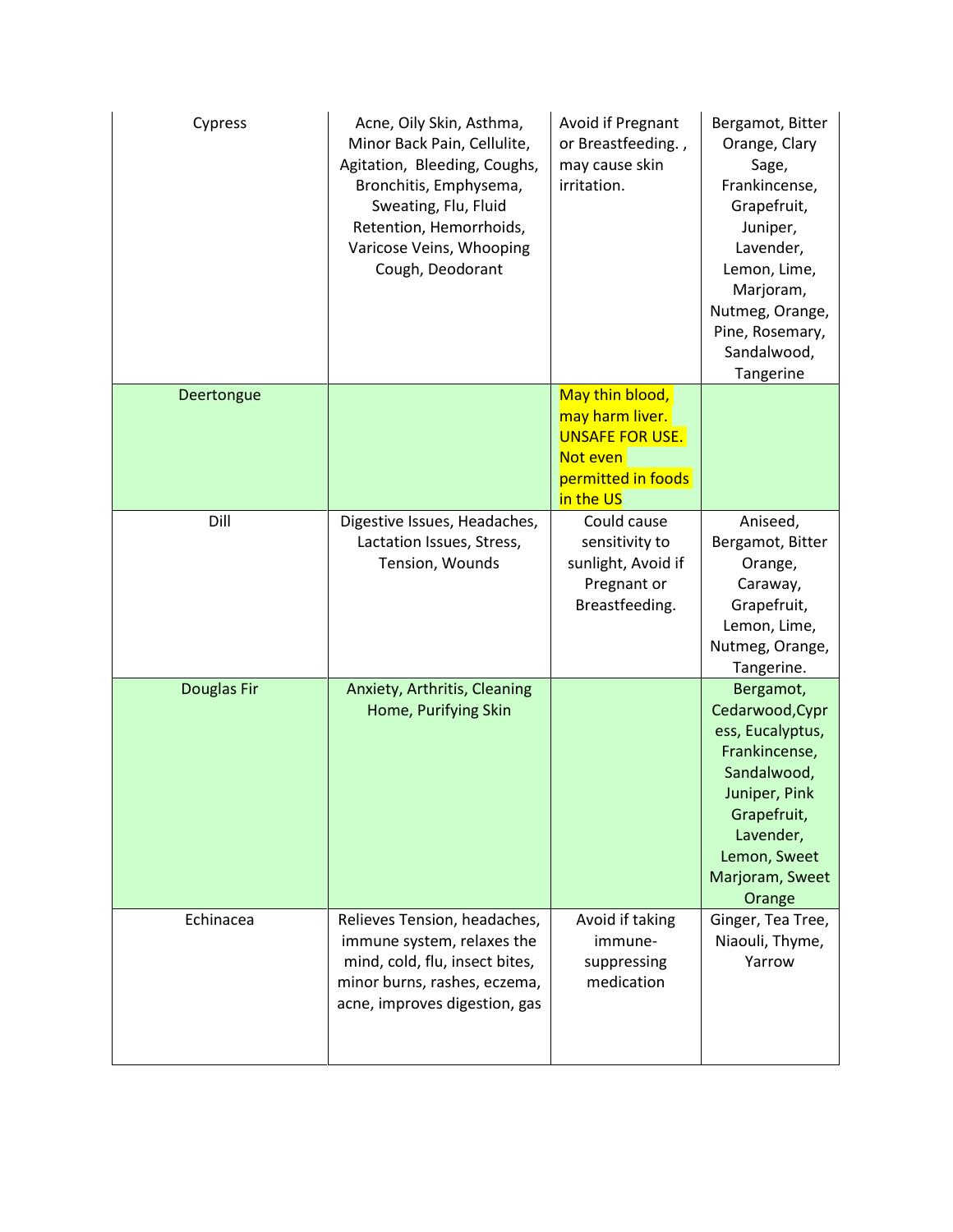| Elecampane              | Move phlegm, Improve<br><b>Respiratory Issues, Eliminate</b><br>Intestinal Bacteria., Stomach<br><b>Issues, Soothes and Tones</b><br>the Liver, Prevents the<br>growth of tumors,<br>Antispasmodic                                                                                                                                                                                                                          | <b>Use With Caution-</b><br>Could be Deadly if<br>Swallowed, Could<br>be a carcinogen,<br><b>Could Cause</b><br><b>Immediate Skin</b><br><b>Irritation, Not</b><br>recommended on<br>skin, diffuse<br>instead. | Bergamot,<br>Cananga,<br>Cinnamon,<br>Cedarwood,<br>Cypress,<br>Labdanum,<br>Lavender,<br>Mimosa,<br>Patchouli,<br>Sandalwood,<br>Frankincense,<br>Violet, |
|-------------------------|-----------------------------------------------------------------------------------------------------------------------------------------------------------------------------------------------------------------------------------------------------------------------------------------------------------------------------------------------------------------------------------------------------------------------------|----------------------------------------------------------------------------------------------------------------------------------------------------------------------------------------------------------------|------------------------------------------------------------------------------------------------------------------------------------------------------------|
|                         |                                                                                                                                                                                                                                                                                                                                                                                                                             |                                                                                                                                                                                                                |                                                                                                                                                            |
| Eucalyptus              | Frustration, Anger, Stress,<br>Tension, Depression, Drug<br>Addiction, Insect<br>Repellent, Kills Parasites,<br>Arthritis, Asthma, Chicken<br>Pox, Circulatory Issues,<br>Fever, Inflammation,<br>Malaria, Migraines,<br>Headaches, Muscle Aches,<br><b>Muscle Pain, Respiratory</b><br><b>Issues, Rheumatoid</b><br>Arthritis, Antiseptic,<br>Antiviral, Kills Bacteria,<br>Decongestant,<br><b>Expectorant, Stimulant</b> | <b>Not</b><br>recommended if<br>you have<br>estrogen-<br>dependent<br>cancer, high<br>blood pressure<br>or epilepsy.<br><b>Excessive use</b><br>may cause<br>headaches.<br>20-40 min<br>absorption time        | Bay, Benzoin,<br>Lavender,<br>Lemon,<br>Lemongrass,<br>Marjoram,<br>Peppermint,<br>Pine,<br>Spearmint,<br><b>Thyme</b>                                     |
| <b>Evening Primrose</b> | Can be used as a Carrier Oil<br><b>Relaxing and Gentle Carrier</b><br>Oil                                                                                                                                                                                                                                                                                                                                                   |                                                                                                                                                                                                                |                                                                                                                                                            |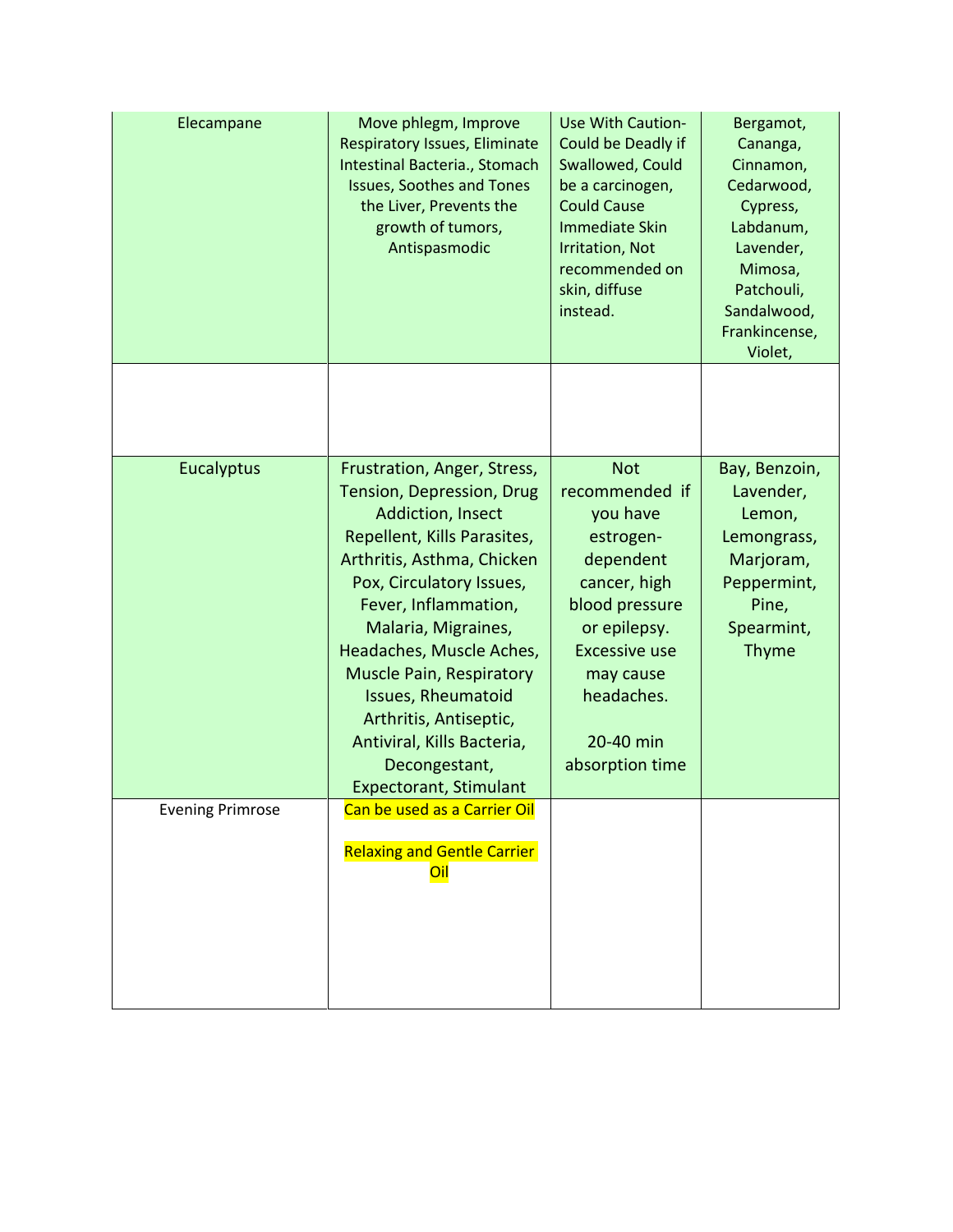| <b>Exotic Basil</b> | <b>Muscular Spasm and</b><br>contraction, Rheumatism.<br>Digestive Issues, Nausea,<br>Gas, Menstrual Cramps,<br>Headaches, Migraines,<br>Tension, Stress, Exhaustion                                                                | Potential<br>Carcinogen, May<br>inhibit Blood<br>Clotting                                                                                                                                         | Bergamot,<br>Camphor, Clary<br>Sage, Cypress,<br>Eucalyptus,<br>Fennel, Fir,<br>Geranium,<br>Grapefruit,<br>Helichrysm<br>Lavender, Lemon,<br>Lemongrass,<br>Lime, Marjoram,<br>Neroli,<br>Peppermint,<br>Pine, Rosemary      |
|---------------------|-------------------------------------------------------------------------------------------------------------------------------------------------------------------------------------------------------------------------------------|---------------------------------------------------------------------------------------------------------------------------------------------------------------------------------------------------|-------------------------------------------------------------------------------------------------------------------------------------------------------------------------------------------------------------------------------|
| Fennel              | Cellulite, Anorexia, Digestive<br>Issues, Dysplasia, Hiccups,<br>Liver Issues, Obesity, Skin<br>Issues, Spleen Issues.                                                                                                              | Not recommended<br>if you have cancer<br>or estrogen-<br>dependent cancer.<br>not recommended<br>if you have<br>epilepsy, or<br>endometriosis. In<br>large doses can<br>have a narcotic<br>effect | Aniseed, Basil,<br>Black Pepper,<br>Geranium,<br>Lavender,<br>Lemon, Myrrh,<br>Niaouli, Rose,<br>Sandalwood                                                                                                                   |
| Frankincense        | Aging Skin, Sleep, Grief,<br>Stress, Vulnerability,<br>ADD/ADHD, Alzheimer's,<br>Heartburn, Asthma, Skin<br>Boils, Chapped Lips, Labor<br>Issues, Anxiety, Heavy<br>Menstrual Flow, UTI,<br>Wounds, Calms, Grounds,<br><b>Tones</b> |                                                                                                                                                                                                   | Benzoin,<br>Bergmot, Black<br>Pepper,<br>Caraway,<br>Cassia,<br>Cedarwood,<br>Cinnamon,<br>Clary Sage,<br>Cypress,<br>Ginger,<br>Grapefruit,<br>Lavender,<br>Lemon,<br>Melissa,<br>Orange, Pine,<br>Sandalwood,<br>Tangerine. |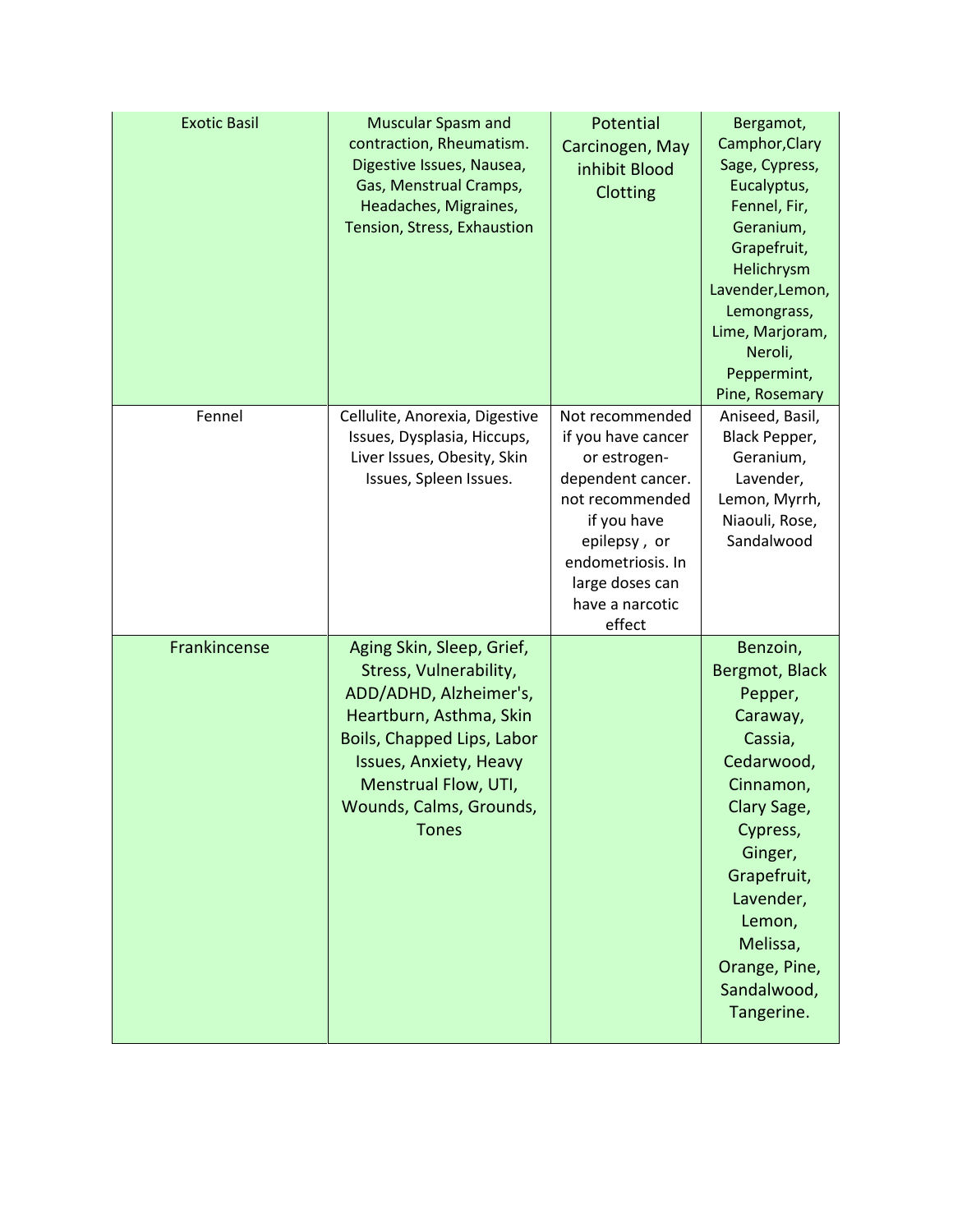| Galangal | Fatigue, Aids Circulation,<br>Joint and Muscle Stiffness,<br>Digestion, Congestion, Skin<br>Issues, Cholera, Dyspepsia,<br>Gas, Motion Sickness,<br>Vomiting, Travel Sickness.<br>Abdominal Discomfort,<br>Rheumatoid Arthritis,<br>Arthritis, Bronchitis, Cold,<br>Flu, Gall Bladder Infections,<br>tinea versicolor, Skin Fungal<br>Infections. Helps Sleep. | Cardamom,<br>Black Pepper,<br>Carnation,<br>Cedarwood,<br>Cascarilla,<br>Chamomile,<br>Clove,<br>Cinnamon,<br>Coriander,<br>Cypress, Cubeb,<br>Elemi,<br>Frankincense,<br>Fennel Seed,<br>Geranium,<br>Ginger,<br>Labdanum,<br>Juniper, Laurel,<br>Lovage, lavandin,<br>Marjoram, Mace,<br>Mimosa,<br>Opoponax,<br>Myrtle,<br>Palmarosa,<br>Patchouli, Rose,<br>Pine, Rosewood,<br>Sandalwood,<br>Tumeric |
|----------|----------------------------------------------------------------------------------------------------------------------------------------------------------------------------------------------------------------------------------------------------------------------------------------------------------------------------------------------------------------|-----------------------------------------------------------------------------------------------------------------------------------------------------------------------------------------------------------------------------------------------------------------------------------------------------------------------------------------------------------------------------------------------------------|
|          |                                                                                                                                                                                                                                                                                                                                                                |                                                                                                                                                                                                                                                                                                                                                                                                           |
| Galbanum | Used in incense, cologne,<br>perfume, Arthritis, Skin<br>Infections, Fights Tumors,<br>Abscesses, Acne, Blister,<br>Boils, Cuts, Wounds,<br>Inflammation                                                                                                                                                                                                       | Benzoin, Douglas<br>Fir, Geranium,<br>Ginger,<br>Lavender,<br>Oakmoss, Scots<br>Pine, Spruce                                                                                                                                                                                                                                                                                                              |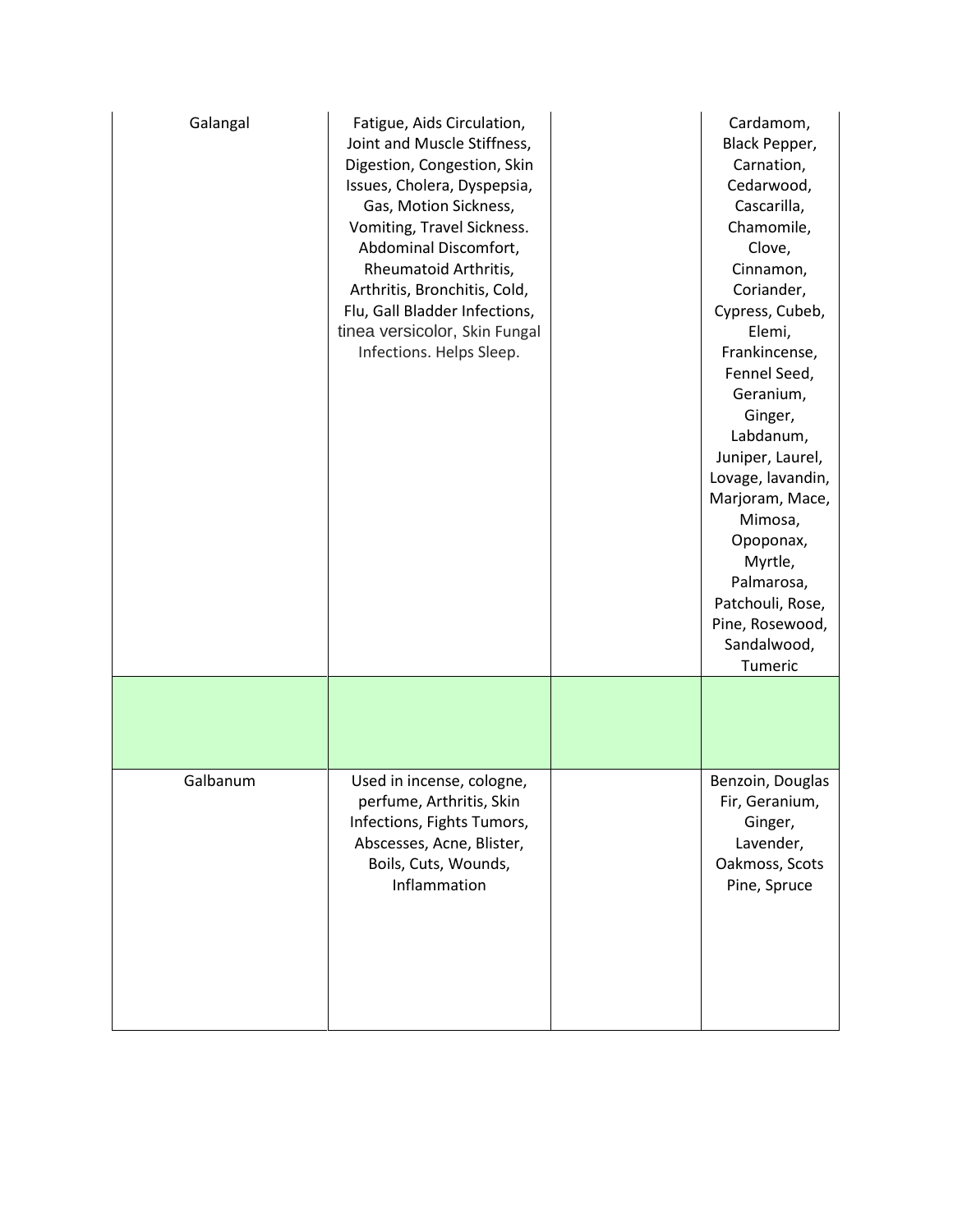| Gardenia | Skin Health, wounds, prevent<br>infections, Promotes Cell<br>Reproduction, sedative,<br>Antioxidant, Alleviate Mood,<br><b>Help Treat Interstitial Cystitis,</b><br>Aphrodisiac, Arthritis,<br>ulcerative colitis, intestinal<br>inflammation, Sepsis,<br>anxiety, Jaundice, Blood<br>Clotting, Bladder Infections,<br>Headaches, Stress, Anti-<br>bacterial, anti-viral, anti-<br>fungal, Anti-inflammatory,<br>Anti-Seizure |                                                                           | Cinnamon,<br>Citrus, Clove,<br>Jasmine, Neroli,<br>Rose, Tuberose,<br><b>Ylang-Ylang</b>                                                                                                                                                                                                                                                                                                                         |
|----------|-------------------------------------------------------------------------------------------------------------------------------------------------------------------------------------------------------------------------------------------------------------------------------------------------------------------------------------------------------------------------------------------------------------------------------|---------------------------------------------------------------------------|------------------------------------------------------------------------------------------------------------------------------------------------------------------------------------------------------------------------------------------------------------------------------------------------------------------------------------------------------------------------------------------------------------------|
| Garlic   | Insect Repellent, Kills<br>Parasites, skin infections,<br>Athlete's Foot, Jock Itch,<br>Warts, Fungal Infections,<br>Anti-Bacterial, anti-<br>inflammatory                                                                                                                                                                                                                                                                    | Could cause bad<br>breath or body<br>order.                               | Rosemary,<br>Peppermint,<br>Cumin                                                                                                                                                                                                                                                                                                                                                                                |
| Geranium | <b>Insect Repellent, Kills</b><br>Parasites, Anxiety, Asthma,<br>Skin Boils, Breast<br><b>Engorgement, Circulatory</b><br>Issues, Head Lice, Nerve<br>Pain, Premenstrual Issues,<br>Ringworm, Skin Issues,<br>Sore Throat, Tonsillitis,<br>Stress, Ulcers.                                                                                                                                                                    | May cause<br>drowsiness,<br><b>Avoid if Pregnant</b><br>or Breastfeeding. | Allspice,<br>Angelica, Basil,<br>Bay, Bergamot,<br><b>Black Pepper,</b><br>Cajeput, Carrot<br>Seed, Cassia,<br>Cedarwood,<br>Chamomile,<br>Citronella, Clary<br>Sage, Fennel,<br>Grapefruit,<br>Hyssop, Jasmine,<br>Juniper,<br>Lavender,<br>Lemon,<br>Lemongrass,<br>Lime, Melissa,<br>Neroli, Nutmeg,<br>Orange, Palma<br>Rosa, Patchouli,<br>Petitgrain, Rose,<br>Rosemary,<br>Sandalwood, Tea<br><b>Tree</b> |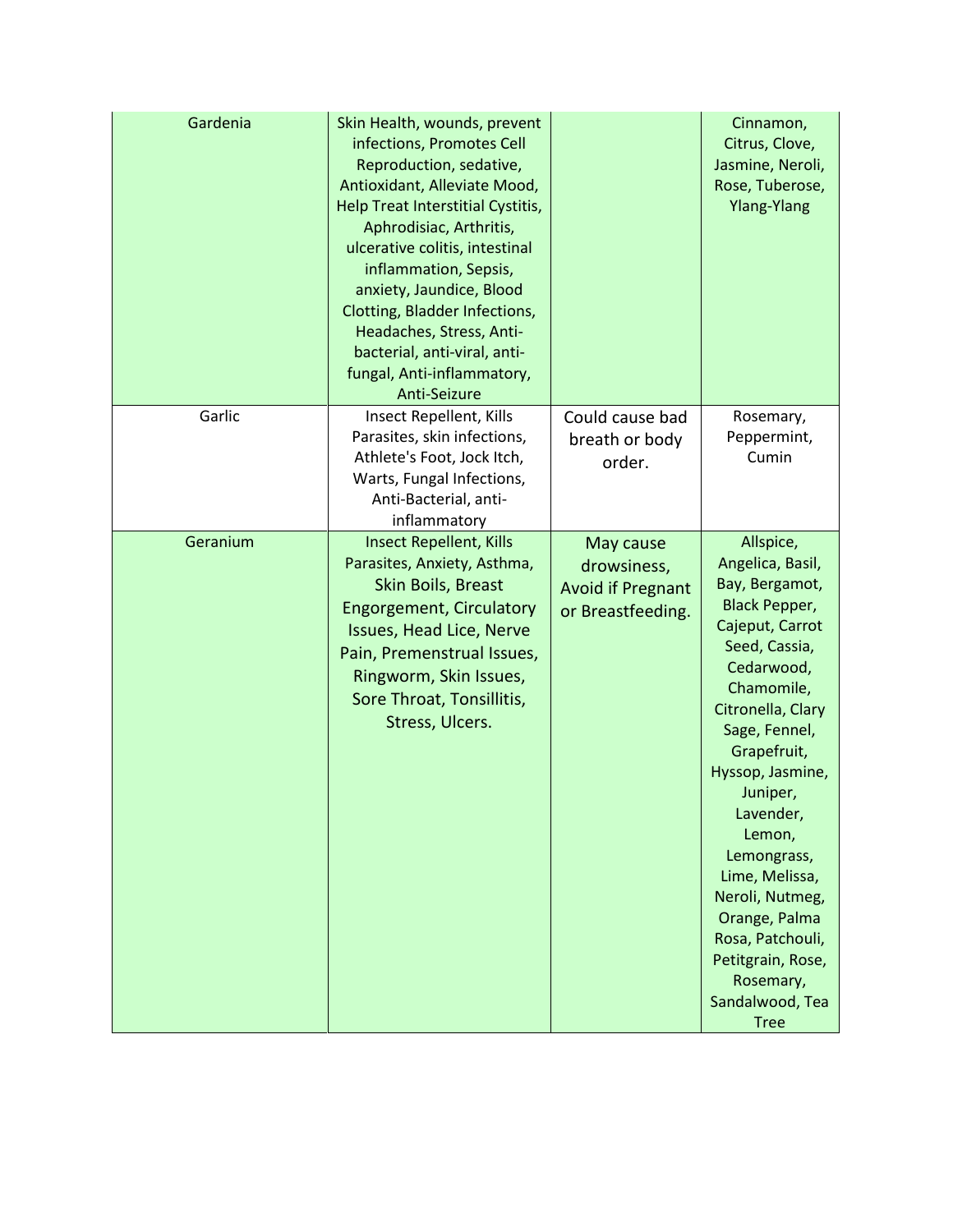| Ginger     | Catarrh, Chills, Fever, Colds,<br>Digestive Issues, Motion<br>Sickness, Nausea, Sinusitis,<br>Skin Sores, Sore Throat                                                                                                                                  | Avoid if Pregnant<br>or Breastfeeding.<br>Could cause<br>sensitivity to<br>sunlight | Allspice, Basil,<br>Bay, Bergamot,<br>Bitter Orange,<br>Black Pepper,<br>Caraway, Cassia,<br>Cinnamon,<br>Clove,<br>Frankincense,<br>Grapefruit,<br>Lemon, Lime,<br>Neroli, Orange,<br>Rose, Tangerine,<br>Ylang-Ylang                                                                                                |
|------------|--------------------------------------------------------------------------------------------------------------------------------------------------------------------------------------------------------------------------------------------------------|-------------------------------------------------------------------------------------|-----------------------------------------------------------------------------------------------------------------------------------------------------------------------------------------------------------------------------------------------------------------------------------------------------------------------|
| Grapefruit | Freshen Air, Cellulite,<br>Depression, Lethargy,<br>Congestion, Acne, Oily<br>Skin, Addiction<br>Withdrawal, Colds, Flu,<br>Hair Loss, Immune<br><b>Supprssion, Muscle</b><br>Fatigue, Obesity, Stress,<br>Urine Retention, Energy,<br>Freshens, Tonic | Could cause sun<br>sensitivity,                                                     | Basil,<br>Bergamot,<br><b>Black Pepper,</b><br>Carrot Seed,<br>Chamomile,<br>Cinnamon,<br>Clary Sage,<br>Coriander,<br>Cypress, Dill,<br>Frankincense,<br>Geranium,<br>Ginger,<br>Jasmine,<br>Juniper,<br>Lavender,<br>Neroli, Palma<br>Rosa, Rose<br>Geranium,<br>Rosewood,<br>Thyme, Vetiver,<br><b>Ylang-Ylang</b> |
|            |                                                                                                                                                                                                                                                        |                                                                                     |                                                                                                                                                                                                                                                                                                                       |
| Guaiacwood | Tightens the skin, Leaves a<br>Lustrous Glow on the Face,<br><b>Relieves Joint and Muscle</b><br>Pain, Arthritis, Gout,<br><b>Rheumatism, Breathing</b><br>Issues, Skin Disorders,<br>Syphilis, Anti-inflammatory                                      | High doses may<br>cause diarrhea and<br>stomach                                     | Bergamot,<br>Chamomile, Vanil<br>la, Jasmine, Rose<br>Neroli,<br>Sandalwood,<br>Elemi,<br>Cinnamon,<br><b>Ylang-Ylang</b>                                                                                                                                                                                             |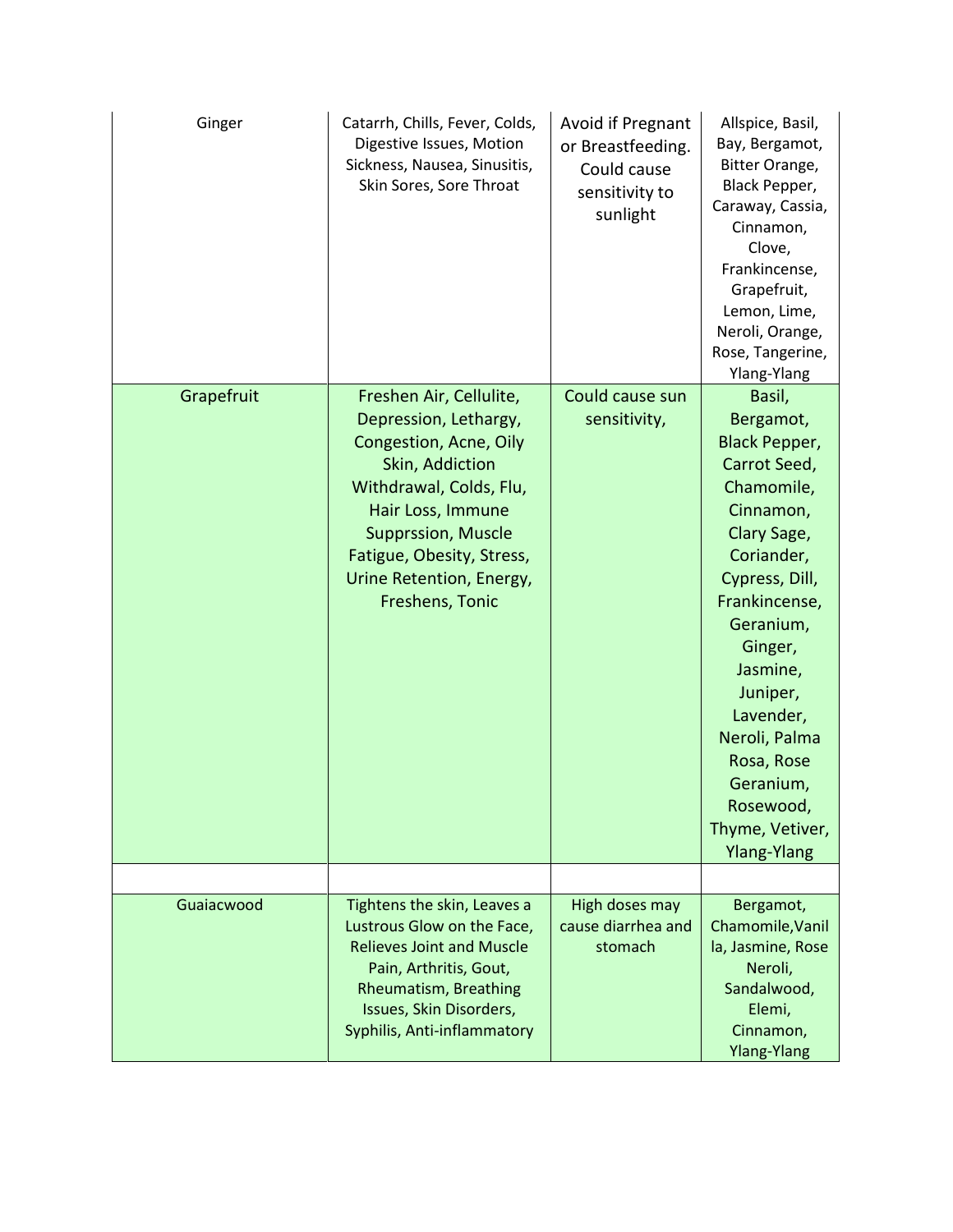| Helichrysum           | Alcoholism, Anemia, Varicose<br>Veins, Skin Boils, Bruises,<br>Chafing, Arthritis,<br>Circulatory Issues,<br>Digestive Issues,<br>Repiratory Issues, Scars,<br>Skin Issues.                                   |                                                                                                                                                     | Bergamot, Clary<br>Sage, Lavender,<br>Rosewood,<br>Tangerine                                                       |
|-----------------------|---------------------------------------------------------------------------------------------------------------------------------------------------------------------------------------------------------------|-----------------------------------------------------------------------------------------------------------------------------------------------------|--------------------------------------------------------------------------------------------------------------------|
| <b>Hemlock Spruce</b> | Muscular Aches and Pains,<br>Poor Circulation,<br>Rheumatism, Asthma,<br>Bronchitis, Coughs,<br>Respiratory Weakness, Colds,<br>Flu, Infections, Anxiety,<br><b>Stress, Pain and Swelling of</b><br>the mouth |                                                                                                                                                     | Benzoin,<br>Lavandin, Pine,<br>Oakmoss,<br>Cedarwood,<br>Lavender,<br>Amyris,<br>Rosemary, Clary<br>Sage, Galbanum |
| <b>Holy Basil</b>     | Supports respiratory and<br>digestive health, stimulates<br>the mind, relieves stress,<br>anxiety                                                                                                             |                                                                                                                                                     | Bergamot,<br>Citronella, Citrus,<br>Clary Sage,<br>Geranium,<br>Hyssop, Jasmine,<br>Oakmoss, Rose<br>Otto          |
|                       |                                                                                                                                                                                                               |                                                                                                                                                     |                                                                                                                    |
| Hops                  | Pain Relief, Sedative, Leg<br>Ulcers, Anti-Inflammatory                                                                                                                                                       | May cause<br>drowsiness                                                                                                                             | Citrus Oils,<br>Copaiba Balsam,<br>Nutmeg, Pine,<br>Spice Oils                                                     |
| Horseradish           | Weight Loss, Bone Health,<br>Respiratory Infections,<br>Diuretic, Lowers Blood<br>Pressure, Boosts Immunity,<br>Anti-Bacterial                                                                                | <b>Use With Caution-</b><br>Could be Deadly if<br>Swallowed, Could<br>be a carcinogen,<br><b>Could Cause</b><br><b>Immediate Skin</b><br>Irritation | Lavender, Clary<br>Sage, Bergamot,<br>Frankincense, Fir<br>Needle, Hickory<br><b>Nut</b>                           |
| Hyacinth              | Acne, Anxiety, Depression,<br>Sooth Muscle Pain, Sedative,<br>Ease Grief & Sadness, Anti-<br>Depressant, Antiseptic,<br>Hypnotic                                                                              | May cause<br>drowsiness                                                                                                                             | Bergamot,<br>Cypress,<br>Grapefruit,<br>Neroli, Orange,<br>Petitgrain,<br>Sandalwood,<br>Ylang-Ylang               |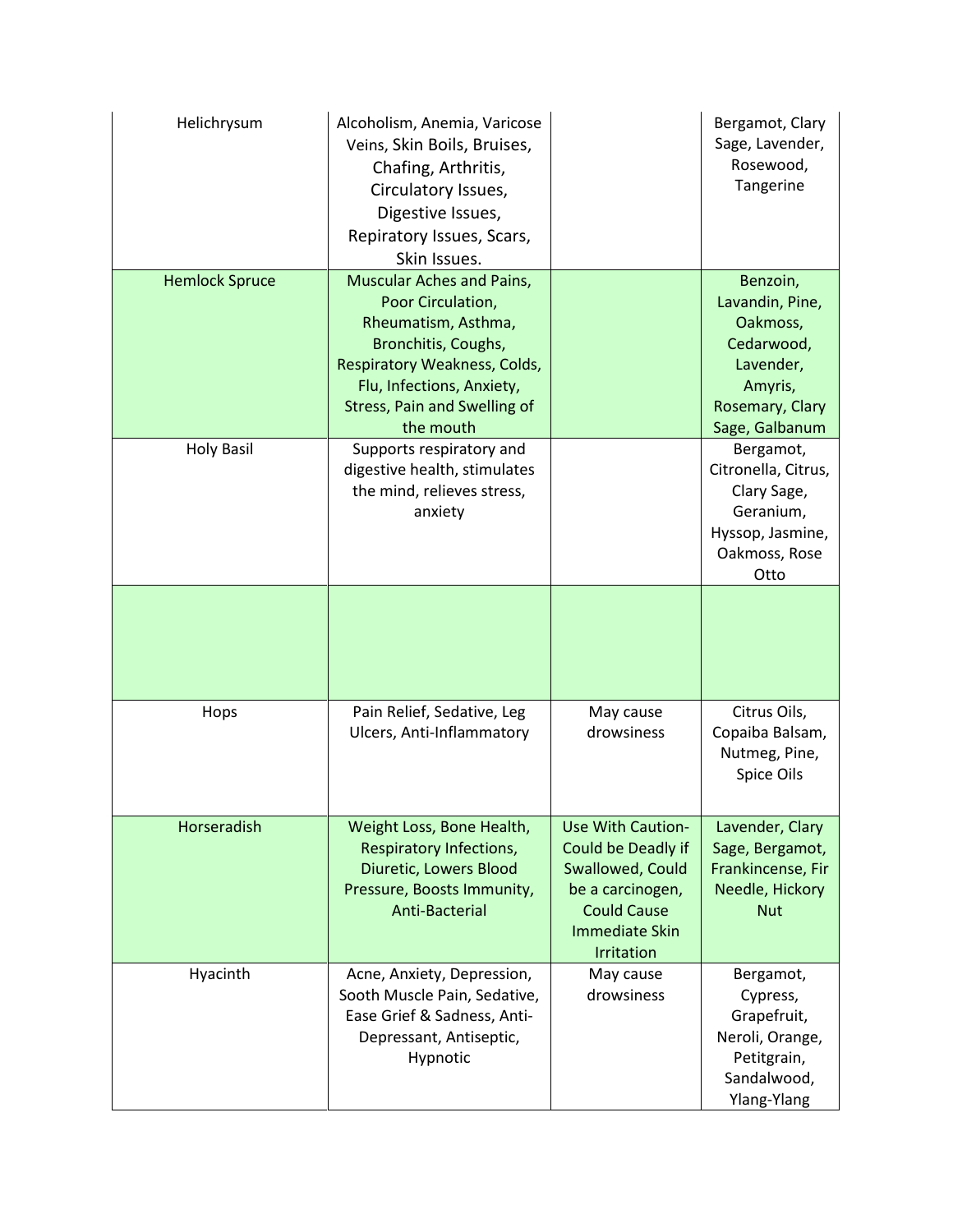| <b>Hyssop</b> | <b>Black Toenail, Anxiety, Colds,</b><br>Flu, Colic, Fatigue, Gas, Fluid<br>Retention, Genital<br>Conditions, Indigestion,<br>Menstrual Issues, Respiratory<br><b>Issues</b>                                                      | <b>Avoid if Pregnant</b><br>or Breastfeeding.<br><b>Not</b><br>recommended if<br>you have high<br>blood pressure<br>or heart rhythm<br>problems. not<br>recommended if<br>you have<br>epilepsy | Angelica, Clary<br>Sage, Geranium,<br>Melissa, Orange,<br>Rosemary,<br>Tangerine                                                                                                                                                                                      |
|---------------|-----------------------------------------------------------------------------------------------------------------------------------------------------------------------------------------------------------------------------------|------------------------------------------------------------------------------------------------------------------------------------------------------------------------------------------------|-----------------------------------------------------------------------------------------------------------------------------------------------------------------------------------------------------------------------------------------------------------------------|
| Jaborandi     |                                                                                                                                                                                                                                   | <b>UNSAFE- Could be</b><br>Deadly if<br><b>Swallowed, Could</b><br>be a carcinogen,<br><b>Could Cause</b><br><b>Immediate Skin</b><br><b>Irritation</b>                                        |                                                                                                                                                                                                                                                                       |
| Jasmine       | Anxiety, Apathy,<br>Depression, Nervousness,<br>Tension, Shyness, Acne,<br>Oily Skin. Erectile<br>Dysfunction, Labor,<br>Respiratory, Scars, Stretch<br>Marks, Aphrodisiac, Anti-<br>Depressant, Energy,<br>Soothes, Invigorating | <b>Avoid if Pregnant</b><br>or Breastfeeding.<br>may act as a<br>sedative                                                                                                                      | Bergamot,<br><b>Bitter Orange,</b><br>Cedarwood,<br>Chamomile,<br>Clary Sage,<br>Geranium,<br>Grapefruit,<br>Lavandin,<br>Lemon,<br>Lemongrass,<br>Lime, Neroli,<br>Orange, Rose,<br>Rose Geranium,<br>Sandalwood.<br>Spearmint,<br>Tagetes,<br>Tangerine,<br>Vetiver |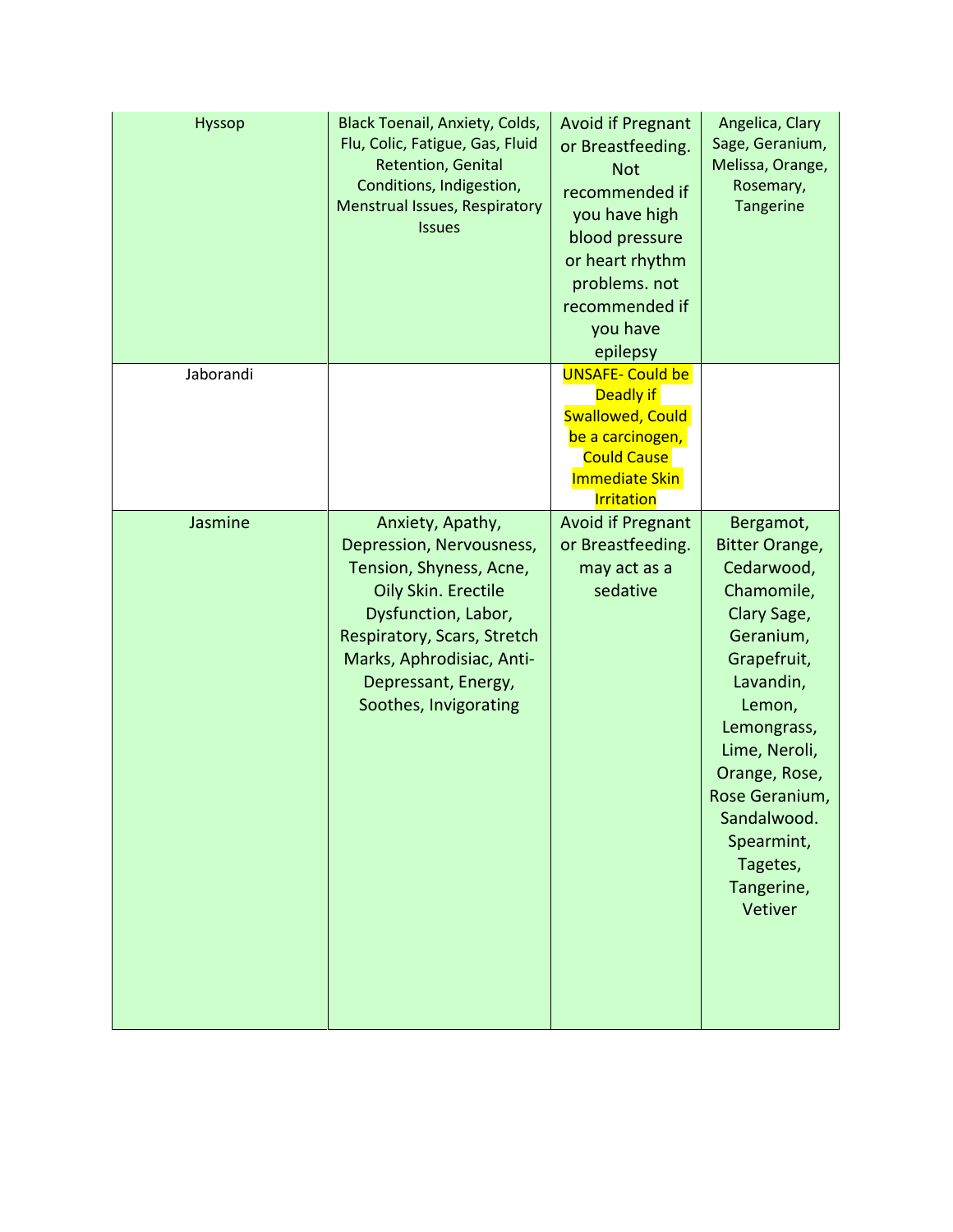| Juniper  | Confusion, Exhaustion,<br>Emotions, Distress, Acne,<br>Oily Skin, Cellulite,<br>Arthritis, Digestive Issues,<br>Fluid Retention, Gout,<br>Menstrual Issues, Stress,<br>Tension, Urinary Issues,<br>Prostate Issues,<br>Antimicrobial, Antiseptic,<br>Astringent, Energy,<br>Deodorant, Diuretic | Can stimulate<br>the muscles of<br>the uterus, Avoid<br>if Pregnant or<br>Breastfeeding.<br>very good<br>diuretic - can<br>overstimulate<br>the kidneys so do<br>not use if you<br>have inflamed or<br>infected kidneys.<br>Do not use if you<br>have kidney<br>disease. | Bergmot,<br>Cedarwood,<br>Clary Sage,<br>Cypress,<br>Geranium,<br>Grapefruit.<br>Lavandin,<br>Lavender,<br>Lemongrass.<br>Lime, Vetiver                                                                                     |
|----------|-------------------------------------------------------------------------------------------------------------------------------------------------------------------------------------------------------------------------------------------------------------------------------------------------|--------------------------------------------------------------------------------------------------------------------------------------------------------------------------------------------------------------------------------------------------------------------------|-----------------------------------------------------------------------------------------------------------------------------------------------------------------------------------------------------------------------------|
| Labdanum | Bronchitis, Lung Infections,<br>Diarrhea, Water Retention,<br>Hernia, Tumors, Leprosy,<br><b>Menstrual Problems, Chest</b><br><b>Congestion, Prevents Viral</b><br>Infections, Empties Bowels,<br>Immune System, Wounds,<br><b>Stress</b>                                                       |                                                                                                                                                                                                                                                                          | Bergamot, Citrus<br>Oils, Cedarwood,<br>Cinnamon, Clary<br>Sage, Cypress,<br>Frankincense,<br>Jasmine, Juniper,<br>Lavandin,<br>Lavender, Styrax,<br>Oakmoss,<br>Opopanax,<br>Patchouli, Pine,<br>Rose, Vanilla,<br>Vetiver |
| Lavandin | Colds, Flu, Coughs, Muscle<br>Pain and Stiffness.                                                                                                                                                                                                                                               |                                                                                                                                                                                                                                                                          | Bergamot,<br>Cinnamon,<br>Citronella, Clary<br>Sage, Jasmine,<br>Juniper,<br>Patchouli, Rine,<br>Rosemary,<br>Thyme                                                                                                         |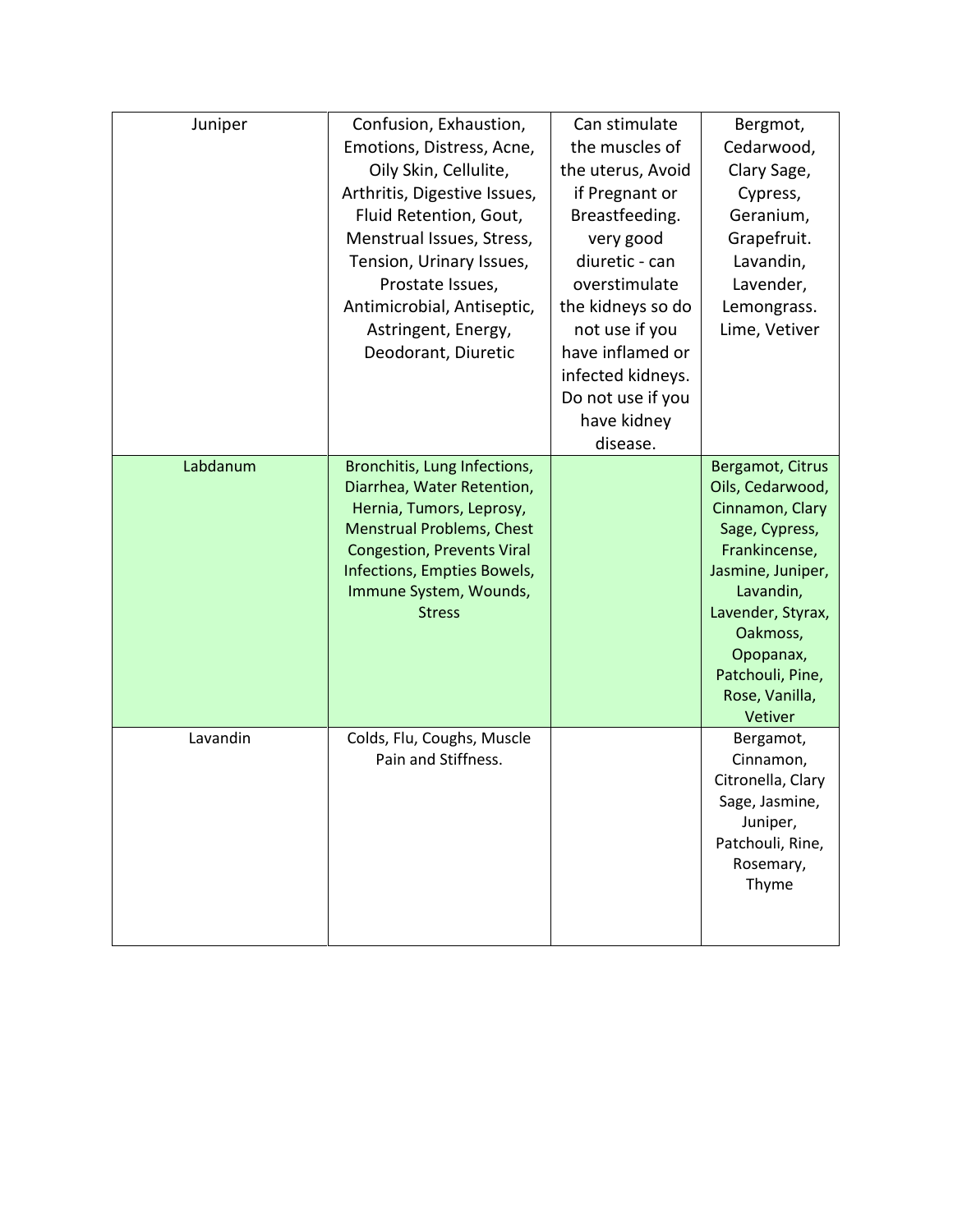| Lavender | Anxiety, Minor Burns,       | May cause       | Allspice, Basil,      |
|----------|-----------------------------|-----------------|-----------------------|
|          | Sunburn, Earache, Fear,     | drowsiness      | Bay, Benzoin,         |
|          | Insomnia, Hysteria,         |                 | Bergamot,             |
|          | Depression, Panic,          | 60 - 80 min     | <b>Bitter Orange,</b> |
|          | Restlessness, ADD/ADHD,     | absorption time | <b>Black Pepper,</b>  |
|          | Addiction Withdrawal,       |                 | Cajeput,              |
|          | Alcoholism, Drug            |                 | Caraway,              |
|          | Addiction, Allergies,       |                 | Carrot Seed,          |
|          | Asthma, Athlete's Foot,     |                 | Cedarwood,            |
|          | Minor Back Pain, Agitation, |                 | Chamomile,            |
|          | Bee Stings, Chapped Lips,   |                 | Cinnamon,             |
|          | Analgesic, Antidepressant,  |                 | Citronella, Clary     |
|          | Antimicrobial, Antiseptic,  |                 | Sage, Clove,          |
|          | Kills Bacteria, Balances,   |                 | Cypress,              |
|          | Calms, Soothes, Anti-       |                 | Eucalyptus,           |
|          | Inflammatory, Fungicidal,   |                 | Fenne,                |
|          | Deodorant                   |                 | Frankincense,         |
|          |                             |                 | Geranium,             |
|          |                             |                 | Grapefruit,           |
|          |                             |                 | Helichrysum,          |
|          |                             |                 | Juniper, Lemon,       |
|          |                             |                 | Lemongrass,           |
|          |                             |                 | Lemon                 |
|          |                             |                 | Verbena, Lime,        |
|          |                             |                 | Melissa, Myrrh,       |
|          |                             |                 | Nerolli, Niaouli,     |
|          |                             |                 | Nutmeg,               |
|          |                             |                 | Orange,               |
|          |                             |                 | Patchouli,            |
|          |                             |                 | Peppermint,           |
|          |                             |                 | Petitgrain, Pine,     |
|          |                             |                 | Rose Geranium,        |
|          |                             |                 | Rosemary,             |
|          |                             |                 | Sage,                 |
|          |                             |                 | Sandalwood,           |
|          |                             |                 | Spearmint,            |
|          |                             |                 | Spikenard,            |
|          |                             |                 | Tagetes,              |
|          |                             |                 | Tangerine, Tea        |
|          |                             |                 | Tree, Thyme,          |
|          |                             |                 | Vetiver, Ylang-       |
|          |                             |                 | Ylang.                |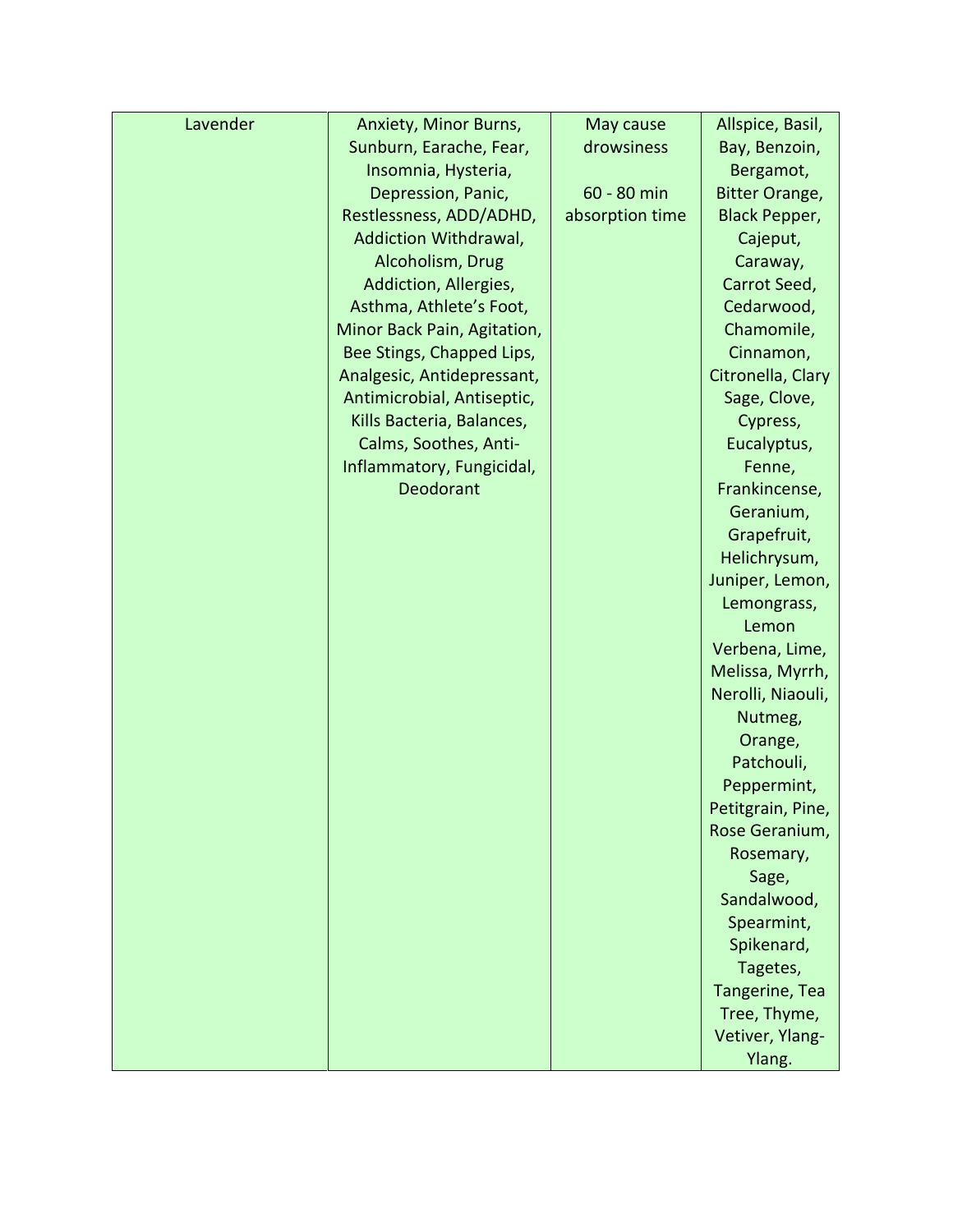| Lemon         | Refreshing, Nervous<br>Conditions, Colds, Fevers,<br>Hypertension, Acne, Oily<br>Skin, Allergies, Anemia,                                                                                                                                                                    | May cause skin<br>sensitivity to the<br>sun. May irritate<br>sensitive skin                                | Basil, Bay,<br>Benzoin, Black<br>Pepper, Carrot<br>Seed,                                                                                                                                                                                                                                                |
|---------------|------------------------------------------------------------------------------------------------------------------------------------------------------------------------------------------------------------------------------------------------------------------------------|------------------------------------------------------------------------------------------------------------|---------------------------------------------------------------------------------------------------------------------------------------------------------------------------------------------------------------------------------------------------------------------------------------------------------|
|               | Arthritis, Deodorant,<br>Cellulite, Circulatory<br>Issues, Constipation,<br>Fever, Herpes, Insect Bites,<br>Migraines, Headaches,<br>Throat Infections, Anti-<br>Infectious, Antiseptic, Anti-<br>Inflammatory, Anti-Viral,<br>Kills Bacteria, Invigorating,<br>Disinfectant | 40 - 60 min<br>absorption time                                                                             | Cedarwood,<br>Chamomile,<br>Citronella, Clary<br>Sage,<br>Coriander,<br>Cypress, Dill,<br>Eucalyptus,<br>Fennel,<br>Frankincense,<br>Geranium,<br>Ginger,<br>Jasmine,<br>Lavender,<br>Neroli,<br>Peppermint,<br>Rose,<br>Rosewood,<br>Sage,<br>Sandalwood,<br>Spikenard,<br>Tagetes, Tea<br>Tree, Thyme |
|               |                                                                                                                                                                                                                                                                              |                                                                                                            |                                                                                                                                                                                                                                                                                                         |
| Lemongrass    | Acne, Oily Skin. Anemia,<br>Digestive Issues, Exhaustion,<br>Fever, Headaches, Infectious<br>Diseases, Jet Lag, Muscle<br>Pain, Respiratory Infections,<br>Stress, Deodorant, Insect<br>Repellent                                                                            | Not recommended<br>if you have<br>estrogen-<br>dependent cancer,<br>Avoid if Pregnant<br>or Breastfeeding. | Basil,<br>Cedarwood,<br>Coriander,<br>Eucalyptus,<br>Geranium,<br>Jasmine, Juniper,<br>Lavender,<br>Rosemary, Tea<br><b>Tree</b>                                                                                                                                                                        |
| Lemon Verbena | Depression, Digestive Issues,<br>Hangover, Heart Palpitations,<br>Liver Issues, Sexual<br><b>Dysfunction, Stress</b>                                                                                                                                                         | Could cause<br>sensitivity to<br>sunlight                                                                  | Lemon. Neroli,<br>Palma Rosa                                                                                                                                                                                                                                                                            |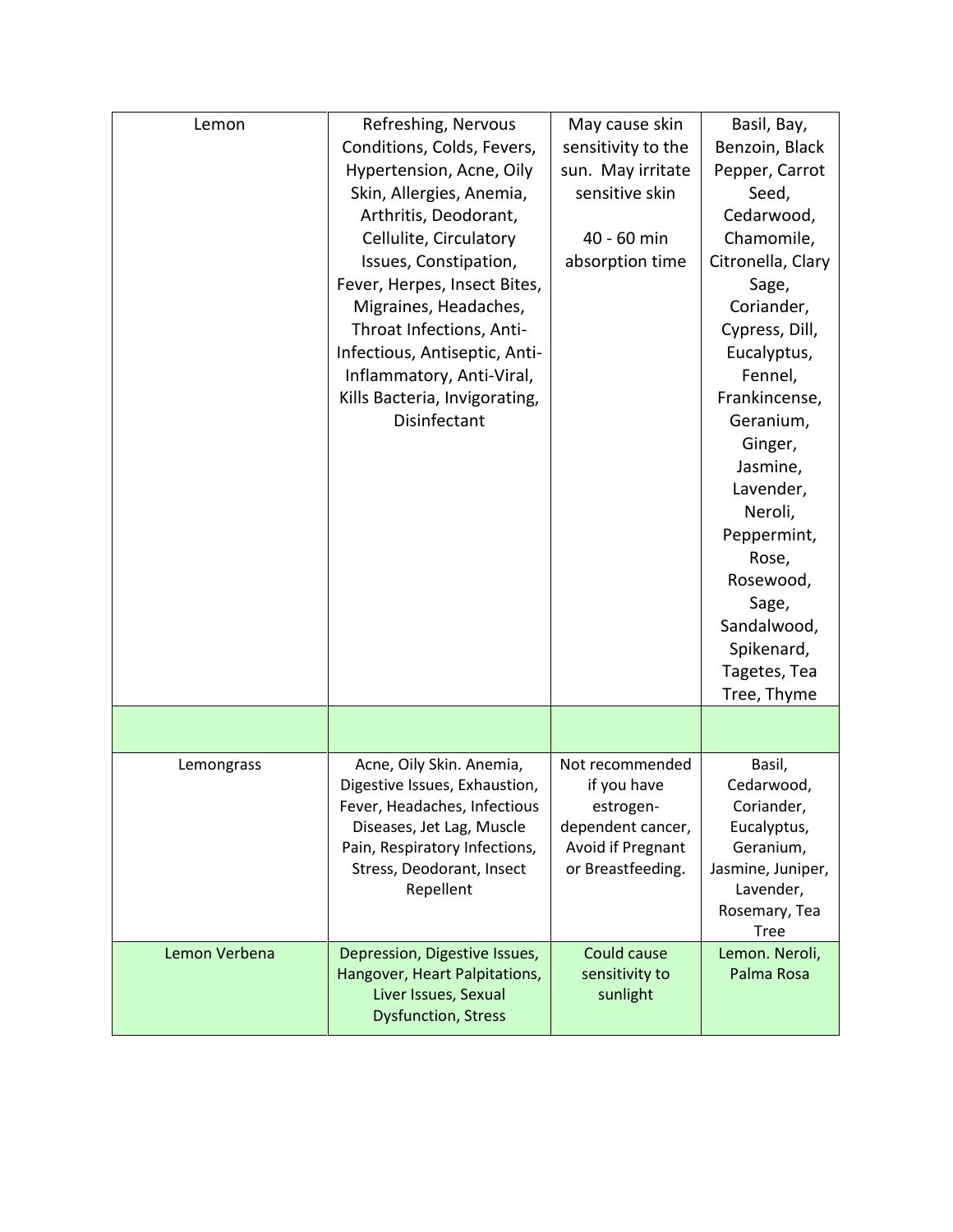| Levant Styrax | Bronchitis, Colds, Coughs,<br>Diarrhea, Eczema, Epilepsy,<br>Parasitic Infections, Scabies,<br>Skin Infections, Sore Throats,<br>Skin Ulcers, Wounds                               |                                           | Frankincense,<br>Myrrh,<br>Sandalwood,<br>Cedarwood,<br>Vetiver,<br>Patchouli, Citrus<br>Oils, Geranium,<br>Rose, Petitgrain,<br>Neroli                                                                                                             |
|---------------|------------------------------------------------------------------------------------------------------------------------------------------------------------------------------------|-------------------------------------------|-----------------------------------------------------------------------------------------------------------------------------------------------------------------------------------------------------------------------------------------------------|
| Lime          | Acne, Arthritis, Cellulite,<br>Circulatory Issues, Cuts,<br>Scrapes, Fever, Herpes,<br><b>Insect Bites</b>                                                                         | Could cause<br>sensitivity to<br>sunlight | <b>Black Pepper,</b><br>Carrot Seed,<br>Clary Sage,<br>Cypress, Dill,<br>Geranium,<br>Ginger, Jasmine,<br>Juniper,<br>Lavender, Neroli,<br>Niaouli, Palma<br>Rosa, Rose<br>Geranium,<br>Rosewood,<br>Ylang-Ylang                                    |
| Linaloe       | Improve Complexion,<br>Rejuvenating, Tissue<br>Regeneration, Aging Skin,<br>Stretch Marks, Irritated Skin,<br>Aphrodisiac, rashes, Calming<br>Warm Ambiance, Anti-<br>Inflammatory |                                           | Bergamot,<br>Lavender, Tea<br>Tree, Vanilla,<br>Sandalwood,<br>Copaiba Balsam,<br>Orange,<br>Chamomile,<br>Patchouli, Yuzu,<br>Ginger                                                                                                               |
| Linden        | Induces Sweating for fevers,<br>throat irritation, cough,<br>sedative, high blood<br>pressure, itchy skin, nervous<br>palpitation                                                  |                                           | Basil, Benzoin,<br>Bergamot, Citrus<br>Oils, Black<br>Pepper, Cassie,<br>Champaca,<br>Cinnamon, Clary<br>Sage, Coriander,<br>Geranium,<br>Grapefruit,<br>Helichrysum,<br>Jasmine,<br>Lavender,<br>Lemon,<br>Mandarin,<br>Melissa, Mimosa,<br>Neroli |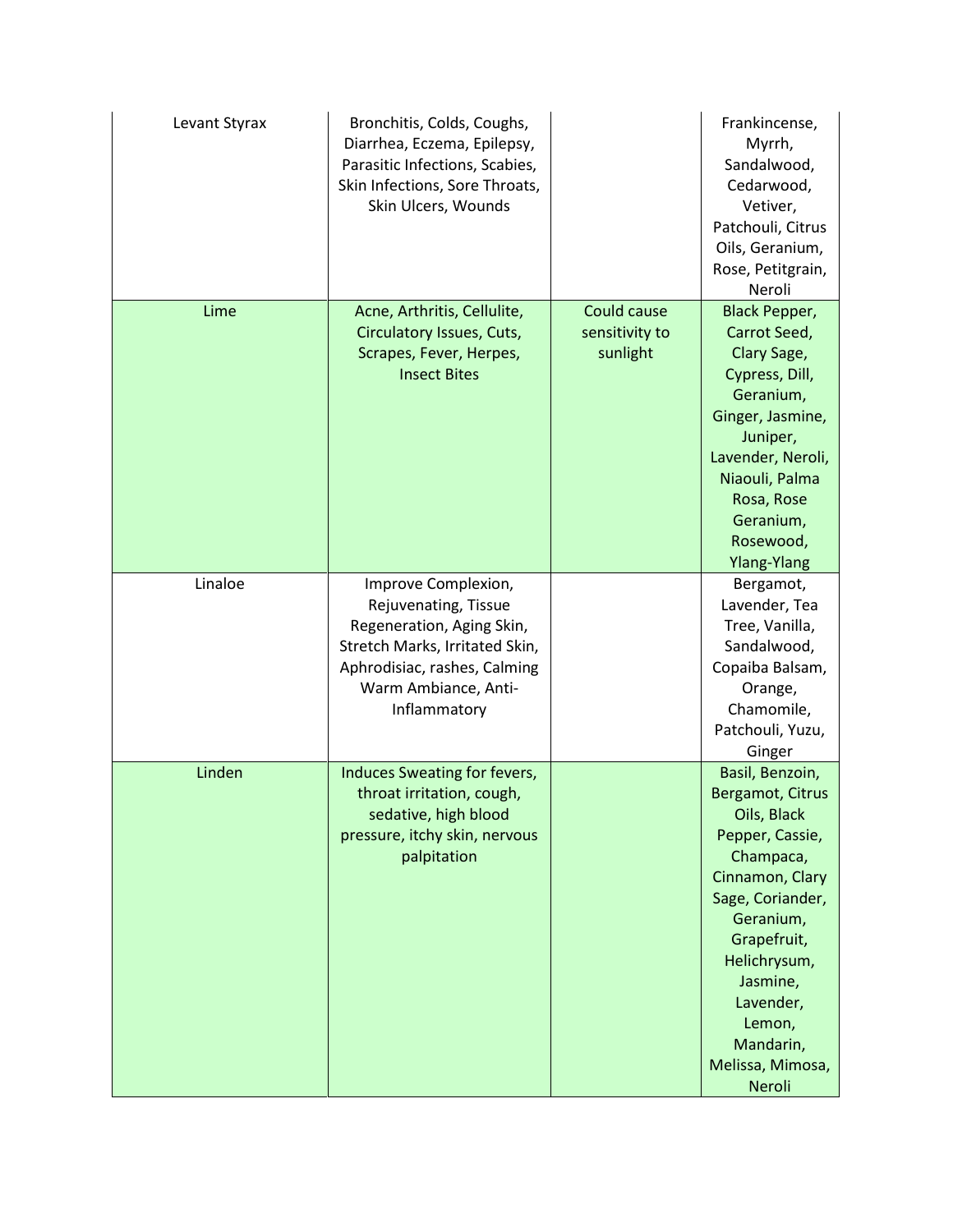| Litsea Cubeba | Stimulating and Balancing,<br>Fresh Energy, Clear the Mind,<br>Improve Focus, alleviate<br>Stress, Gout, Fungal<br>Infections, Insect Repellent,<br>Memory Loss, Anti-Aging,<br>Deodorant, Sedative, High<br>Blood Pressure, Digestion,<br>Acne, Reduces Inflammation,<br>Gas, Respiratory Infections | Avoid if history or<br>glaucoma, Avoid if<br>pregnant or<br>breastfeeding | Basil, Bay, Black<br>Pepper,<br>Cardamom,<br>Cedarwood,<br>Clary Sage,<br>Cypress,<br>Frankincense,<br>Geranium,<br>Grapefruit,<br>Orange,<br>Palmarosa,<br>Patchouli,<br>Sandalwood, Tea<br>Tree, Thyme,<br>Vetiver, Ylang-<br>Ylang |
|---------------|-------------------------------------------------------------------------------------------------------------------------------------------------------------------------------------------------------------------------------------------------------------------------------------------------------|---------------------------------------------------------------------------|---------------------------------------------------------------------------------------------------------------------------------------------------------------------------------------------------------------------------------------|
| Lovage        | Digestive Aid, Gas, Stomach                                                                                                                                                                                                                                                                           |                                                                           | Lavender, Black                                                                                                                                                                                                                       |
|               | Discomfort, Strengthens<br>Heart, Respiratory Aid,<br>Diuretic, Kidney Stones,<br><b>Blood Purifier</b>                                                                                                                                                                                               |                                                                           | Pepper Oakmoss,<br>Opopanax                                                                                                                                                                                                           |
| Mace          | Digestive, laxative, Stimulate                                                                                                                                                                                                                                                                        | May cause                                                                 | Cedarwood,                                                                                                                                                                                                                            |
|               | Heart and Circulation,<br>Activate the Mind, Revive                                                                                                                                                                                                                                                   | drowsiness, might<br>cause                                                | Sandalwood,<br>Cypress,                                                                                                                                                                                                               |
|               | Fainting, Anti-rheumatic,<br>Antiseptic                                                                                                                                                                                                                                                               | hallucinations.                                                           | Rosewood Oils                                                                                                                                                                                                                         |
| Mandarin      | Same as Tangerine                                                                                                                                                                                                                                                                                     | Same as Tangerine                                                         | Same as<br>Tangerine                                                                                                                                                                                                                  |
| Marigold      | Coughs, Cramps, Snake Bites,<br>Anti-Oxidant                                                                                                                                                                                                                                                          |                                                                           | Bergamot,<br>Juniper, Clary<br>Sage, Lavender,<br>Pine, Geranium,<br>Sandalwood,<br>Jasmine,<br>Frankincense,<br>Citrus Oils                                                                                                          |
| Marjoram      | ADD/ADHD, Drug<br>Addiction, Asthma, Minor<br>Back Pain, Bruises,<br>Anxiety, Arthritis, Sex<br>Drive, Hyperactivity,<br>Insomnia, Menstrual<br>Issues, Muscle Pain,<br><b>Repiratory Issues, Stress</b>                                                                                              | <b>Avoid if Pregnant</b><br>or Breastfeeding.<br>May cause<br>drowsiness  | Basil, Bergamot,<br>Cedarwood,<br>Cypress,<br>Eucalyptus,<br>Peppermint, Tea<br><b>Tree</b>                                                                                                                                           |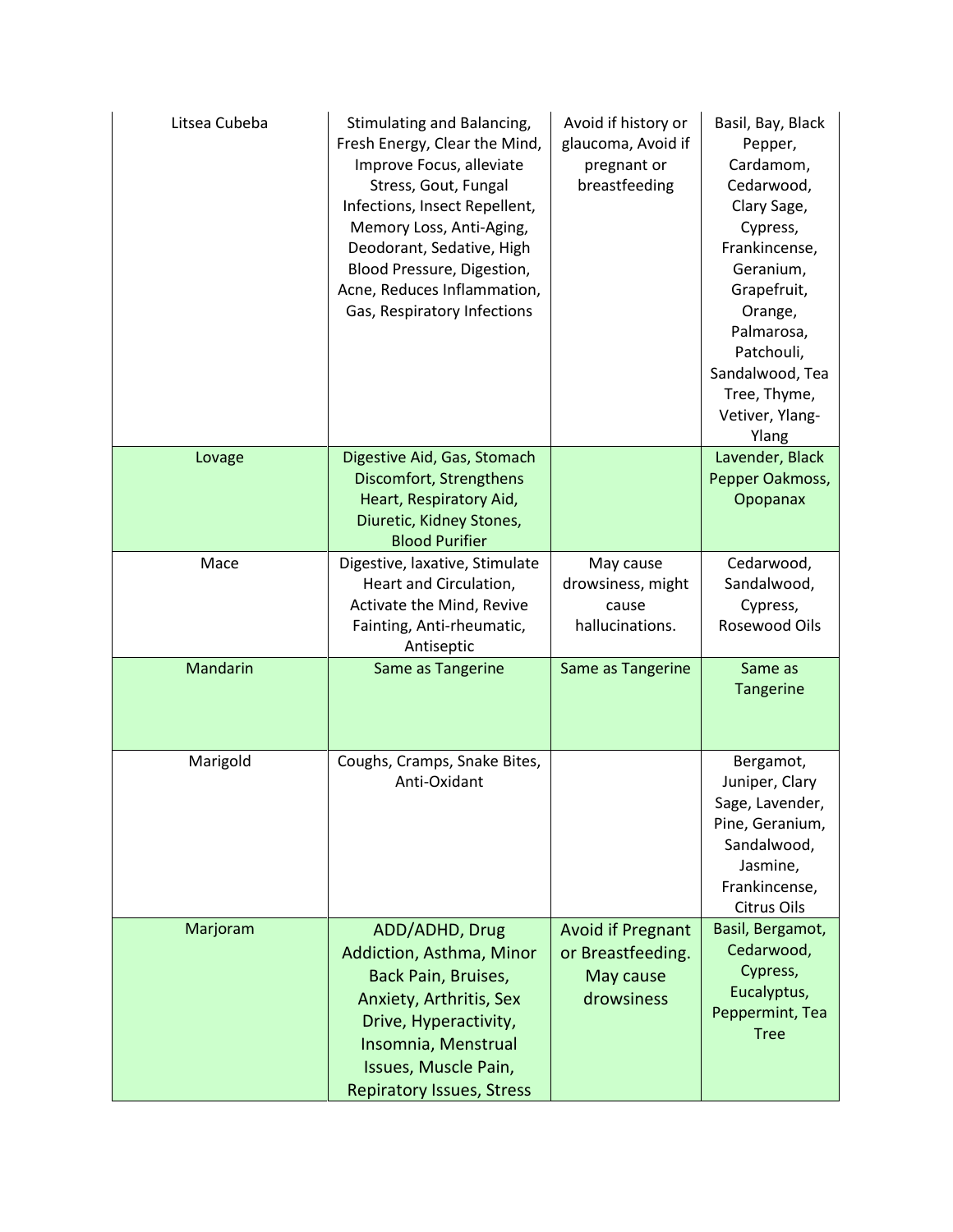| Mastic                            | Expectorant, Diuretic. Pain<br>Reliever, Arthritis, bronchitis,<br>Anti-Inflammatory,<br>Antibiotic, Anti-fungal, Anti-<br>microbial, Antiseptic,<br>Astringent, Balsamic |                                                                      | Allspice,<br>Ambrette,<br>Angelica,<br>Benzoin,<br>Bergamot, Citrus<br>Oils, Black<br>Pepper,<br>Carnation, Carrot<br>Seed, Cassie,<br>Cedarwood,<br>Chamomile,<br>Cinnamon, Clary<br>Sage, Clove,<br>Coriander,<br>Cypress, Fir,<br>Frankincense,<br>Galbanum,<br>Geranium,<br>Juniper,<br>Labdanum,<br>Lavandin,<br>Lavender,<br>Lemon, Lime,<br>Mimosa,<br>Nutmeg,<br>Oakmoss,<br>Orange,<br>Patchouli,<br>Petitgrain, Rose,<br>Rosemary,<br>Sandalwood,<br>Vanilla, Vetiver,<br>Ylang-Ylang |
|-----------------------------------|---------------------------------------------------------------------------------------------------------------------------------------------------------------------------|----------------------------------------------------------------------|-------------------------------------------------------------------------------------------------------------------------------------------------------------------------------------------------------------------------------------------------------------------------------------------------------------------------------------------------------------------------------------------------------------------------------------------------------------------------------------------------|
|                                   |                                                                                                                                                                           |                                                                      |                                                                                                                                                                                                                                                                                                                                                                                                                                                                                                 |
| Melissa (Lemon Balm, Bee<br>Balm) | Anxiety, Cold Sores,<br>Depression, Digestive<br>Disorders, Fever, High Blood<br>Pressure, Migraines,<br>Headaches                                                        | Use only in small<br>concentration, Do<br>not use while<br>pregnant. | Basil,<br>Chamomile,<br>Frankincense,<br>Geranium,<br>Hyssop,<br>Lavender, Rose,<br>Ylang-Ylang                                                                                                                                                                                                                                                                                                                                                                                                 |
| Mimosa                            | Anxiety, Relaxing, Oily Skin,<br>Sensitive Skin, Skincare,<br>Perfume                                                                                                     |                                                                      | Bergamot,<br>Chamomile,<br>Citronella,<br>Lemon, Pine                                                                                                                                                                                                                                                                                                                                                                                                                                           |
|                                   |                                                                                                                                                                           |                                                                      |                                                                                                                                                                                                                                                                                                                                                                                                                                                                                                 |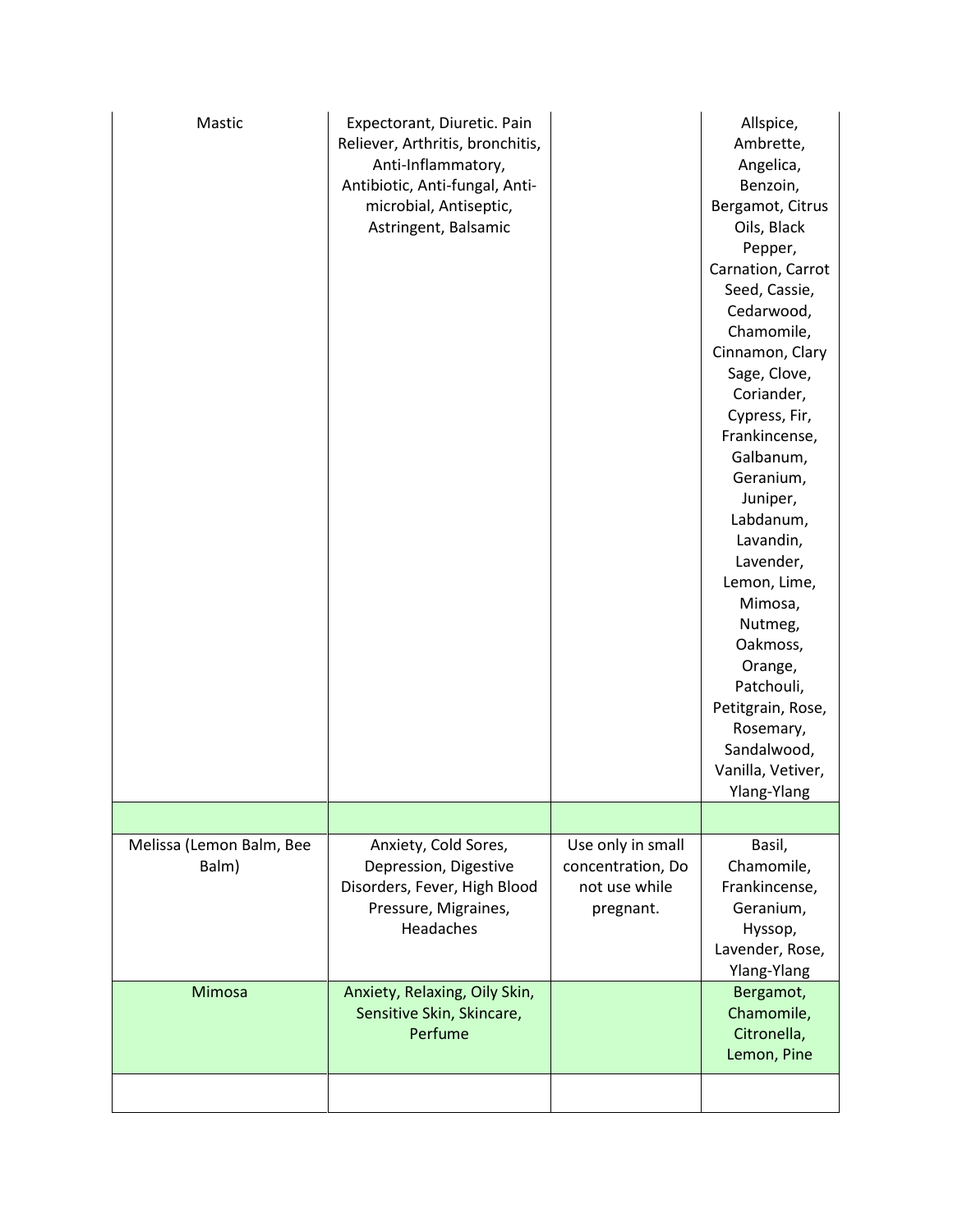| <b>Mugwort</b> | <b>Menstrual Relief, Calming</b><br><b>Effect on Brain and Nervous</b><br>System, Digestive Health,<br><b>Detoxification, Stimulant</b>                     | <b>Avoid if Pregnant</b><br>or Breastfeeding.<br>May cause uterus<br>to contract<br>inducing<br>miscarriage.   | Cedarwood,<br>Clary Sage,<br>Galbanum,<br>Juniper,<br>Lavandin,<br>Oakmoss,<br>Patchouli, Pine,<br>Rosemary, Sage                                                                                                                                                                 |
|----------------|-------------------------------------------------------------------------------------------------------------------------------------------------------------|----------------------------------------------------------------------------------------------------------------|-----------------------------------------------------------------------------------------------------------------------------------------------------------------------------------------------------------------------------------------------------------------------------------|
| Mustard        | <b>Block Microbial Growth, Skin</b><br>Health, Hair Health, Relieve<br>pain, Heart Health, Reduces<br>Inflammation, Cold<br>Symptoms                        | Can clog pores if<br>left on the skin                                                                          |                                                                                                                                                                                                                                                                                   |
| Myrrh          | Chapped Lips, Digestive<br>Issues, Hemorrhoids, Labor<br>Issues, Menstrual Issues,<br><b>Pulmonary Congestion,</b><br>Sinusitis, Skin Issues,<br>Fungicidal | <b>Avoid if Pregnant</b><br>or Breastfeeding.                                                                  | Benzoin, Clove,<br>Frankincense.<br>Lavender,<br>Patchouli,<br>Sandalwood,<br>Tagetes, Tea<br><b>Tree</b>                                                                                                                                                                         |
| Myrtle         |                                                                                                                                                             | <b>NOT SAFE, Can</b><br><b>Cause Asthma</b><br><b>Type Attacks,</b><br>Nausea, Low Blood<br>Pressure, Diarrhea |                                                                                                                                                                                                                                                                                   |
|                |                                                                                                                                                             |                                                                                                                |                                                                                                                                                                                                                                                                                   |
| Neroli         | Anxiety, Depression,<br>Digestive Issues, Headaches,<br>Heart Palpitation, Insomnia,<br>Scars, Stress, Stretch Marks,<br>Vertigo                            | May act as a<br>sedative                                                                                       | Basil, Benzoin,<br>Bergamot, Bitter<br>Orange,<br>Cedarwood,<br>Coriander,<br>Geranium,<br>Ginger,<br>Grapefruit,<br>Jasmine,<br>Lavender,<br>Lemon, Lemon<br>Verbena, Lime,<br>Orange, Rose<br>Geranium,<br>Rosemary,<br>Sandalwood,<br>Spikenard,<br>Tangerine, Ylang-<br>Ylang |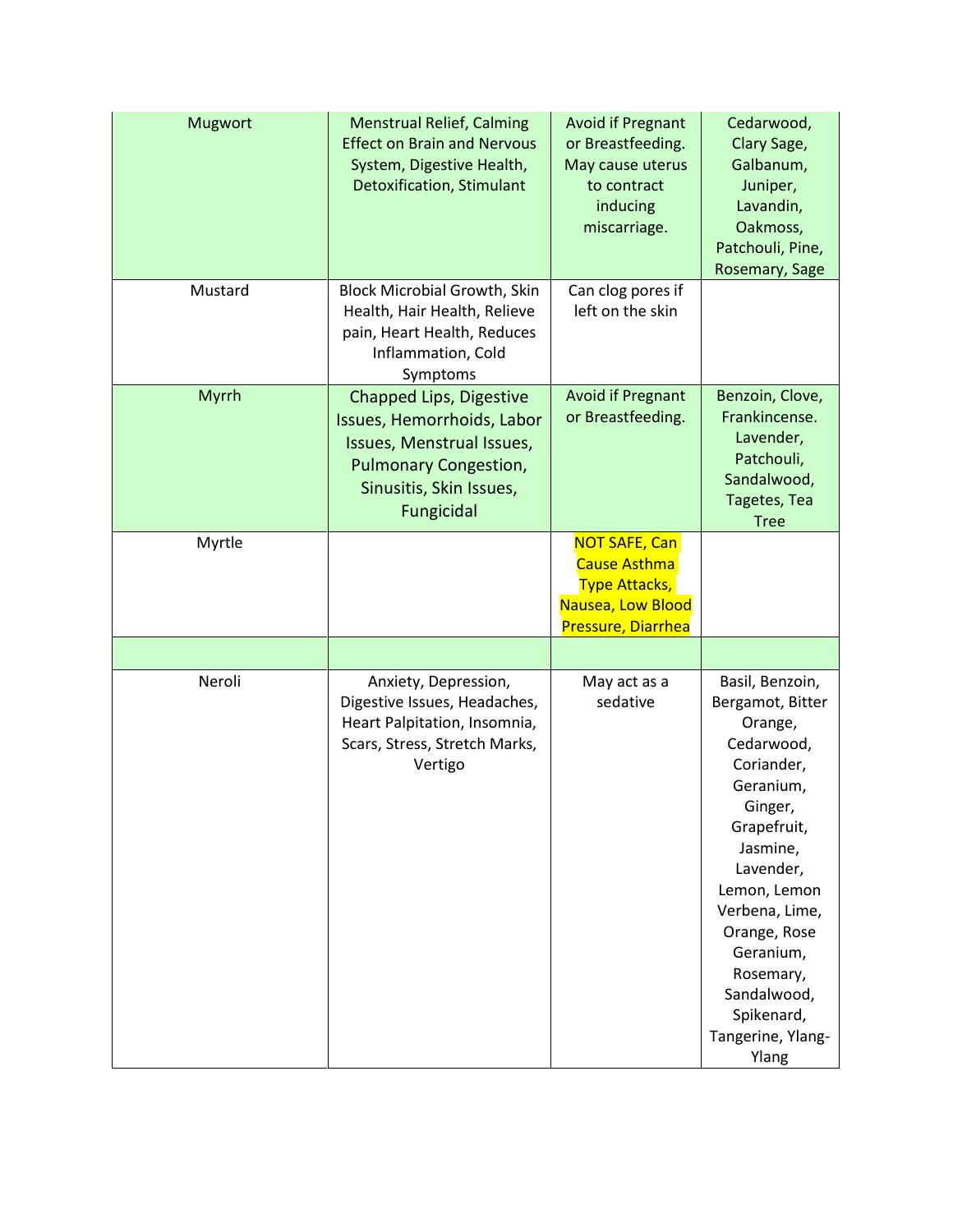| Niaouli        | Colds, Flu, Digestive Tract<br>Infections, Neuralgia,<br><b>Respiratory infections, UTI</b>                                                                                                                          |                                                                   | Coriander,<br>Fennel,<br>Lavender, Lime,<br>Peppermint, Pine                                                                                     |
|----------------|----------------------------------------------------------------------------------------------------------------------------------------------------------------------------------------------------------------------|-------------------------------------------------------------------|--------------------------------------------------------------------------------------------------------------------------------------------------|
| Nutmeg         | Anorexia, Circulatory Issues,<br>Constipation, Digestive<br>Issues, Fainting, Gallstones.<br>Muscle Pain, Reproductive<br>Issues                                                                                     | Not recommended<br>if you have cancer,<br>May cause<br>drowsiness | Black Pepper,<br>Bergamot,<br>Cassia, Clary<br>Sage, Cypress,<br>Geranium,<br>Lavender,<br>Orange,<br>Rosemary,<br>Tangerine, Tea<br><b>Tree</b> |
| <b>Oakmoss</b> | Stomach Disorders, Intestinal<br>Disorders,                                                                                                                                                                          |                                                                   | <b>Most Oils</b>                                                                                                                                 |
| Onion          | Acne, Eczema, Psoriasis, Kill<br>bacteria, Prevent skin<br>conditions from worsening,<br>Antimicrobial, anti-<br>inflammatory, antiseptic                                                                            |                                                                   |                                                                                                                                                  |
| Opopanax       | Breath, Chest, Head, Immune<br>support, Muscles, joints,<br>skincare, stress relief,<br>relaxation, unshakable peace<br>rooted in self-acceptance,<br>Deeply Grounding, Mellow<br>and Balance Emotions, Oily<br>Skin |                                                                   | Frankincense,<br>Grapefruit,<br>Cinnamon,<br>Sandalwood                                                                                          |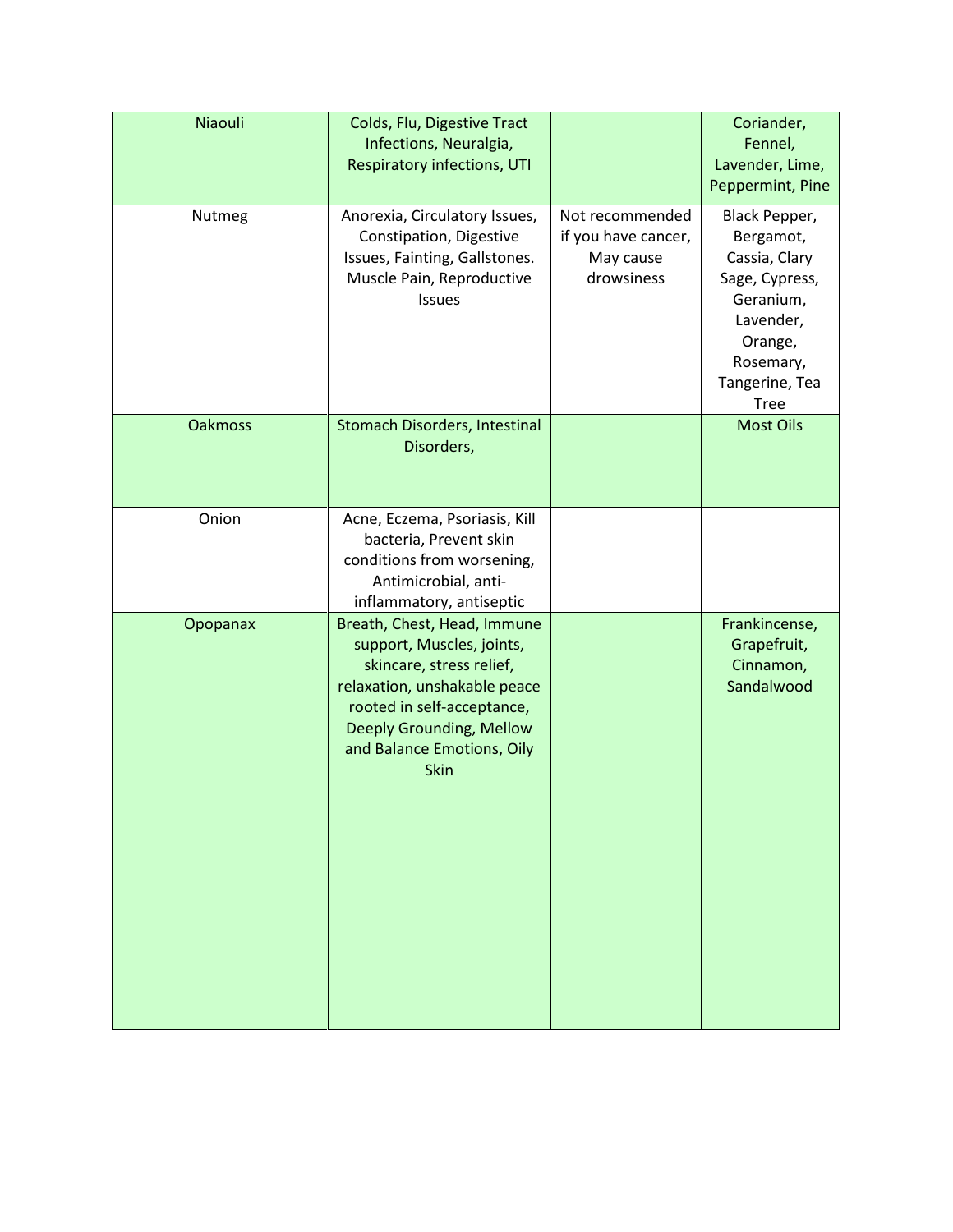| Orange  | Anxiety, Depression,           | May cause skin     | Allspice, Bay,             |
|---------|--------------------------------|--------------------|----------------------------|
|         | Insomnia, Nervous              | sensitivity to the | Benzoin,                   |
|         | Conditions, Stress, Acne,      | sun                | Bergamot,                  |
|         | Oily Skin, ADD/ADHD,           |                    | Black Pepper,              |
|         | Addiction Withdrawal,          |                    | Caraway,                   |
|         | Alcoholism, Digestive          |                    | Carrot Seed,               |
|         | Issues. Fluid Retention,       |                    | Cinnamon,                  |
|         | Immunosupression,              |                    | Clary Sage,                |
|         | Tension, Cleanses, Anti-       |                    | Clove,                     |
|         | Depressant, Astringent,        |                    | Coriander,                 |
|         | Calms, Mild Sedative,          |                    | Cypress, Dill,             |
|         | Tonic                          |                    | Frankincense,              |
|         |                                |                    | Geranium,                  |
|         |                                |                    | Ginger, Hyssop,            |
|         |                                |                    | Jasmine,                   |
|         |                                |                    | Lavender,                  |
|         |                                |                    | Neroli, Nutmeg,            |
|         |                                |                    | Rose Geranium,             |
|         |                                |                    | Rosewood,                  |
|         |                                |                    | Sandalwood,                |
|         |                                |                    | Vetiver                    |
|         |                                |                    |                            |
| Oregano | Acne, Immune System,           |                    | Peppermint,                |
|         | Respiratory System,            |                    | Lavender,                  |
|         | Digestion, Lower               |                    | Rosemary,                  |
|         | Cholesterol, yeast             |                    | Bergamot,                  |
|         | infections, Improve Gut        |                    | Cypress,<br>Cedarwood, Tea |
|         | Health, Relieve Pain           |                    | <b>Tree</b>                |
| Orris   | Diarrhea, Cough, Lung          |                    | Vetiver,                   |
|         | Congestion, Pain, Halitosis,   |                    | Frankincense,              |
|         | Fights Bacteria, Freshen Scalp |                    | Rose, Jasmine,             |
|         |                                |                    | Ylang-Ylang,               |
|         |                                |                    | Lavender, Citrus,          |
|         |                                |                    | Oils, fir, Melissa,        |
|         |                                |                    | Carnation,                 |
|         |                                |                    | Orange Blossom,            |
|         |                                |                    | Neroli,                    |
|         |                                |                    | Marjoram,<br>Sandalwood,   |
|         |                                |                    | Bergamot, Musk             |
|         |                                |                    |                            |
|         |                                |                    | Mallow, Cedar,             |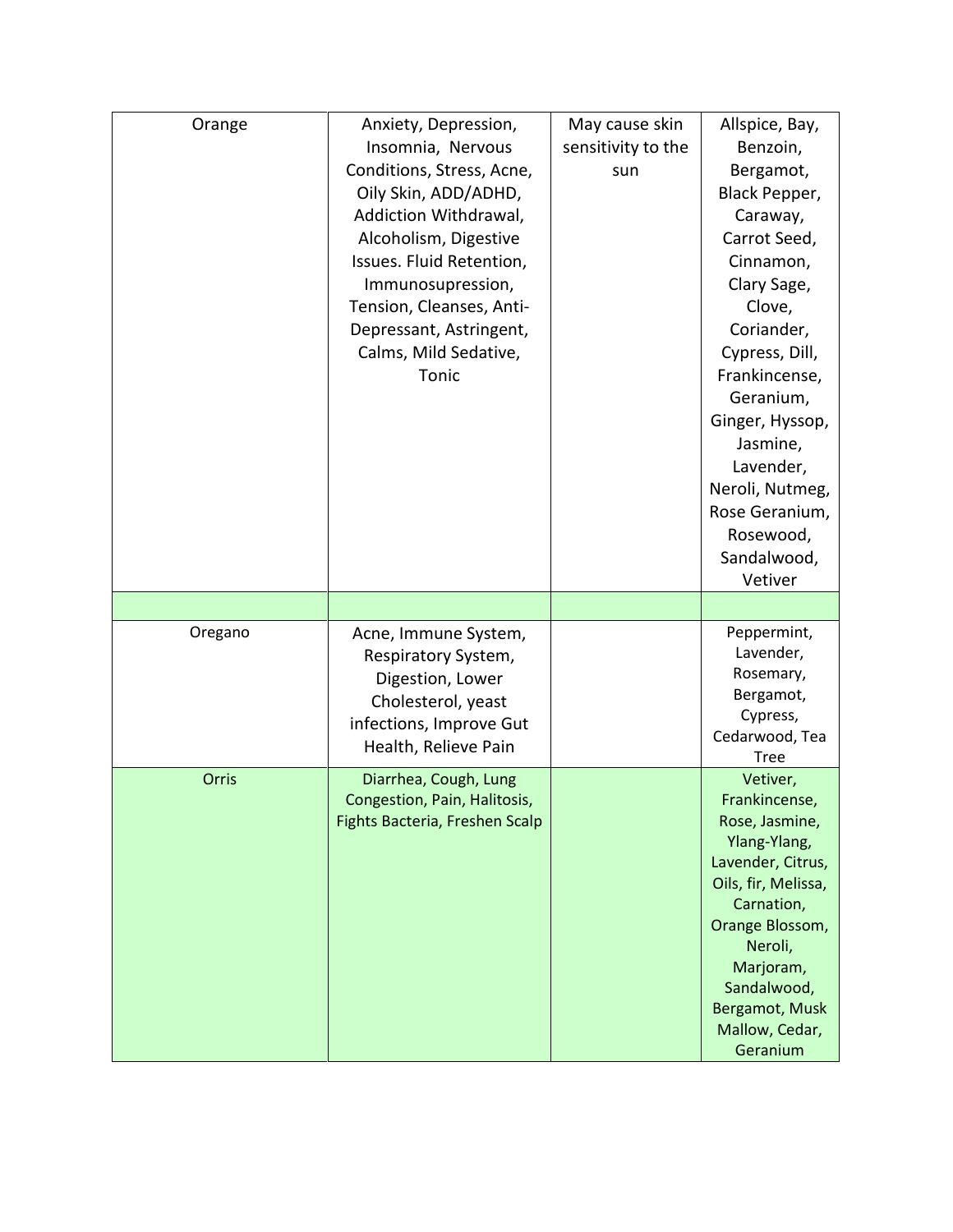| Palmarosa           | Acne, Aging Skin, Anorexia,<br>Athlete's Foot, Digestive<br>Issues, Exhaustion, Fever,<br>Muscle Stiffness, Stress                                                            | Avoid if Pregnant<br>or Breastfeeding.        | Bergamot,<br>Geranium,<br>Grapefruit,<br>Lemon Verbena,<br>Lime, Petitgrain,<br>Rose, Rosemary,<br>Ylang-Ylang                                                                                                                                                   |
|---------------------|-------------------------------------------------------------------------------------------------------------------------------------------------------------------------------|-----------------------------------------------|------------------------------------------------------------------------------------------------------------------------------------------------------------------------------------------------------------------------------------------------------------------|
| <b>Parsley Seed</b> | Purifying, Diuretic, Uterine<br>Health, Bruises, Cystitis,<br>Arthritis, amenorrhea,<br>Cellulitis, Indigestion, Pain,<br>rheumatism, Toxin Build Up.                         | <b>Avoid if Pregnant</b><br>or Breastfeeding. | Rose, Orange,<br>Tea Tree, Ylang-<br><b>Ylang, Clary Sage</b>                                                                                                                                                                                                    |
|                     |                                                                                                                                                                               |                                               |                                                                                                                                                                                                                                                                  |
| Palo Santo          | Immune System, arthritis,<br>rheumatism, muscle pain,<br>inflammation, repels insects,<br>kills ticks, release negative<br>emotions, increases focus,<br>alleviates confusion |                                               | Bergamot, Black<br>Pepper,<br>Camphor,<br>Cinnamin,<br>Cypress,<br>Geranium,<br>Grapefuit,<br>Lavender, lemon,<br>mandrin, neroli,<br>orange,<br>palmarosa,<br>patchouli, rose<br>otto,<br>sandalwood,<br>scots pine,<br>vetiver,<br>wintergreen,<br>ylang-ylang |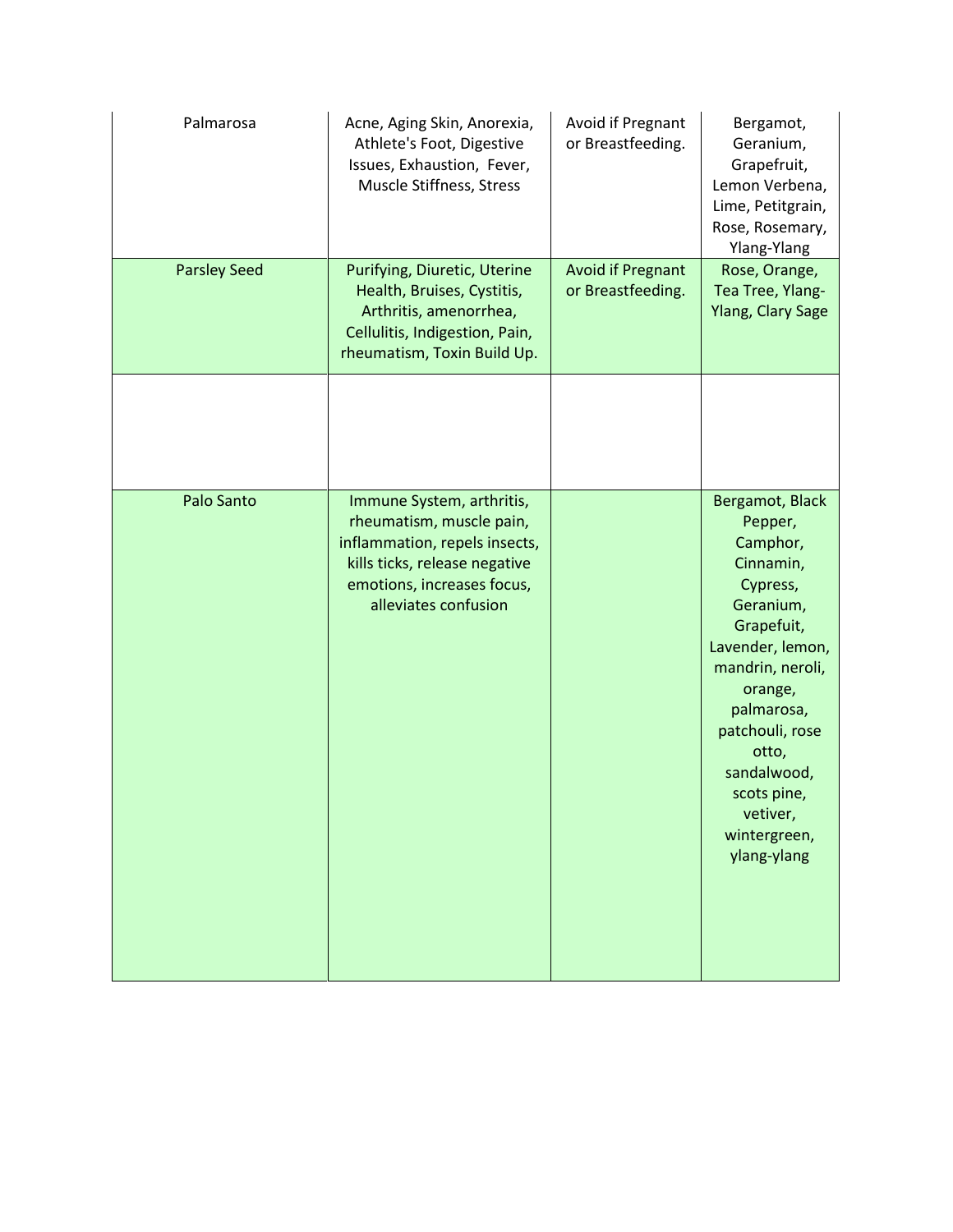| Patchouli  | Grounding, Anxiety,            | May cause loss           | Allspice,      |
|------------|--------------------------------|--------------------------|----------------|
|            | Depression, Stress, Acne,      | of appetite.             | Bergamot,      |
|            | Oily Skin, Athlete's Foot,     |                          | Clary Sage,    |
|            | Dandruff, ADD/ADHD,            |                          | Geranium,      |
|            | Acne, Aging Skin, Sex          |                          | Lavandin,      |
|            | Drive, Fluid Retention,        |                          | Lavender,      |
|            | Infections, Insect Bite,       |                          | Myrrh,         |
|            | Wounds, Anti-Depressant,       |                          | Spikenard      |
|            | Anti-Inflammatory,             |                          |                |
|            | Antiseptic, Aphrodisiac,       |                          |                |
|            | Calms, Soothes,                |                          |                |
|            | Insecticidal, Fungicidal       |                          |                |
| Pennyroyal | <b>Muscle Spasms, Causes</b>   | <b>Avoid if Pregnant</b> | Citronella,    |
|            | Sweating, Increase Urine, Kill | or Breastfeeding.        | Rosemary, Sage |
|            | Germs, Keeps Insects Away,     | <b>Can Cause Liver</b>   |                |
|            | <b>Skin Conditions</b>         | and kidney               |                |
|            |                                | damage. Could            |                |
|            |                                | cause Nervous            |                |
|            |                                | system damage            |                |
| Peppermint | Centering, Focus,              | Avoid if Pregnant        | Benzoin,       |
|            | Grounding, Mental Acuity,      | or Breastfeeding.        | Eucalyptus,    |
|            | Motion Sickness,               | May irritate             | Lavender,      |
|            | Awakening, Bronchitis,         | sensitive skin.          | Lemon,         |
|            | Colds, Fatigue, Headache,      | <b>Not</b>               | Marjoram,      |
|            | Migraine, Menstrual            | recommended if           | Niaouli,       |
|            | Cramps, Pain Relief, Acne,     | you have high            | Rosemary       |
|            | Oily Skin, Allergies, Face     | blood pressure           |                |
|            | Toner, Anxiety, Asthma,        | or heart rhythm          |                |
|            | Bee Stings, Deodorant,         | problems.                |                |
|            | Depression, Digestive          | <b>Avoid Contact</b>     |                |
|            | Issues, Menstrual Issues,      | with Eyes, may           |                |
|            | Muscle Pain, Nausea,           | irritate mucous          |                |
|            | Neuralgia, Respiratory         | membranes                |                |
|            | Issues, Skin Irritation,       |                          |                |
|            | Stress, Sunburn, Vertigo,      | 100 - 120 min            |                |
|            | Decongestant, Energy,          | absorption               |                |
|            | Stimulates, Anti-              |                          |                |
|            | Inflammation, Anti-Viral,      |                          |                |
|            | Anti-Spasmodic,                |                          |                |
|            | Disinfectant                   |                          |                |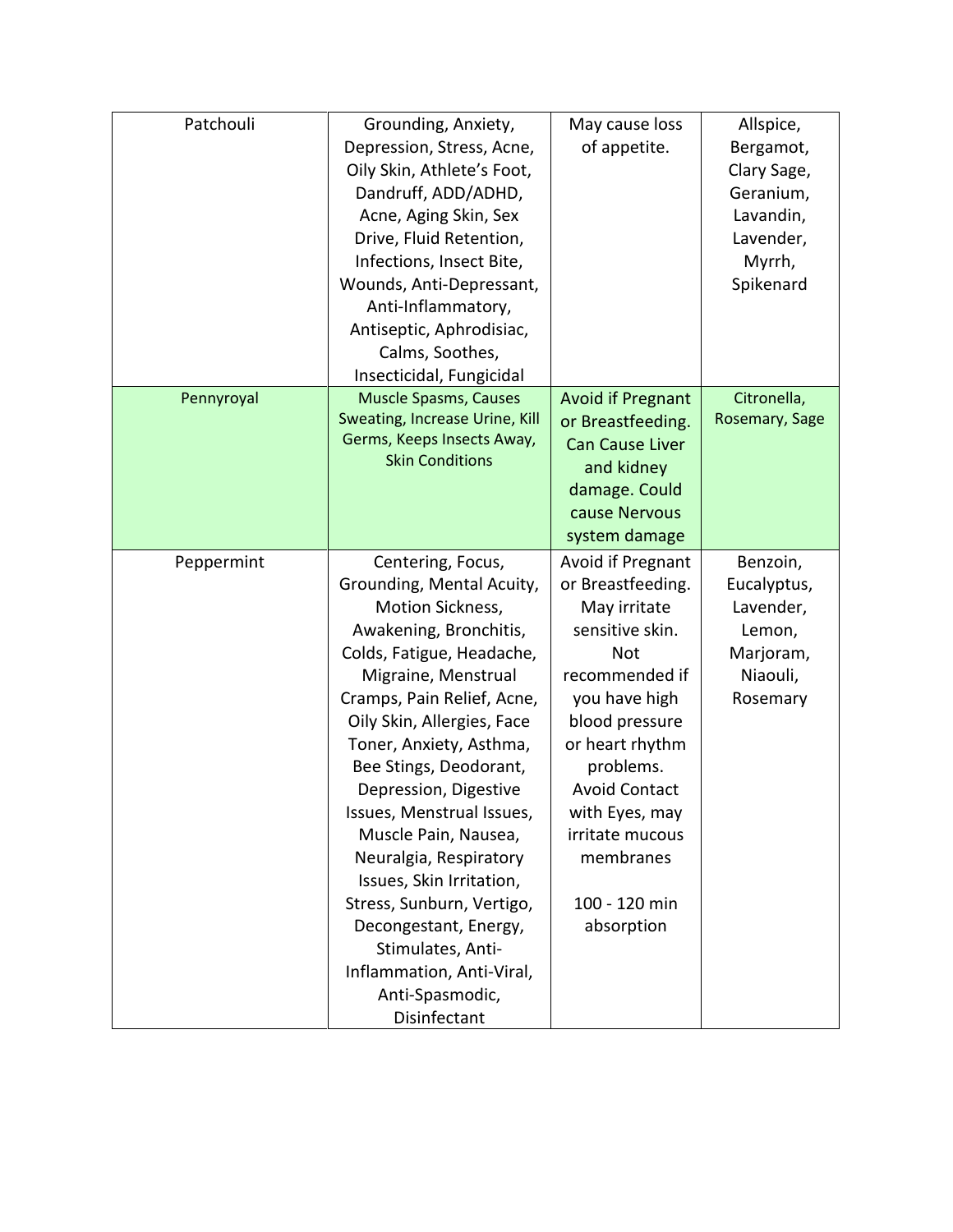| Peru Balsam<br>Petitgrain | Wounds, Burns, Bedsores,<br>Frostbite, Leg Ulcers, Bruises,<br>Hemorrhoids, Itchy skin,<br>diaper rash, Bleeding<br>Acne, Oily Skin, Anger,<br>Exhaustion, Insomnia, Oily<br>Skin, Stress                                                                                                                                                                                                        | May cause<br>drowsiness                                                                        | <b>Black Pepper,</b><br>Ginger, Jasmine,<br>Lavender,<br>Patchouli,<br>Petitgrain, Rose,<br>Sandalwood,<br>Ylang-Ylang<br>Aniseed,<br>Benzoin,<br>Bergamot,<br>Lavender,<br>Geranium, Palma<br>Rosa, Rosewood,<br>Sandalwood |
|---------------------------|--------------------------------------------------------------------------------------------------------------------------------------------------------------------------------------------------------------------------------------------------------------------------------------------------------------------------------------------------------------------------------------------------|------------------------------------------------------------------------------------------------|------------------------------------------------------------------------------------------------------------------------------------------------------------------------------------------------------------------------------|
| Pine                      | Arthritis, Cuts & Scrapes,<br>Perspiration, Fatigue, Gout,<br>Insect Bites, Muscle Aches,<br>Respiratory Issues, UTI                                                                                                                                                                                                                                                                             | 60 - 80 min<br>absorption time,<br>May cause skin<br>irritation.                               | Cedarwood,<br>Citronella, Clary<br>Sage, Cypress,<br>Eucalyptus,<br>Frankincense,<br>Lavandin,<br>Lavender,<br>Niaouli,<br>Rosemary,<br>Sage, Thyme                                                                          |
| Rose                      | Anxiety, Anger, Asthma,<br>Cardiac Issues,<br>Conjunctivitis, Coughs,<br>Depression, Hopelessness,<br>Grief, Insecurity,<br>Insomnia, Hay Fever, High<br><b>Blood Pressure, Liver</b><br>Issues, Menstrual Issues,<br>Nausea, Menopause,<br>Tension, Women's<br>Reproductive Issues,<br>Stress, moisturizer,<br>Varicose Veins,<br>Antidepressant,<br>Aphrodisiac, Antiseptic,<br>Calms, Centers | <b>Avoid if Pregnant</b><br>or Breastfeeding.<br><b>Can Stimulate</b><br><b>Menstrual Flow</b> | Bay, Benzoin,<br>Clove,<br>Cedarwood,<br>Chamomile,<br>Fennel,<br>Geranium,<br>Ginger,<br>Jasmine,<br>Lemon,<br>Melissa, Palma<br>Rosa,<br>Sandalwood                                                                        |
|                           |                                                                                                                                                                                                                                                                                                                                                                                                  |                                                                                                |                                                                                                                                                                                                                              |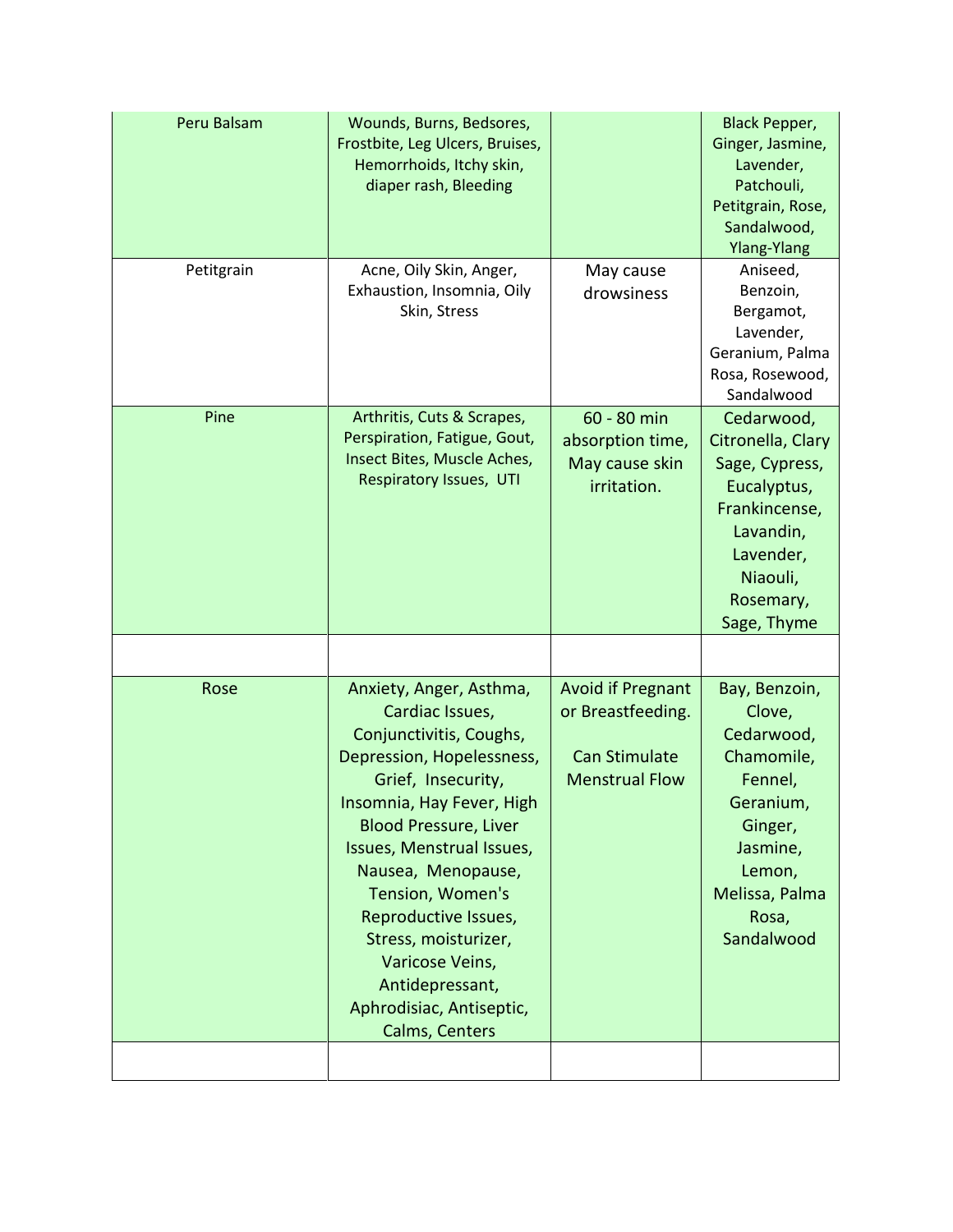| Rose, Geranium | Anxiety, Burns, Depression,<br>Head Lice, Hormonal<br>Imbalance, Oily Skin, Urine<br><b>Retention, Wounds</b> | <b>Avoid if Pregnant</b><br>or Breastfeeding. | Basil, Bergamot,<br>Carrot Seed,<br>Cedarwood,<br>Citronella, Clary<br>Sage, Grapefruit,<br>Jasmine,<br>Lavender, Lime,<br>Neroli, Orange,<br>Rosemary |
|----------------|---------------------------------------------------------------------------------------------------------------|-----------------------------------------------|--------------------------------------------------------------------------------------------------------------------------------------------------------|
|----------------|---------------------------------------------------------------------------------------------------------------|-----------------------------------------------|--------------------------------------------------------------------------------------------------------------------------------------------------------|

| Rosemary | Focus, Bronchitis, Colds,    | Avoid if                 | Bay, Bergamot,                      |
|----------|------------------------------|--------------------------|-------------------------------------|
|          | Fevers, Respiratory          | Pregnant or              | Cassia,                             |
|          | Issues, Skin Puffiness,      | Breastfeeding.           | Cedarwood,                          |
|          | Swelling, Varicose Veins,    | Do Not Use if            | Cinnamon,                           |
|          | Concentration, Mental        | you have high            | Citronella,                         |
|          | Acuity, Depression,          | blood pressure,          | Cypress,                            |
|          | Fatigue, Indecision,         | epilepsy or heart        | Geranium,                           |
|          | Procrastination,             | rhythm                   | Hyssop,                             |
|          | Hangover, Headache,          | problems                 | Lavandin,                           |
|          | Migraine, Tension, Muscle    |                          | Lavender,                           |
|          | Stress, Arthritis, Face      |                          | Lemongrass,                         |
|          | Toner, Menstrual Cramps,     |                          | Neroli, Nutmeg,                     |
|          | Pain Relief, Gout,           |                          | Palma Rosa,                         |
|          | Alcoholism, Minor Back       |                          | Peppermint,                         |
|          | Pain, Bruises, Cellulite,    |                          | Pine, Rose                          |
|          | Circulatory Issues,          |                          | Geranium, Sage,                     |
|          | Intestinal Issues, Muscle    |                          | Spearmint,                          |
|          | Pain, Analgesic,             |                          | Thyme                               |
|          | Antiseptic, Anti-            |                          |                                     |
|          | Inflammation, Anti-          |                          |                                     |
|          | Rheumatic, Anti-             |                          |                                     |
|          | Spasmodic, Energy,           |                          |                                     |
|          | Stimulates, Disinfectant     |                          |                                     |
| Rosewood | Aging Skin, Colds, Coughs,   | <b>Avoid if Pregnant</b> | Aniseed,                            |
|          | Sex Drive, Fever, Headaches, | or Breastfeeding.        | Bergamot, Bitter                    |
|          | Immunosupression.            |                          | Orange,                             |
|          |                              |                          | Grapefruit,                         |
|          |                              |                          | Helichrysum,                        |
|          |                              |                          | Lemon, Lime,<br>Orange, Petitgrain, |
|          |                              |                          | Tangerine, Tea                      |
|          |                              |                          | <b>Tree</b>                         |
|          |                              |                          |                                     |
|          |                              |                          |                                     |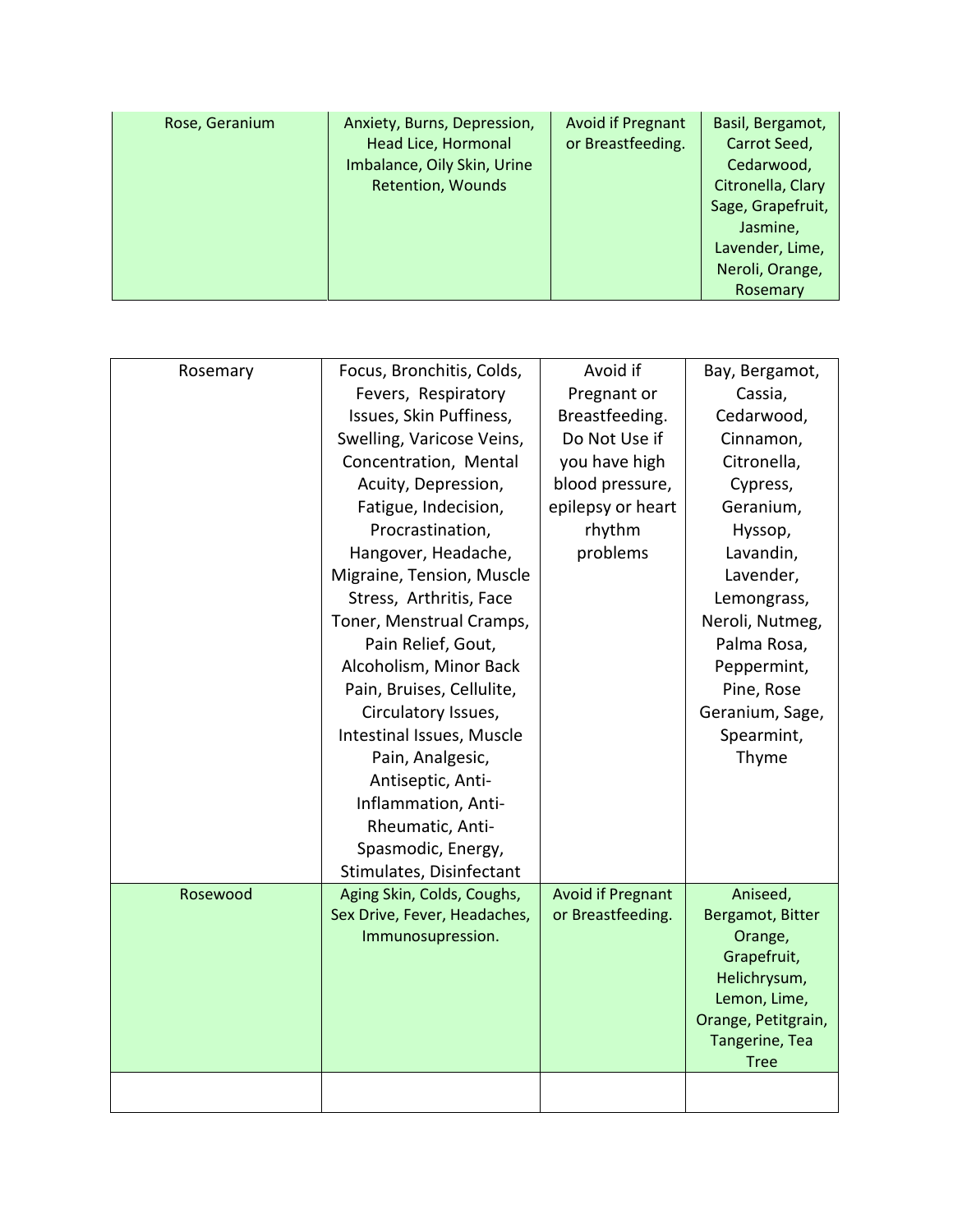| Sage       | Minor Back Pain, Cellulite,<br>Depression, Dermatitis,<br>Digestive issues, Grief,<br>Menopausal Symptoms,<br><b>Menstrual Issues, Skin</b><br>Ulcers, Stiff Neck,<br><b>Women's Reproductive</b><br>Issues, Wounds,<br>Antiseptic                                                                                                           | <b>Not</b><br>recommended if<br>you have high<br>blood pressure<br>or heart rhythm<br>problems. not<br>recommended if<br>you have<br>epilepsy, Avoid<br>if Pregnant or<br>Breastfeeding. | Bergamot, Black<br>Pepper, Lavender,<br>Lemon, Pine,<br>Rosemary                                                                                                                                                                     |
|------------|----------------------------------------------------------------------------------------------------------------------------------------------------------------------------------------------------------------------------------------------------------------------------------------------------------------------------------------------|------------------------------------------------------------------------------------------------------------------------------------------------------------------------------------------|--------------------------------------------------------------------------------------------------------------------------------------------------------------------------------------------------------------------------------------|
| Sandalwood | Apprehension,<br>Depression, Shyness,<br>Timidness, Calms,<br>Sedates, Soothes Asthma,<br>Antiseptic, Antibacterial<br>Aphrodisiac, Astringent,<br>Anti-Spasmodic,<br>Bronchitis, Insomnia,<br>Meditation, Nervous<br>Conditions, Stress, Acne,<br>Aging Skin, Oily Skin,<br>ADD/ADHD, Anxiety,<br>itching and Inflammation,<br>Tension, UTI | May cause<br>drowsiness                                                                                                                                                                  | Benzoin,<br>Bergamot, Black<br>Pepper, Clary<br>Sage, Clove,<br>Cypress, Fennel,<br>Frankincense,<br>Geranium,<br>Ginger, Jasmine,<br>Lavender, Lemon,<br>Myrrh, Neroli,<br>Orange,<br>Petitgrain, Rose,<br>Vetiver, Ylang-<br>Ylang |
| Santolina  | <b>Insect Repellent, Moth</b><br><b>Repellent in Clothes, Pot</b><br>Potpourri, Cough, Bronchitis,<br>Perfumes, Asthma                                                                                                                                                                                                                       | <b>Use With</b><br><b>Caution-Could</b><br>be Deadly if<br>Swallowed,<br>Could be a<br>carcinogen,<br><b>Could Cause</b><br><b>Immediate Skin</b><br>Irritation                          | Citrus Oils,<br>Chamomile,<br>Yarrow, Juniper,<br>Fir, Rosemary,<br>Lavender, Clary<br>Sage                                                                                                                                          |
| Sassafras  | Skin Conditions, Achy Joints,<br>Rheumatism, Swollen Eyes,<br>sprains, Insect Bites, Stings,<br>Kill Germs, Head Lice,                                                                                                                                                                                                                       | Could be a<br>carcinogen, Do<br><b>Avoid if</b><br><b>Pregnant or</b><br>Breastfeeding.<br><b>Consuming just</b><br>5ml can kill an<br>adult                                             |                                                                                                                                                                                                                                      |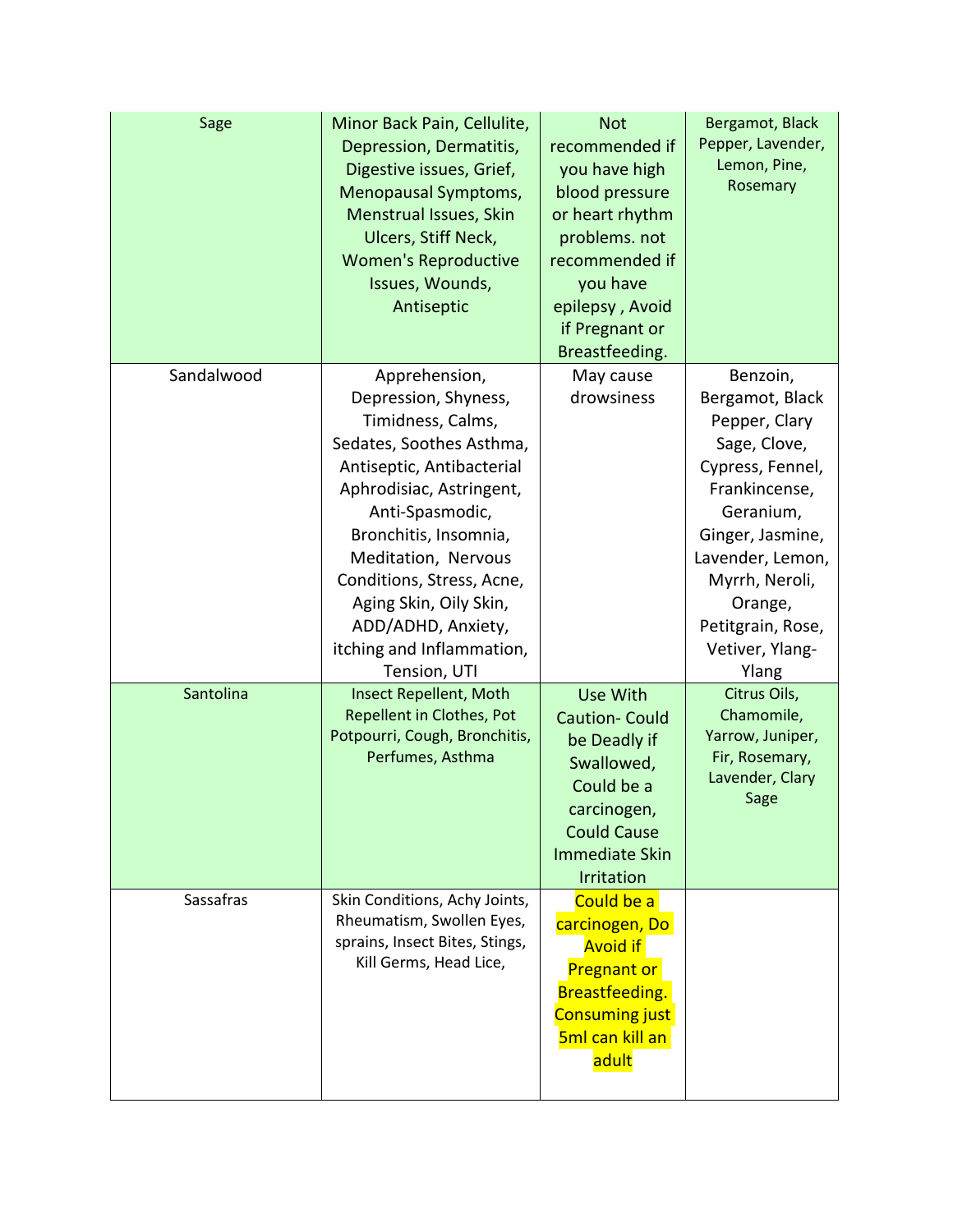| Savine               |                                                   | Use With                 |                     |
|----------------------|---------------------------------------------------|--------------------------|---------------------|
|                      |                                                   | <b>Caution- Could</b>    |                     |
|                      |                                                   | be Deadly if             |                     |
|                      |                                                   | Swallowed,               |                     |
|                      |                                                   | Could be a               |                     |
|                      |                                                   | carcinogen,              |                     |
|                      |                                                   | <b>Could Cause</b>       |                     |
|                      |                                                   | <b>Immediate Skin</b>    |                     |
|                      |                                                   | <b>Irritation, Avoid</b> |                     |
|                      |                                                   | if Pregnant or           |                     |
|                      |                                                   | Breastfeeding.           |                     |
| <b>Schinus Molle</b> |                                                   |                          | Bergamot, Clary     |
|                      | Astringent, Antibacterial,<br>Diuretic, Digestive |                          | Sage, Palmarosa,    |
|                      | Stimulant, Antiviral,                             |                          | Frankincense,       |
|                      | Wounds, laxative, fractures,                      |                          | Orange, Lavender,   |
|                      | antiseptic, Toothaches,                           |                          | Myrrh, Ylang-       |
|                      | rheumatism, colds,                                |                          | Ylang, Vetiver,     |
|                      | hypertension, depression,                         |                          | Sandalwood,         |
|                      | irregular heart beat,                             |                          | Juniper, Coriander, |
|                      | menstrual disorders,                              |                          | Geranium, Fennel    |
|                      | respiratory infections, UTI                       |                          |                     |
|                      |                                                   |                          |                     |
| Snakeroot            | Anxiety, High Blood                               |                          |                     |
|                      | Pressure, Insomnia,                               |                          |                     |
|                      | Constipation, Fever, Insect                       |                          |                     |
|                      | Bites, Liver Disease, Malaria,                    |                          |                     |
|                      | Schizophrenia, Poor                               |                          |                     |
|                      | Circulation, Anti fungal                          |                          |                     |
| <b>Spanish Broom</b> | Constipation, Fluid<br><b>Retention, Induces</b>  |                          | Vetiver             |
|                      | Vomiting, Improve heart                           |                          |                     |
|                      | functions,                                        |                          |                     |
| Spanish Sage         | Nerve tonic, Headaches,                           |                          | Citronella, Clary   |
|                      | Fatigue, Nervous                                  |                          | Sage, Juniper,      |
|                      | Exhaustion, Stress,                               |                          | Lemon.              |
|                      | Circulation, Arthritis,                           |                          |                     |
|                      | Menstrual Pain.                                   |                          |                     |
| Spearmint            | Digestive Issues, Fatigue,                        |                          | Basil, Eucalyptus,  |
|                      | Itching, Migraine,                                |                          | Jasmine, Lavender,  |
|                      | Headaches, Respiratory                            |                          | Rosemary            |
|                      | Issues, Skin Issues, Stress,                      |                          |                     |
|                      | Urine Retention.                                  |                          |                     |
| Spike Lavender       | Insect Repellent, Kills                           | not                      |                     |
|                      | Parasites                                         | recommended if           |                     |
|                      |                                                   | you have                 |                     |
|                      |                                                   | epilepsy                 |                     |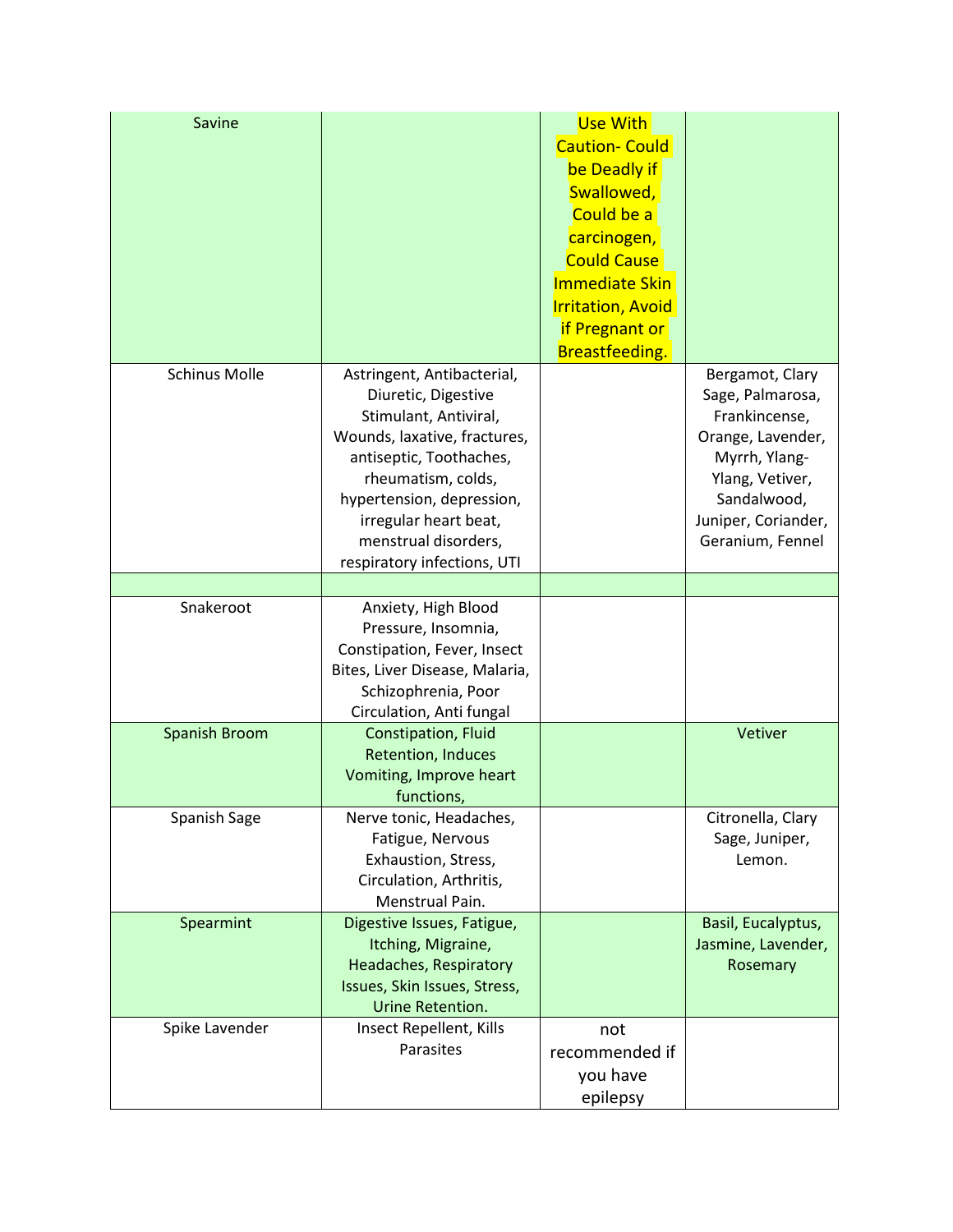| Spikenard            | Aging Skin, Insomnia,<br>Migraine, Stress, Tension                                                                                                                                                                                                                                                                                                                                                                                                                                                           | May cause<br>drowsiness                                                                                                                            | Clary Sage,<br>Lavender, Lemon,<br>Neroli, Patchouli,<br>Vetiver                                                                                                                                                                      |
|----------------------|--------------------------------------------------------------------------------------------------------------------------------------------------------------------------------------------------------------------------------------------------------------------------------------------------------------------------------------------------------------------------------------------------------------------------------------------------------------------------------------------------------------|----------------------------------------------------------------------------------------------------------------------------------------------------|---------------------------------------------------------------------------------------------------------------------------------------------------------------------------------------------------------------------------------------|
| <b>Star Anise</b>    | Bronchitis, Colds, flu,<br>digestion, muscular aches<br>and pains, antibacterial,<br>antibiotic                                                                                                                                                                                                                                                                                                                                                                                                              | <b>Not</b><br>recommended if<br>you have cancer<br>or estrogen-<br>dependent<br>cancer, could<br>cause seizures,<br>hallucinations,<br>and nausea. | Lavender, Cypress,<br>Rose, Pine, Clove,<br>Peppermint,<br>Cinnamon                                                                                                                                                                   |
| <b>Summer Savory</b> | Cough, Stomach pain, gas,<br>diarrhea, loss of appetite                                                                                                                                                                                                                                                                                                                                                                                                                                                      |                                                                                                                                                    | Geranium, Orange,<br>Peppermint                                                                                                                                                                                                       |
| Sweet Birch          | Anti-Inflammatory, anti-<br>fungal, anti-bacterial, skin<br>infections, detoxification,<br>diuretic, stimulant for<br>digestive, nervous and<br>excretory systems. Support<br>Hormone related illnesses.<br>Stimulates circulatory<br>system, edema, swelling,<br>arthritis, rheumatism.<br>Circulatory diseases. Skin<br>toner, reduce wrinkles and<br>sagging, tighten skin,<br>strengthens hair,<br>strengthens gums, promotes<br>sweating, joint and muscle<br>pain, toothaches,<br>headaches, cramping. |                                                                                                                                                    | Eucalyptus,<br>Peppermint,<br>Rosemary,<br>sandalwood,<br>jasmine                                                                                                                                                                     |
| <b>Sweet Orange</b>  | Refresh the mind and spirit,<br>depression, stress                                                                                                                                                                                                                                                                                                                                                                                                                                                           | Could make<br>sensitivity to<br>sunlight.                                                                                                          | Patchouli,<br>peppermint, clove,<br>citrus oils,<br>cedarwood atlas,<br>virginian,<br>cardamon,<br>cinnamon, clary<br>sage, coriander,<br>frankincense,<br>geranium, ginger,<br>jasmine, lavender,<br>nutmeg, rosemary,<br>sandalwood |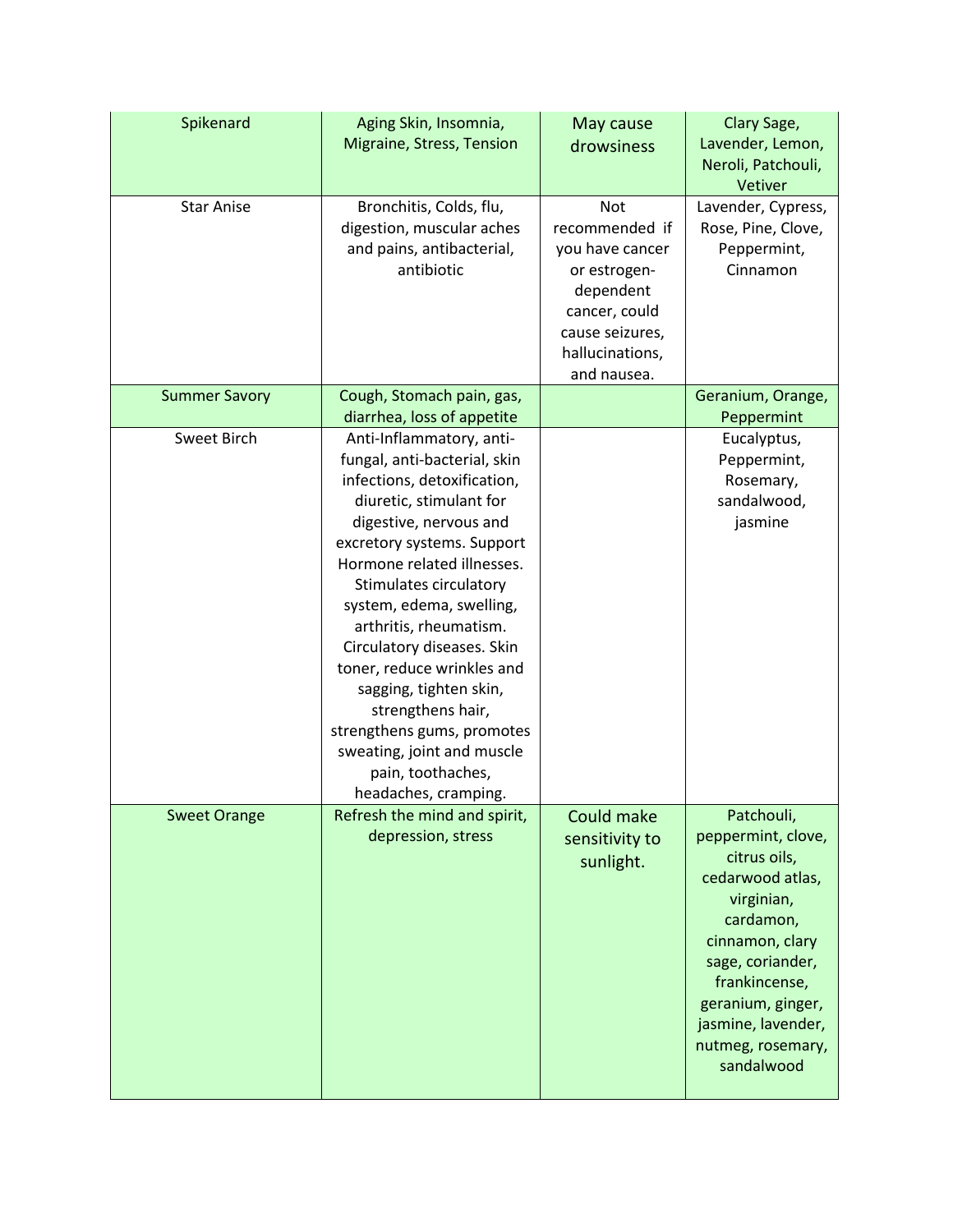| Sweet Marjoram | Asthma, Bronchitis, Colds,<br>Depression, Headache,<br>Migraine, Hypertension,<br>Insomnia, PMS, Pain<br>Relief, Menstrual Cramps,<br>Muscle Stress, Nervous<br>Conditions, Stress,<br>Antibacterial, Anti-<br>Rheumatic, Anti-<br>Spasmodic, Calming,<br>Disinfectant, Fungicidal | Avoid if<br>Pregnant or<br>Breastfeeding.                                                                                                                                                                                                                            |                                                                                                                                                                                                                               |
|----------------|------------------------------------------------------------------------------------------------------------------------------------------------------------------------------------------------------------------------------------------------------------------------------------|----------------------------------------------------------------------------------------------------------------------------------------------------------------------------------------------------------------------------------------------------------------------|-------------------------------------------------------------------------------------------------------------------------------------------------------------------------------------------------------------------------------|
| <b>Tagetes</b> | <b>Fungal Infections, Parasitic</b><br>Infections, Wounds                                                                                                                                                                                                                          | Use Sparingly,<br>Could cause<br>sensitivity to<br>sunlight                                                                                                                                                                                                          | Clary Sage,<br>Jasmine, Lavender,<br>Lemon, Myrrh,<br>Tangerine.                                                                                                                                                              |
| Tangerine      | Aging Skin, Digestive Issues                                                                                                                                                                                                                                                       | May cause<br>sensitivity to<br>sunlight.                                                                                                                                                                                                                             | Aniseed,<br>Bergamot, Black<br>Pepper, Carrot<br>Seed, Cinnamon,<br>Clary Sage, Clove,<br>Cypress, Dill,<br>Frankincense,<br>Ginger,<br>Helichrysum,<br>Hyssop, Jasmine,<br>Lavender, Neroli,<br>Nutmeg,<br>Rosewood, Tagetes |
|                |                                                                                                                                                                                                                                                                                    |                                                                                                                                                                                                                                                                      |                                                                                                                                                                                                                               |
| Tansy          |                                                                                                                                                                                                                                                                                    | not<br>recommended if<br>you have<br>epilepsy. Avoid if<br><b>Pregnant or</b><br><b>Breastfeeding.</b><br>Can cause<br>restlessness,<br>vomiting, severe<br>diarrhea,<br>stomach pain,<br>dizziness,<br>tremors, kidney<br>or liver damage,<br>bleeding,<br>seizures |                                                                                                                                                                                                                               |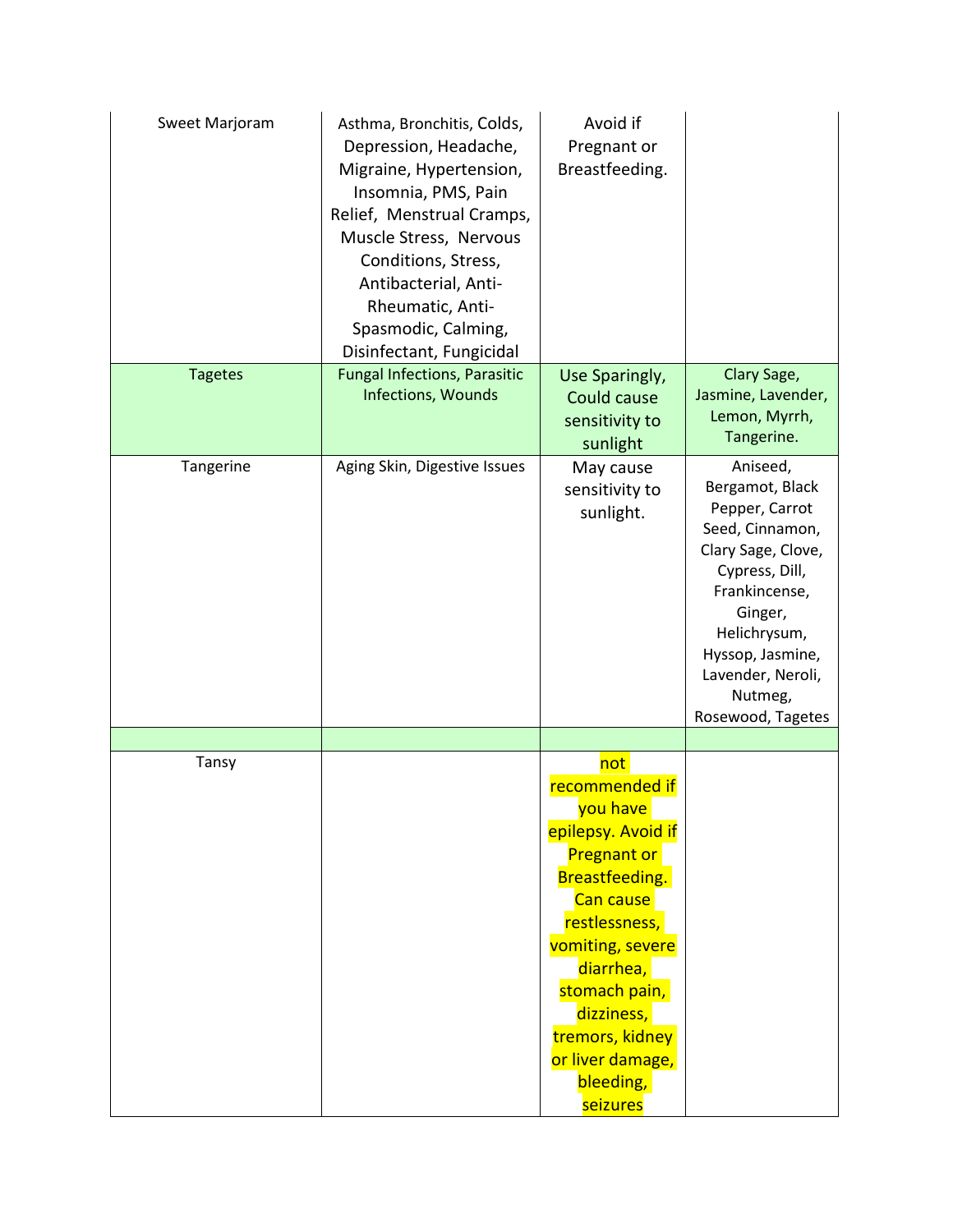| <b>Tarragon</b>    | Tension, Relaxation, muscle<br>tension, queasiness, breath<br>easy                                                                                                                                                                                                                                                                                                                               | <b>Slow Blood</b><br>Clotting,<br>Increase risk of<br>bleeding,                                                                                                             | Anise, Basil, ginger,<br>cardamom                                                                                                                               |
|--------------------|--------------------------------------------------------------------------------------------------------------------------------------------------------------------------------------------------------------------------------------------------------------------------------------------------------------------------------------------------------------------------------------------------|-----------------------------------------------------------------------------------------------------------------------------------------------------------------------------|-----------------------------------------------------------------------------------------------------------------------------------------------------------------|
| <b>Tea Tree</b>    | Athlete's Foot, Acne, Oily<br>Skin, Infections, Psoriasis,<br>Dandruff, Sinusitis,<br>Bronchitis, Respiratory<br>Issues, Disinfectant,<br>Energy, Stimulates,<br>Sunburn, Fevers, Anti-<br>Fungal, Anti-Infectious,<br>Antimicrobial, Antiseptic,<br>Antibacterial, Anti-<br>Inflammation<br>Decongestant, Anti-Viral<br>Wounds, Burns, Allergies,<br>Arthritis, Deodorant,<br>Calluses, Chafing | not<br>recommended if<br>you have<br>epilepsy, avoid<br>contact with<br>eyes, avoid<br>contact with<br>mucous<br>membranes                                                  | Chamomile,<br>Cinnamon, Clary<br>Sage, Clove,<br>Geranium,<br>Lavender, Lemon,<br>Lemongrass,<br>Marjoram,<br>Myrrh, Nutmeg,<br>Rosemary,<br>Rosewood,<br>Thyme |
| Thuja              | Respiratory tract infections,<br>bronchitis, skin infections,<br>cold sores, osteoarthritis,<br>nerve disorders                                                                                                                                                                                                                                                                                  | not<br>recommended if<br>you have<br>epilepsy. Avoid if<br>Pregnant or<br>Breastfeeding.                                                                                    | Armoise,<br>cedarwood,<br>lemon, lavender,<br>pine                                                                                                              |
| Thyme              | Acne, Animal Bites, Arthritis,<br>Gout, Respiratory Issues,<br>Sciatica, Antiseptic,<br>Deodorant                                                                                                                                                                                                                                                                                                | <b>Not</b><br>recommended if<br>you have high<br>blood pressure<br>or heart rhythm<br>problems, Avoid<br>if Pregnant or<br>Breastfeeding.<br>20 - 40 min<br>absorption time | Bay, Bergamot,<br>Cajeput,<br>Cinnamon,<br>Eucalyptus,<br>Grapefruit,<br>Lavandin,<br>Lavender, Lemon,<br>Pine, Rosemary,<br>Tea Tree.                          |
| <b>Tolu Balsam</b> | Cough, bronchitis, bedsores,<br>minor skin cuts, cracked<br>skin.                                                                                                                                                                                                                                                                                                                                | <b>Avoid Use, Don't</b><br>use if you have a<br>fever. Don't use<br>if you have<br>swelling. Don't<br>use if you have<br>kidney disease                                     | Clove, cinnamon,<br>vanilla, patchouli,<br>petitgrain, rose,<br>lavender, ylang-<br>ylang                                                                       |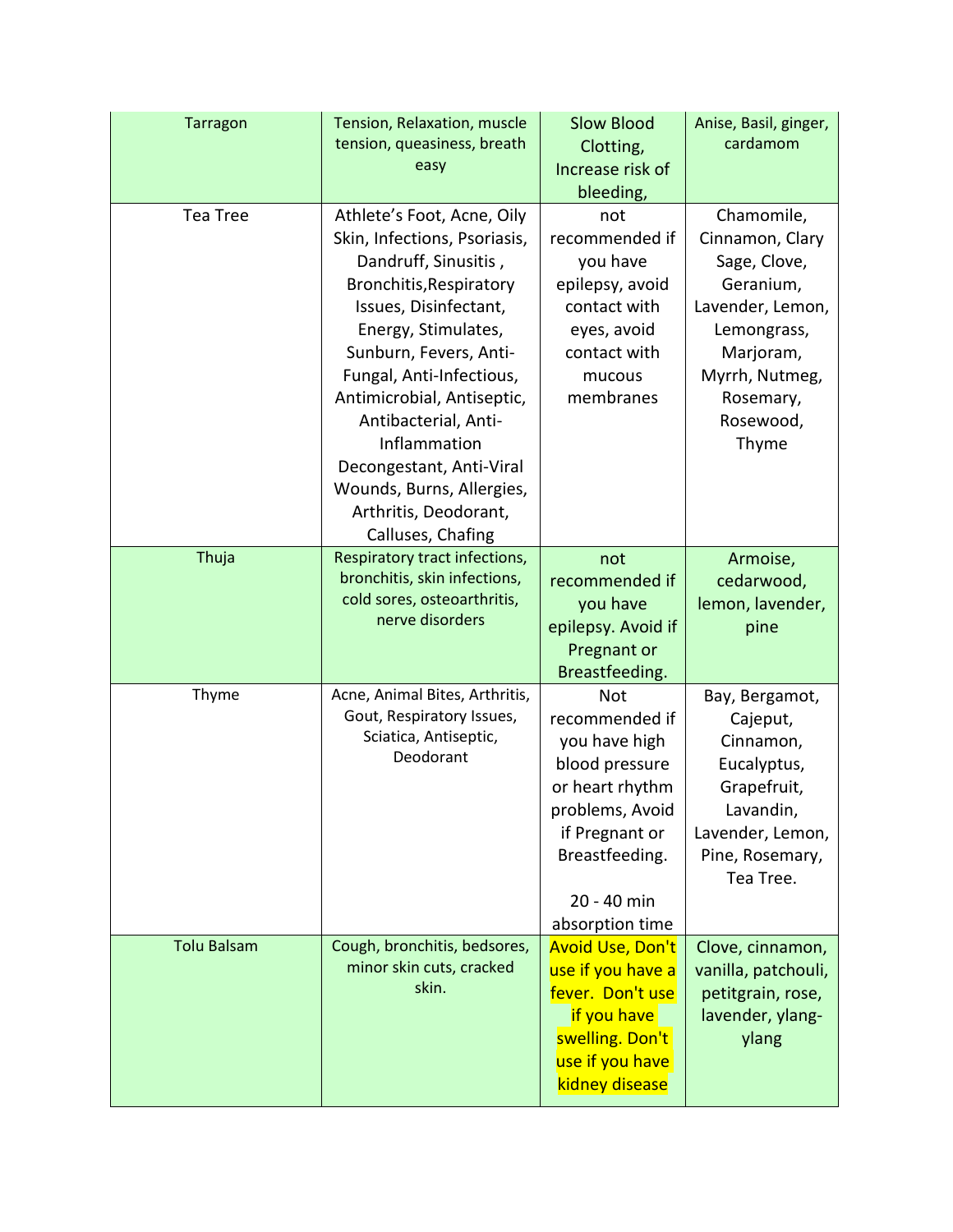| Tonka    | Bath soaks, perfumes, mists.<br>Antiseptic, Ear aches,<br>expectorant, Anti-coagulant,<br>aphrodisiac, insecticide                                                                            | Use With<br>Caution- Could<br>be Deadly if<br>Swallowed,<br>Could be a<br>carcinogen,<br><b>Could Cause</b><br>Immediate Skin<br>Irritation | Vanilla, Clary<br>Sage, Geranium,<br>Jasmine                                                                                                                                                                                                                                                                                        |
|----------|-----------------------------------------------------------------------------------------------------------------------------------------------------------------------------------------------|---------------------------------------------------------------------------------------------------------------------------------------------|-------------------------------------------------------------------------------------------------------------------------------------------------------------------------------------------------------------------------------------------------------------------------------------------------------------------------------------|
| Tuberose | Aphrodisiac, home<br>disinfectant, insect<br>repellent, Increase skin<br>health, insomnia, stress                                                                                             |                                                                                                                                             | Agarwood,<br>Ambrette,<br>Amyris,<br>Bergamot, Citrus<br>Oils, Boronia,<br>Carnation,<br>Carrot, Cassie,<br>Clary Sage, Clove,<br>Coriander,<br>Ginger,<br>Helichrysum,<br>Jasmine, Lime,<br>Mandarin,<br>Mimosa,<br>Opopanax,<br>Orange,<br>Patchouli, Rose,<br>Sandalwood,<br>Tumeric,<br>Verbena, Vetiver,<br><b>Ylang-Ylang</b> |
| Turmeric | Promote clear skin, radiant<br>skin, immune system<br>support, healthy circulation,<br>fight hair loss, anti-allergic,<br>anti-bacterial, anti-<br>microbial, anti-fungal, anti-<br>parasitic |                                                                                                                                             | Cinnamon,<br>Ginger,<br>Cardamom,<br>Orange,<br>grapefruit, Ylang-<br>Ylang                                                                                                                                                                                                                                                         |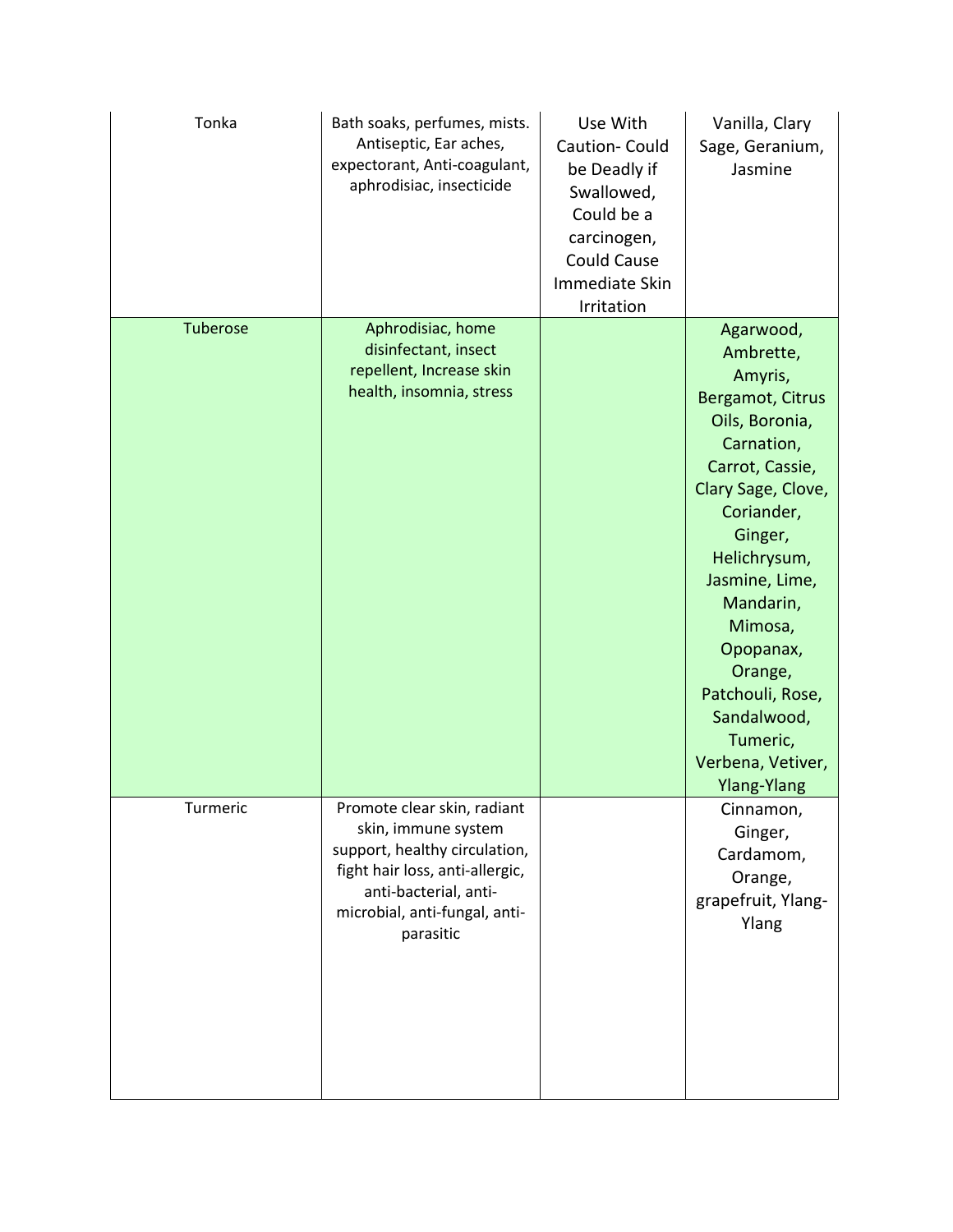| Turpentine | Joint pain, muscle pain,<br>nerve pain, toothaches,<br>reduce chest congestion                                                                | When taken<br>orally -<br>Headache,<br>sleeplessness,<br>coughing,<br>bleeding in the<br>lungs, vomiting,<br>kidney damage,<br>coma and death<br>When applied to<br>the skin possibly<br>safe | Bergamot,<br>cedarwood, clary<br>sage, cypress,<br>eucalyptus,<br>frankincense,<br>grapefruit,<br>juniper, lavender,<br>lemon,<br>marjoram,<br>peppermint,<br>rosemary,<br>sandalwood, tea<br>tree, thyme |
|------------|-----------------------------------------------------------------------------------------------------------------------------------------------|-----------------------------------------------------------------------------------------------------------------------------------------------------------------------------------------------|-----------------------------------------------------------------------------------------------------------------------------------------------------------------------------------------------------------|
| Valerian   | Stress, sleep aid, sleep<br>disorders, anxiety                                                                                                | May cause<br>drowsiness                                                                                                                                                                       | Cedarwood,<br>lavender,<br>patchouli,<br>petitgrain, pine,<br>rosemary,<br>tangerine                                                                                                                      |
| Vanilla    | Relaxation, promotes sleep,<br>respiratory health, defends<br>against disease, aphrodisiac,<br>relieves PMS symptoms,<br>boosts skin and hair |                                                                                                                                                                                               | Orange, lemon,<br>neroli,<br>chamomile,<br>lavender,<br>sandalwood                                                                                                                                        |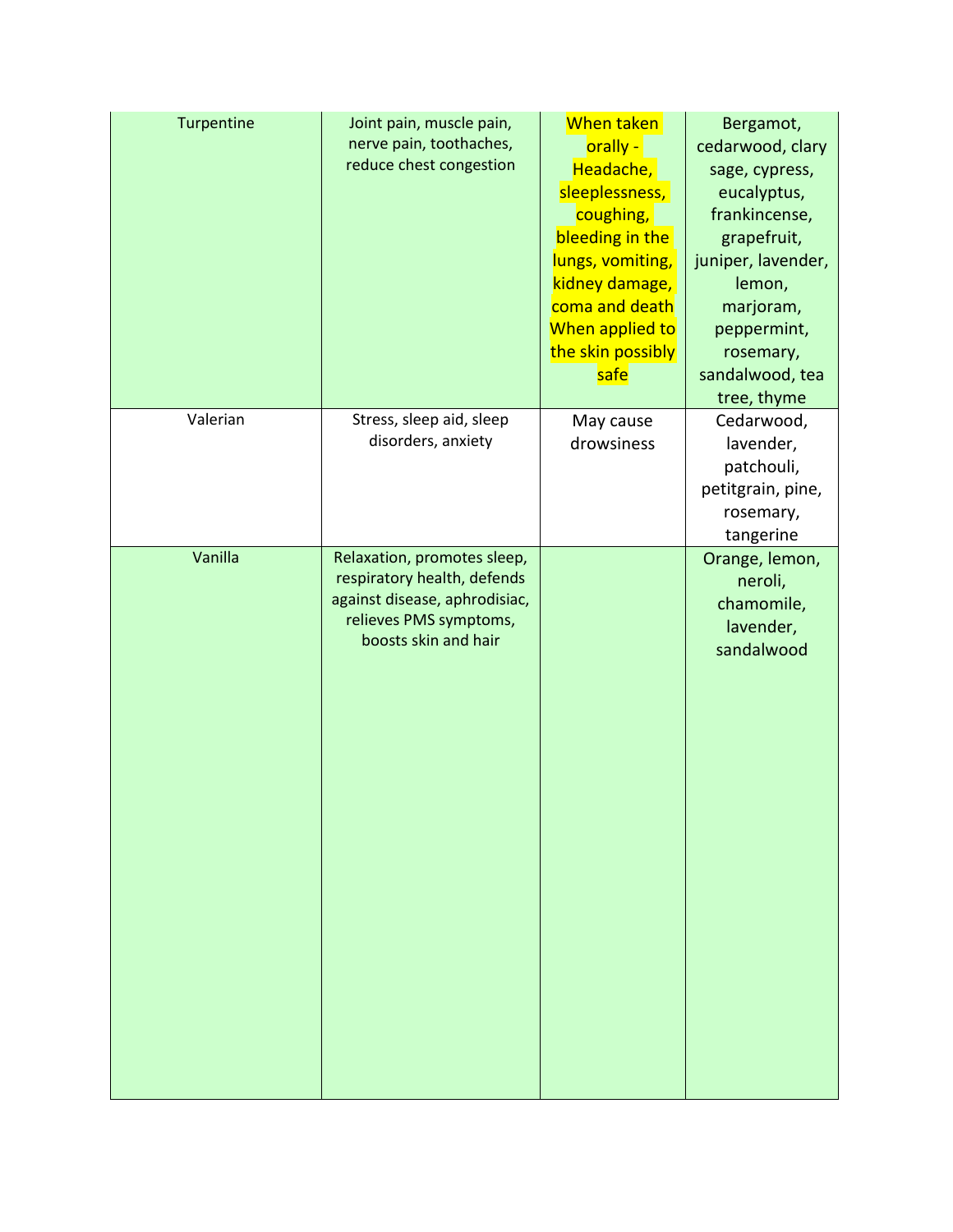| Verbena | Antioxidant, stress,<br>increases white blood cell<br>activity, depression, anxiety,<br>insomnia, enhance<br>concentration                               | <b>Not</b><br>recommended<br>if you have<br>estrogen-<br>dependent<br>cancer | Basil, bergamot,<br>citrus oils, black<br>pepper, boronia,<br>cardamom,<br>cedarwood,<br>chamomile,<br>cypress, elemi,<br>frankincense,<br>geranium,<br>grapefruit,<br>jasmine, juniper,<br>lavender, lemon,<br>lime, marjoram,<br>neroli, orange,<br>palmarosa,<br>peppermint,<br>petitgrain,<br>rosemary,<br>spearmint, tonka<br>bean, vanilla,<br>vetiver, ylang-<br>ylang. |
|---------|----------------------------------------------------------------------------------------------------------------------------------------------------------|------------------------------------------------------------------------------|--------------------------------------------------------------------------------------------------------------------------------------------------------------------------------------------------------------------------------------------------------------------------------------------------------------------------------------------------------------------------------|
| Vetiver | ADD/ADHD, Anger,<br>Arthritis, Exhaustion,<br>Insomnia, Muscle Aches,<br><b>Stress</b>                                                                   | May cause<br>drowsiness                                                      | Benzoin,<br>Bergamot,<br>Grapefruit,<br>Jasmine, Juniper,<br>Lavender,<br>Orange,<br>Sandalwood,<br>Spikenard, Ylang-<br>Ylang.                                                                                                                                                                                                                                                |
| Violet  | Cough, headaches,<br>insomnia, migraines, anti-<br>inflammatory, diuretic,<br>expectorant, asthma,<br>bronchitis, infections of the<br>mouth and throat. |                                                                              | Tuberose, clary<br>sage, lavender,<br>benzoin, cumin,<br>basil, citrus oils,<br>sandalwood,<br>geranium, spice<br>family oils                                                                                                                                                                                                                                                  |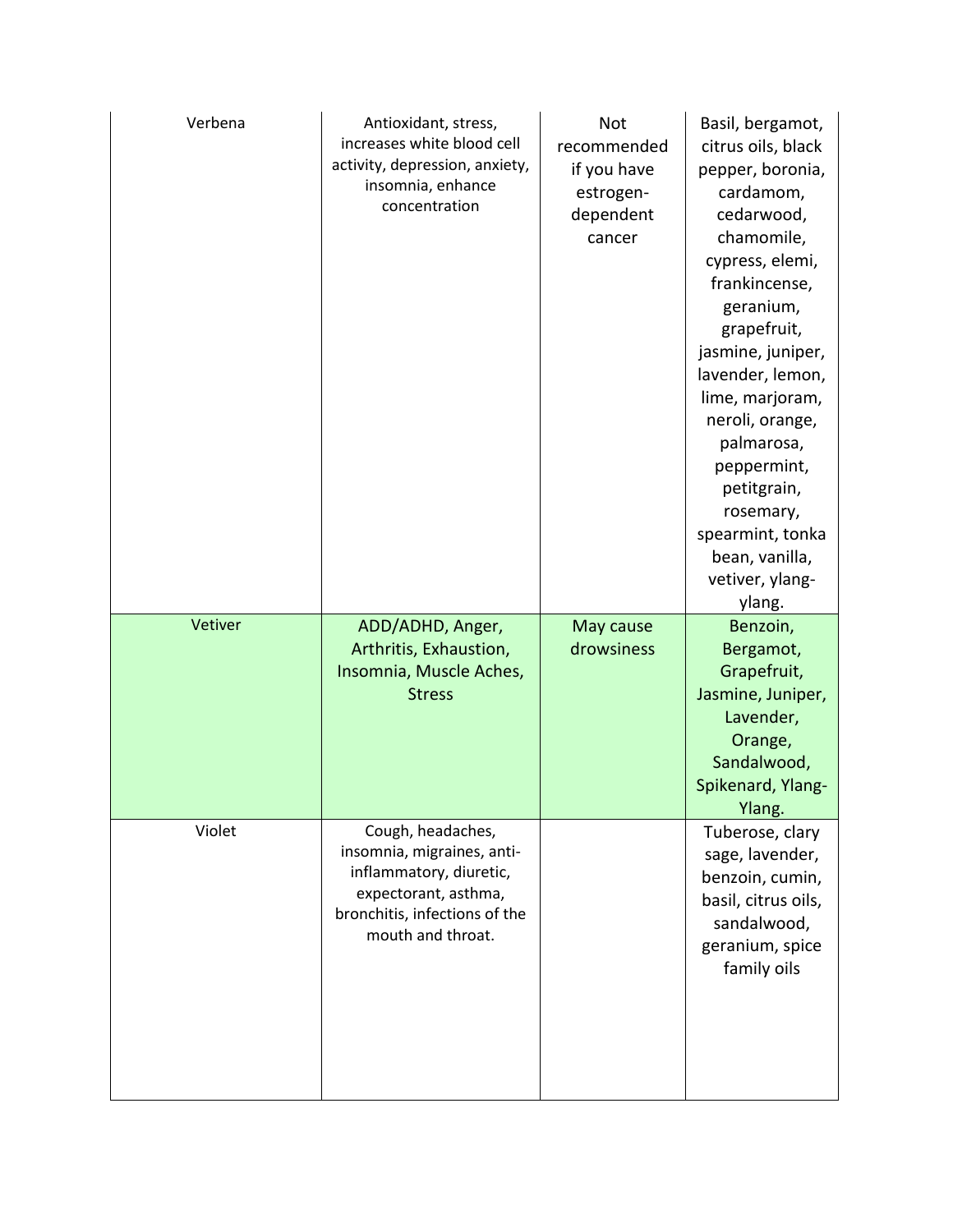| West Indian Bay      | Digestion, constipation, hair<br>growth, muscular pain,<br>aches, boost circulation,<br>nerve pain. Antibacterial,<br>cleanse pores, astringent,<br>relax body muscles and<br>nerves. Stress, anxiety,<br>depression |                                                                                          | Bergamot, black<br>pepper,<br>cardamom,<br>cinnamon, clove,<br>coriander,<br>eucalyptus,<br>frankincense,<br>geranium, ginger,<br>grapefruit,<br>lavender, lemon,<br>mandarin,<br>nutmeg, orange,<br>petitgrain,<br>rosemary,<br>sandalwood,<br>ylang-ylang |
|----------------------|----------------------------------------------------------------------------------------------------------------------------------------------------------------------------------------------------------------------|------------------------------------------------------------------------------------------|-------------------------------------------------------------------------------------------------------------------------------------------------------------------------------------------------------------------------------------------------------------|
| Wintergreen          | Arthritis, Bee Stings,<br>digestion, sore muscles,<br>achy joints                                                                                                                                                    |                                                                                          | Marjoram,<br>peppermint,<br>spearmint,<br>thyme, oregano,<br>Ylang-Ylang                                                                                                                                                                                    |
| <b>Winter Savory</b> | Cramps, indigestion,<br>diarrhea, nausea, gas,<br>cough, sore throat, reduces<br>sex drive                                                                                                                           | Avoid if taking<br>lithium.                                                              | Citrus oils,<br>lavender, oak<br>moss, pine,<br>rosemary                                                                                                                                                                                                    |
| White Birch          | Anti-inflammatory, anti-<br>bacterial, anti-fungal, skin<br>infections, detoxification,<br>diuretic, stimulates<br>digestive, nervous, and<br>excretory systems. Assist in<br>hormone related illnesses.             |                                                                                          | Benzoin,<br>sandalwood,<br>rosemary,<br>jasmine                                                                                                                                                                                                             |
| Wormwood             | Digestive disorders, increase<br>sexual desire, stimulates<br>imagination, osteoarthritis,<br>healing wounds, insect bites,<br>reduce pain.                                                                          | not<br>recommended if<br>you have<br>epilepsy. Avoid if<br>Pregnant or<br>Breastfeeding. | Lavender,<br>jasmine, orange                                                                                                                                                                                                                                |